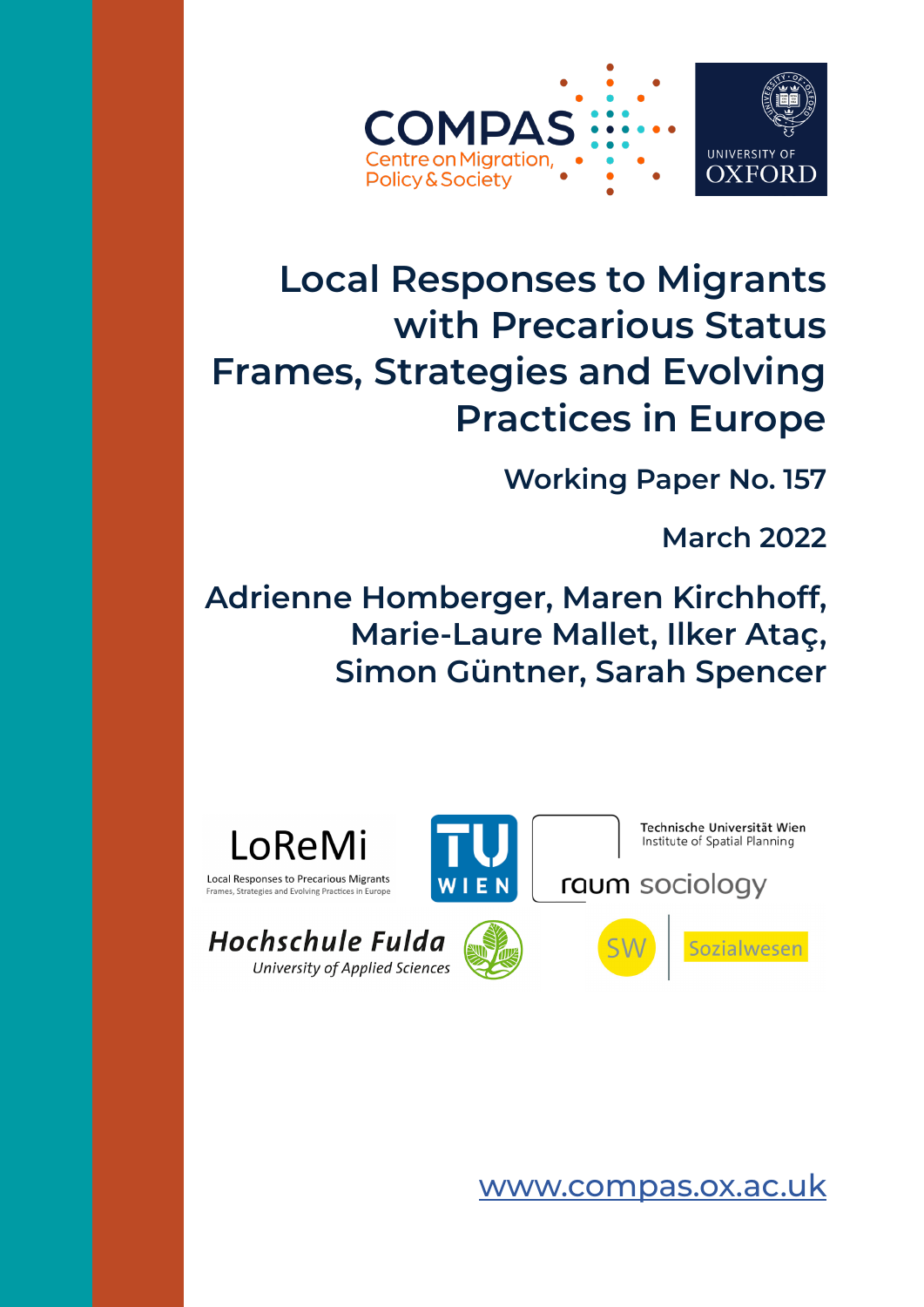## **Local Responses to Migrants with Precarious Status Frames, Strategies and Evolving Practices in Europe**

**Conceptual Paper**

**March 2022 Working Paper no. 157 The Centre on Migration, Policy & Society University of Oxford**

**Authors**

**Written by the project team "Local Responses to Precarious Migrants: Frames, Strategies and Evolving Practices in Europe" (LoReMi)**

**Adrienne Homberger**, Technische Universität Wien **Maren Kirchhoff**, Hochschule Fulda **Marie-Laure Mallet**, COMPAS, University of Oxford **Ilker Ataç**, Hochschule Fulda **Simon Güntner**, Technische Universität Wien **Sarah Spencer**, COMPAS, University of Oxford



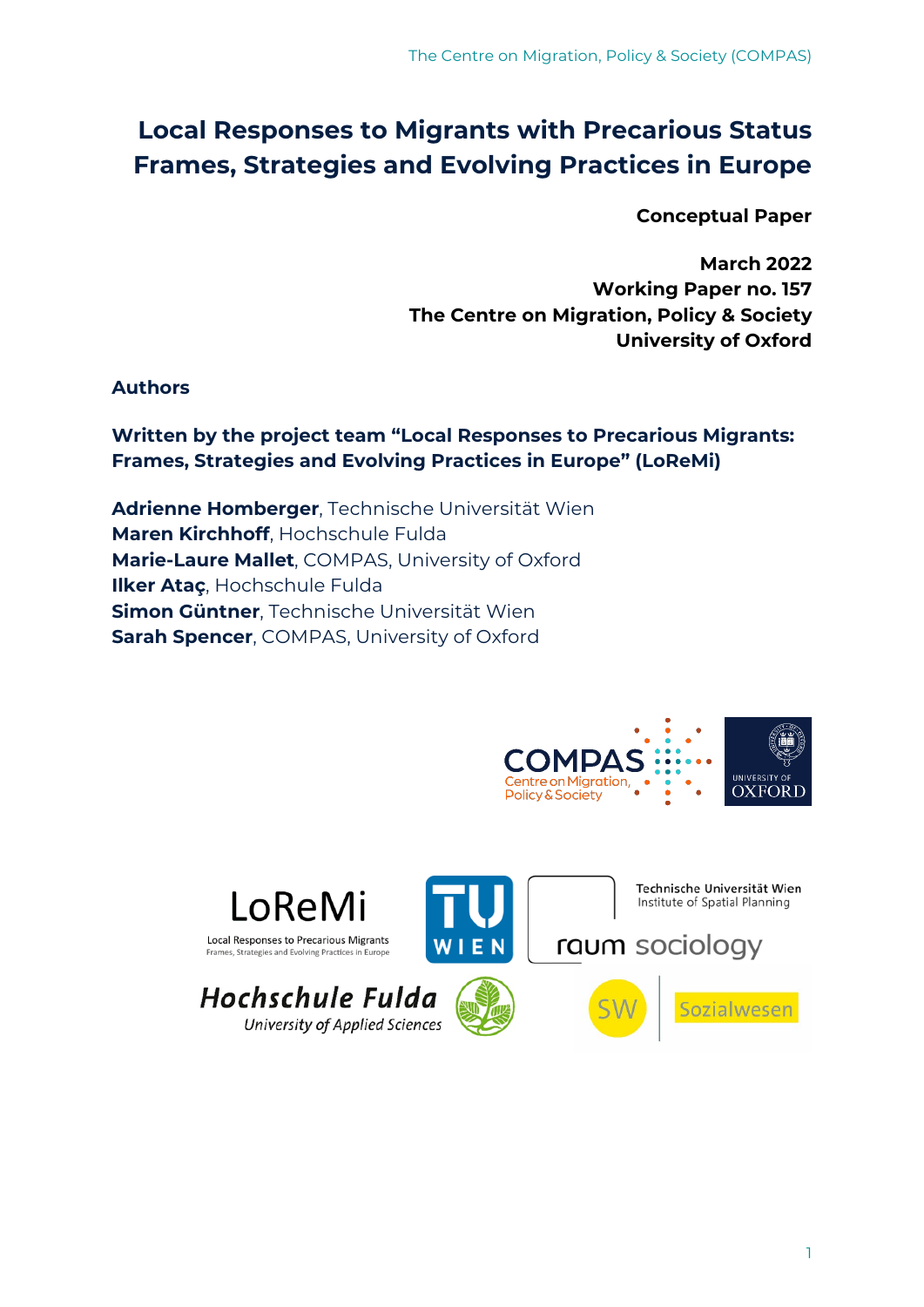## **Acknowledgement / disclaimer**

The support of the **Federal Ministry of Education and Research** (Germany), the **Economic and Social Research Council** (UK), and the **Austrian Research Promotion Agency** (FFG) is gratefully acknowledged.



**COMPAS** does not have a Centre view and does not aim to present one. All views expressed in the document are solely those of the authors and do not necessarily reflect the views of funders, those providing feedback, COMPAS or the University of Oxford.

*Competing interests: The author(s) declare none.*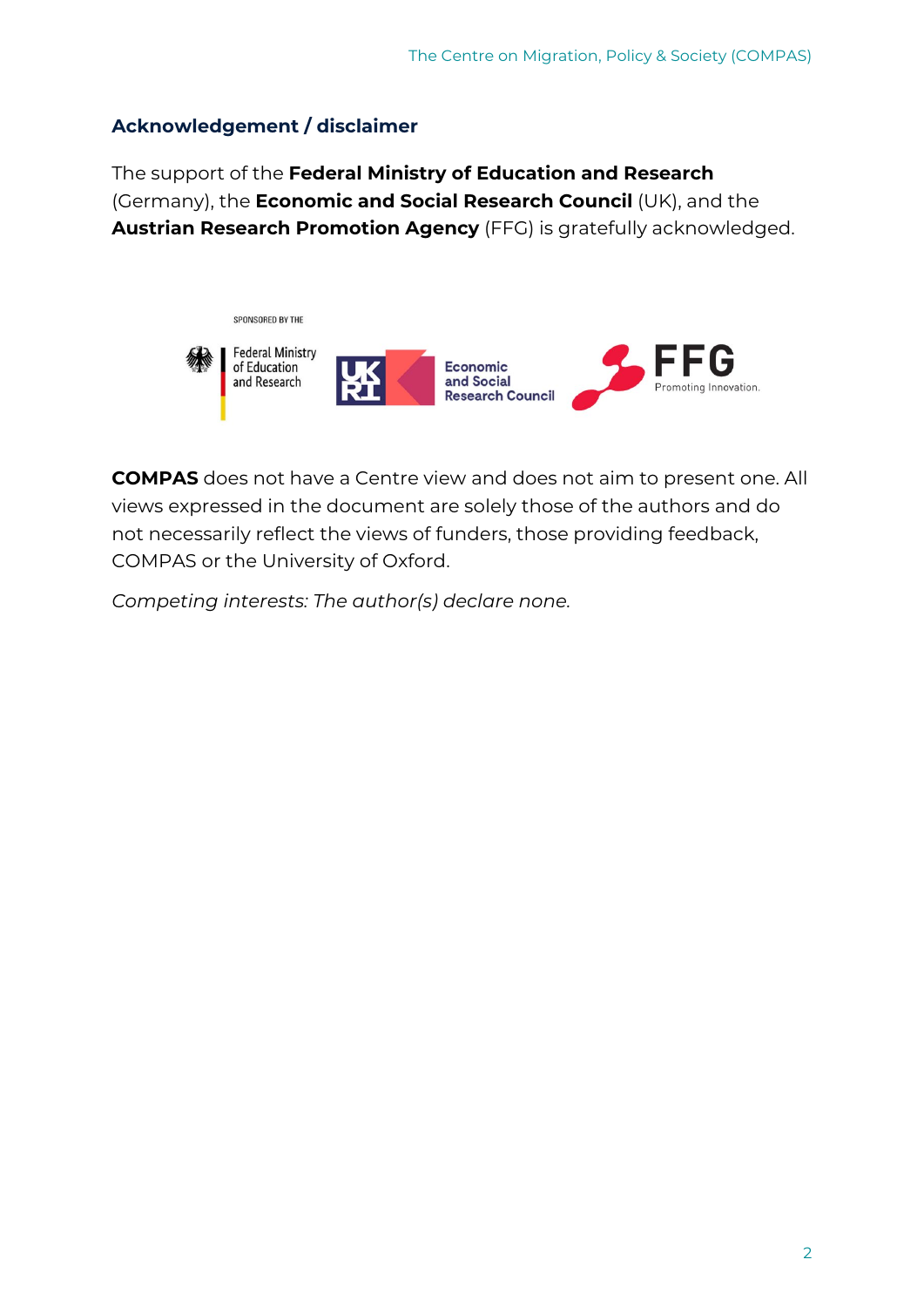## **Contents**

| 1. |                                                                               |  |  |  |  |  |
|----|-------------------------------------------------------------------------------|--|--|--|--|--|
| 2. |                                                                               |  |  |  |  |  |
|    |                                                                               |  |  |  |  |  |
|    | Table 1: Categorization of migrants with precarious status (Source: authors   |  |  |  |  |  |
|    |                                                                               |  |  |  |  |  |
|    |                                                                               |  |  |  |  |  |
| 3. | Migration policies in the EU between formal exclusion and formal inclusion.12 |  |  |  |  |  |
|    |                                                                               |  |  |  |  |  |
|    | 3.2 Counter-trend: Formal inclusion of migrants with precarious status        |  |  |  |  |  |
| 4. | Responses to migrants with precarious status by local authorities14           |  |  |  |  |  |
|    |                                                                               |  |  |  |  |  |
|    |                                                                               |  |  |  |  |  |
|    |                                                                               |  |  |  |  |  |
|    |                                                                               |  |  |  |  |  |
| 5. |                                                                               |  |  |  |  |  |
|    |                                                                               |  |  |  |  |  |
|    |                                                                               |  |  |  |  |  |
|    |                                                                               |  |  |  |  |  |
|    |                                                                               |  |  |  |  |  |
| 6. |                                                                               |  |  |  |  |  |
|    |                                                                               |  |  |  |  |  |
|    | 6.2 The proliferation of migration related city brands and networks30         |  |  |  |  |  |
|    |                                                                               |  |  |  |  |  |
| 7. |                                                                               |  |  |  |  |  |
|    |                                                                               |  |  |  |  |  |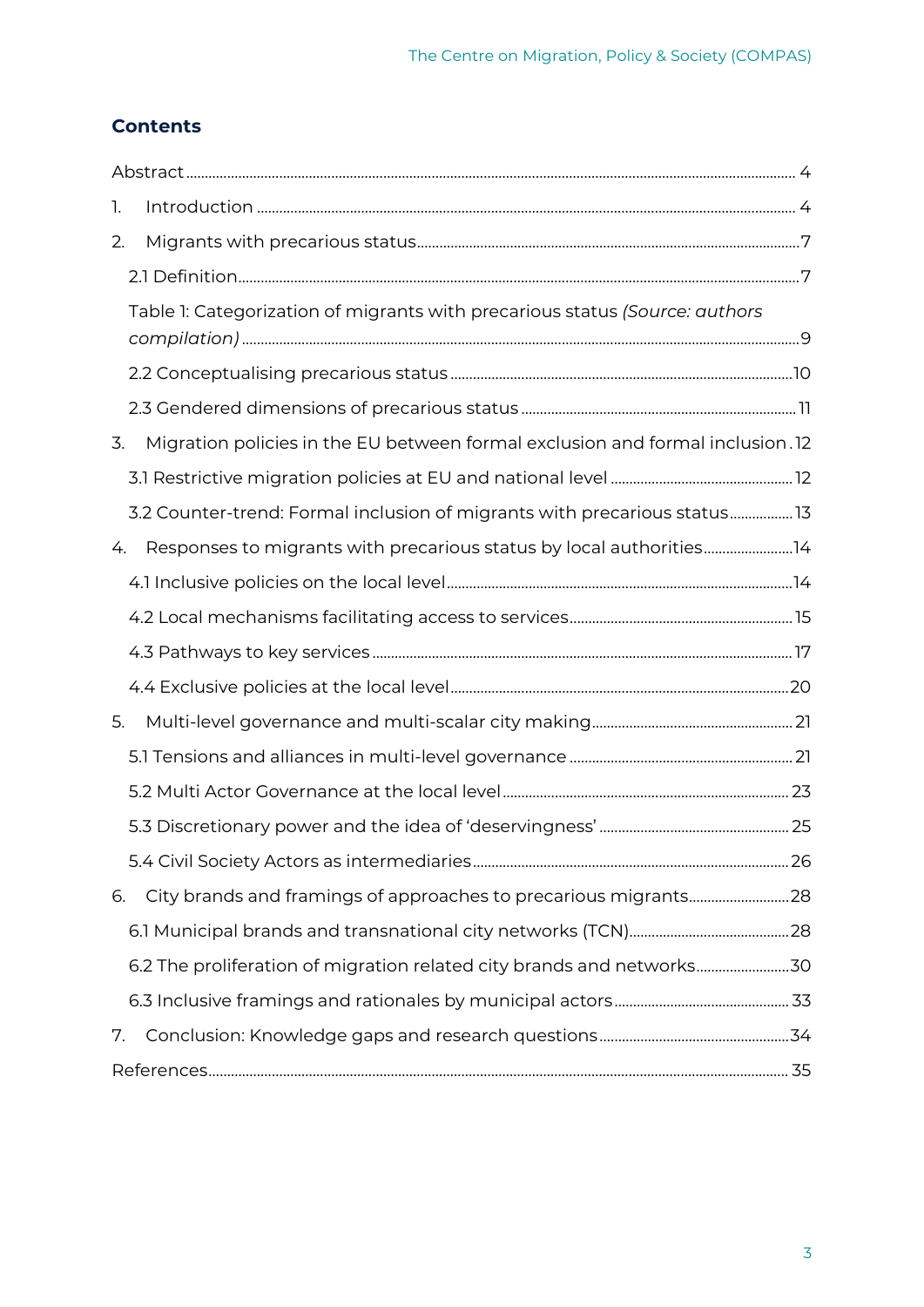## <span id="page-4-0"></span>**Abstract1**

This conceptual paper maps the field for an upcoming comparative research project on pathways of migrants with precarious status to local welfare services in three European cities: Cardiff, Frankfurt and Vienna. Recently, an increasing number of cities across Europe have developed strategies to include migrants with precarious status, often contrasting with restrictive national policies. They provide access to certain key services, such as education, healthcare, housing, safe reporting of crime or support in the protection of labour rights. While some municipalities actively promote their inclusive approach to all city residents under a variety of brands ranging from human rights or inclusive cities to welcoming, solidarity or sanctuary cities - others are refraining from highlighting the services provided to precarious migrants or doing so at arms-length through civil society organisations (CSOs).

We anticipate that within municipalities, there rarely is one coherent strategy towards migrants with precarious status; rather, there are different approaches by different municipal service providers that may connect or disconnect with the overall city framing or branding. Our fieldwork will look at the barriers and the varying conflicting and coinciding interests of the many different actors involved in the provision of services to migrants with precarious status, ranging from migrants themselves, to CSOs, municipal administrations and policy makers in different sectors.

## <span id="page-4-1"></span>**1. Introduction**

-

In cities across the globe a wide variety of different local actors, from civil society organisations (CSOs) to grassroots activists, migrant communities, municipal governments and mayors have started to mobilise and introduce activities to improve the circumstances of newcomers in their cities, including migrants and refugees. As the demographics in cities become more diverse, municipal governments and civil society see themselves as in the forefront of a variety of issues not sufficiently recognised by national governments. Cities are the primary location where policies are implemented, services distributed, and diversity and inclusion critically negotiated (Oomen et al. 2018). Particularly since 2015, some (but not all)

<sup>&</sup>lt;sup>1</sup> The authors thank the participants in a workshop at the IMISCOE annual conference on 8 July 2021, in particular respondents Anouk Flamant, Dirk Gebhardt, Els de Graauw, Henrik Lebuhn, Barbara Oomen, and Sarah Schilliger for their insightful and hugely helpful comments on a draft of this paper.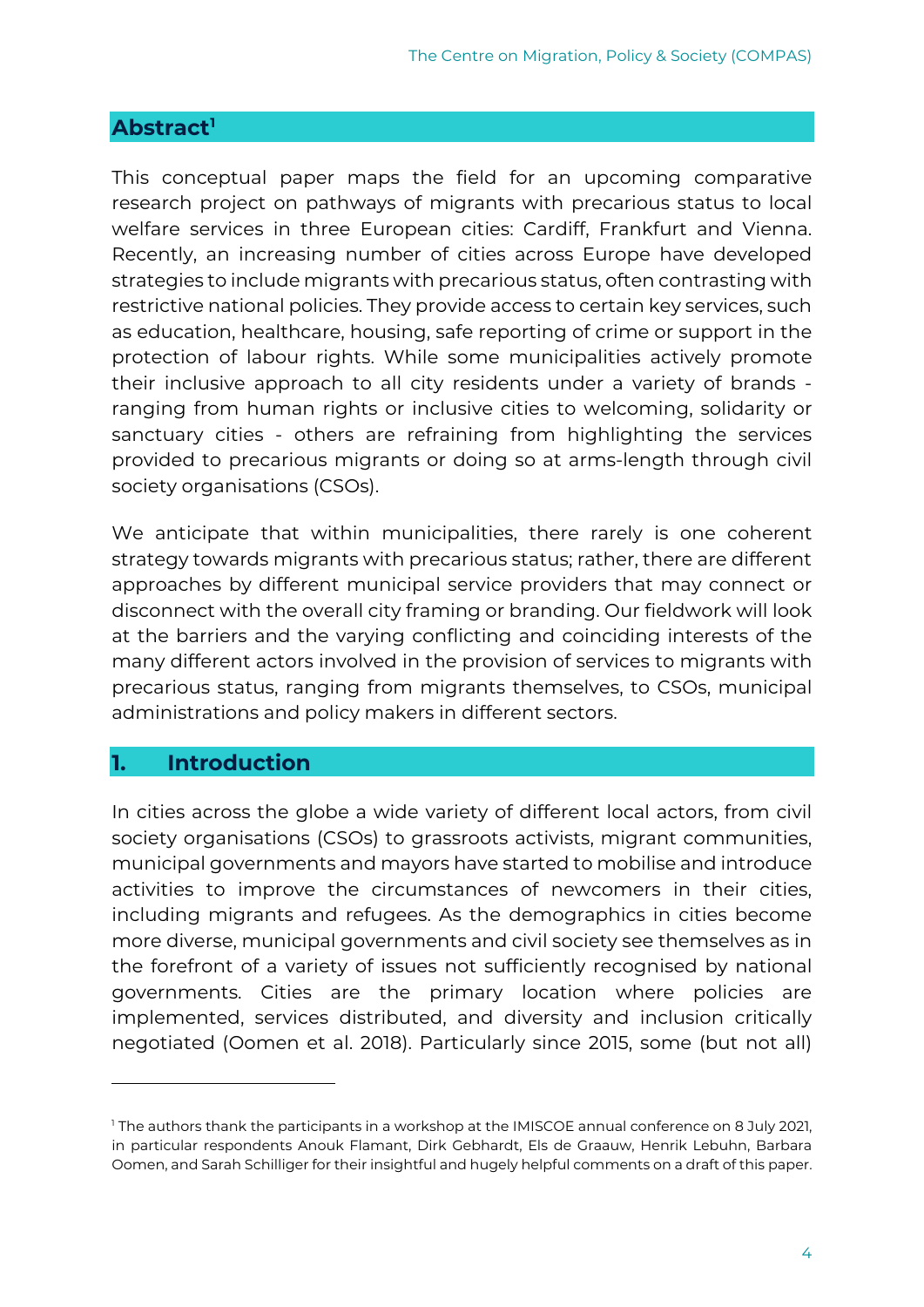European cities have recognised the necessity to develop policies and practices addressing the specific needs of the rising numbers of refugees and migrants. As a reaction to the hostile environment that a growing number of national governments and some EU actors foster, many progressive city governments feel the urge to position themselves at a distance from such policies (Kaufmann 2019; Ambrosini and Boccagni 2015; Flamant 2020).

While being constrained to align with national policies, local authorities further deal with the growing presence and heightened vulnerabilities of migrants with precarious legal status, which is also mainly felt at the local level (Spencer and Triandafyllidou 2020). Many cities implement local policies and practices designed to ease the impact of restrictions on migrants with precarious status and tackle issues ranging from domestic violence to street homelessness (Delvino and Spencer 2019; Campomori and Ambrosini 2020; Potochnick et al. 2017). Public policy goals addressed by inclusive municipal approaches may range from health to security, to economic concerns, related for example to tourism or social sustainability in the city. The recent COVID-19 pandemic has illustrated distinctly how public health concerns and the containment of the virus have put issues around access to health care, testing and vaccinating, but also contact tracing of all city residents on the agenda of municipalities and other healthcare providers (Delvino and Mallet 2021).

This conceptual paper lays the ground for an upcoming fieldwork on municipal approaches to migrants with precarious status in three European cities: Cardiff, Frankfurt am Main and Vienna.2 The research will look at the local strategies and frames that municipal actors deploy in order to legitimise the inclusion or exclusion of migrants with precarious status within their municipal services. A particular focus is on gender related challenges. The fieldwork aims at comprehending the legal, political and practical barriers to inclusion and rights protection for migrants with precarious status in these three cities. It will investigate the ways in which different service providers within these municipalities frame the reasons for their approaches and what actual measures and governance mechanisms there are in relation to this precarious group of residents. A focus lies, in

-

 $2$  The selection of cities is based on the commonalities they share. They are large cities with a long history of migration resulting in populations that are culturally, ethnically and religiously diverse. The cities differ, though, with regards to responsibilities for public services, rules to access services and frames for inclusion.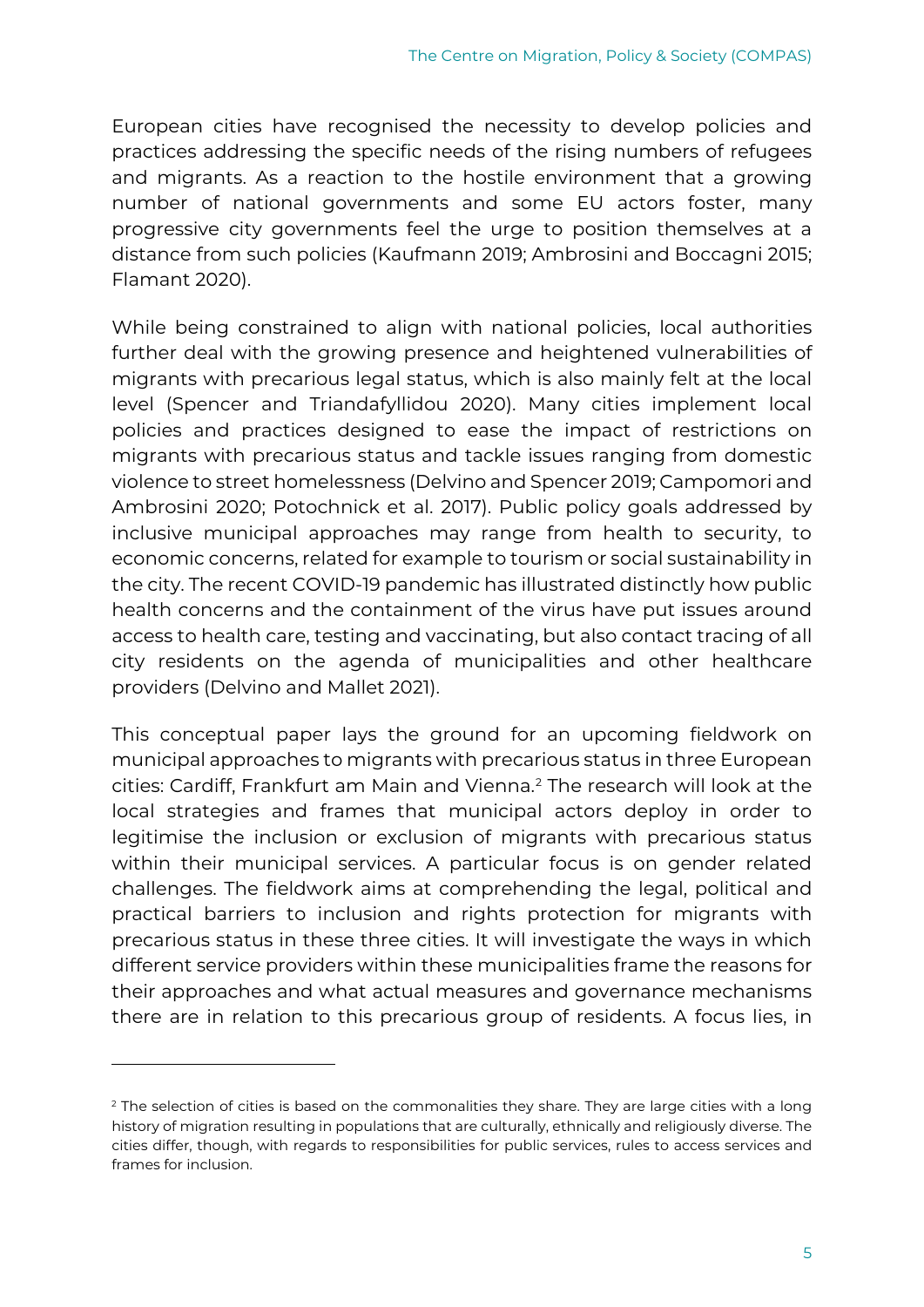particular, on inclusive approaches to the provision of key services, such as housing, healthcare, and education and the facilitation of access through various forms of 'firewalls' that prevent the transfer of personal data on service users to immigration authorities; while also identifying barriers to inclusion where they exist. The research will thereby evaluate whether there is a connection or disconnect with the overall city framing of its mission and the services they do or do not provide. In order to do so, we will further look at how governmental and non-governmental bodies cooperate in this context, whether the voices of migrants, including women, are heard and what processes of cooperation and conflict emerge in these interactions.

This paper starts by providing a definition of 'migrants with precarious status' and argues for conceptualising their experiences within the precarity framework. Section 3 then situates these within the relevant national and EU regulations and elaborates on how municipalities act and position themselves in this regard through a vertical multi-level governance approach. Section 4 analyses inclusive policies and different pathways cities create to facilitate access to key services for migrants with precarious status, highlighting the significance of the broader use of firewalls in service provision, where municipalities are not required by law to transfer personal information on service users' immigration status. It provides an overview of the services that municipalities offer, focusing on health care, accommodation and education and ends with a brief explanation of exclusive municipal approaches. Section 5 looks at the variety of actors involved in the provision of services on different municipal scales, their coinciding or conflicting interests, as well as the moral registers and discretionary power that are used when assessing who is included or excluded from services. It further highlights the importance of civil society actors in facilitating pathways to services. Section 6 introduces the brandings and framings that municipalities use to advocate and legitimise their approach towards migrants with precarious status. It explains how cities have organised internationally and formed alliances with other cities in transnational city networks to strengthen their position vis-à-vis the national or federal governments and introduces different concepts and labels cities use to brand their overall inclusive approach towards migrants in general and migrants with precarious status in particular, as well as which framings are used to legitimate inclusion. The paper ends with a summary of the knowledge gaps and opens up the research questions that we aim to address in the upcoming fieldwork.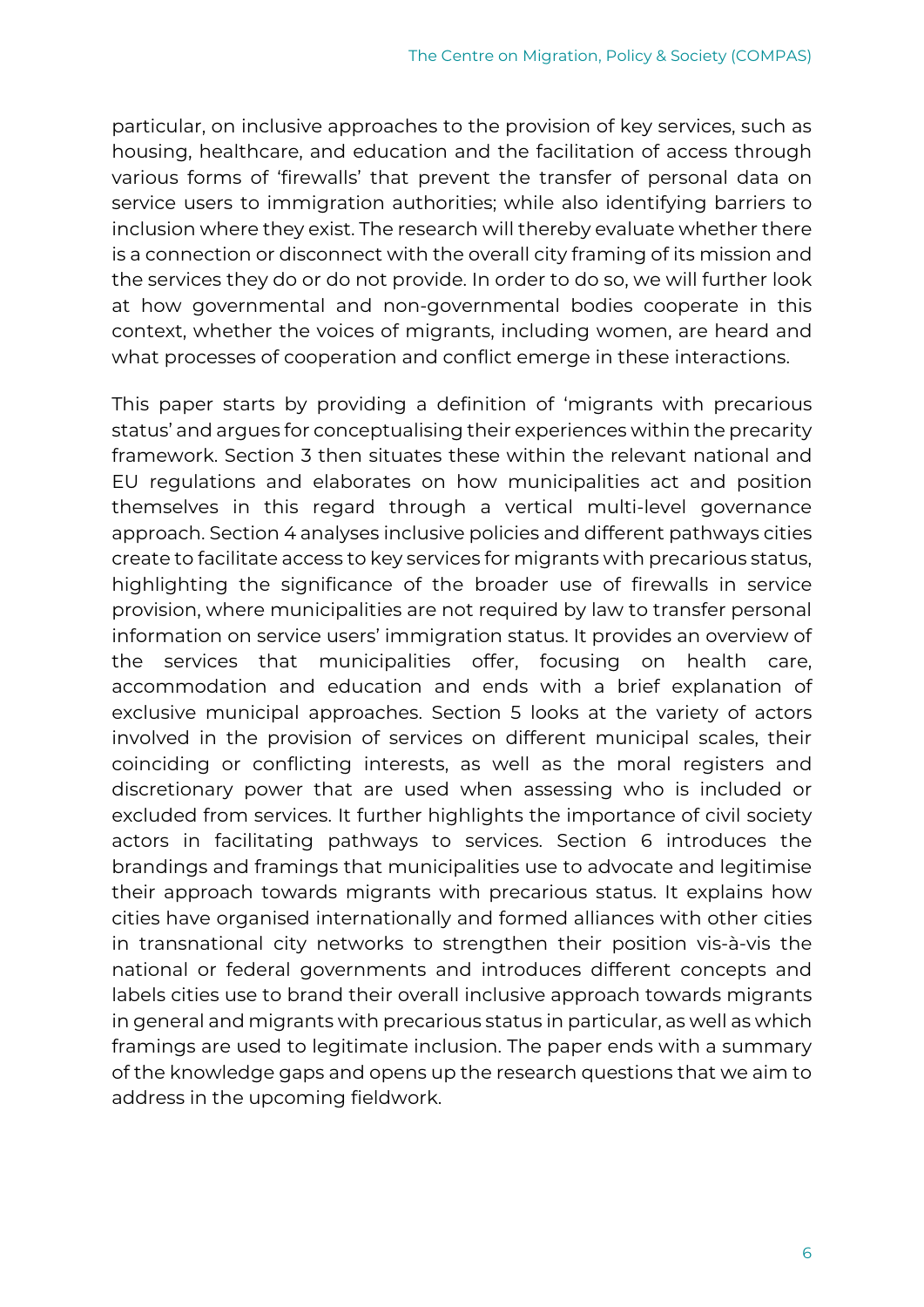## <span id="page-7-0"></span>**2. Migrants with precarious status**

## <span id="page-7-1"></span>**2.1 Definition**

-

Categorising people, in our case those who are perceived as migrants, is a powerful and consequential undertaking (Hinger and Kirchhoff 2018; Raghuram 2021). For this research project, we propose the 'precarity' angle to draw attention to the impact that a particular legal status has on a person's life circumstances. A 'migrant with precarious status', in our heuristic, is a person who lacks regular legal status or is vulnerable to the loss of their legal status, and is therefore deprived off, or runs the risk of losing most basic social rights and access to services.

An important part of the group that we classify as migrants with precarious status are people who fall into the category of "irregular migrants".3 We therefore draw on the wider literature on migrants with irregular status. A migrant with irregular status can be defined as "a person who, owing to unauthorised entry, breach of a condition of entry or the expiry of his or her visa, lacks legal status in a transit or host country" (Douglas et al. 2019). This definition thus covers for instance individuals who have taken up unauthorised employment or are rejected asylum seekers. Children born to parents with irregular status fall into this category as well.

Migrants with precarious status additionally include people who have a temporary legal status that grants them some access to social rights, but who are vulnerable to the loss of the status, if their application is denied, as with asylum seekers,<sup>4</sup> or not prolonged, as with unaccompanied children who reach the age of majority (Triandafyllidou and Bartolini 2020). Simultaneously, migrants whose residential status is tied to employment or migrants who came via their spouse and due to separation or divorce, lose their right to stay, fall into the category of migrants with precarious status. The latter is particularly often the case for women (PICUM 2012). Furthermore, it includes temporary migrants who may have entered the

<sup>&</sup>lt;sup>3</sup> In literature we find a variety of terms, ranging from 'irregular', 'unauthorized', 'undocumented' to 'illegal' migrants. While the first terms have sometimes been used interchangeably in academia, the latter term has been mostly used in the media - and often derogatively (O'Doherty and Lecouteur 2007). Some scholars such as De Genova work with the term "illegality" but use quotation marks to denaturalise it (De Genova 2002).

<sup>4</sup> Although we consider asylum seekers migrants with precarious status, we will not include them in our upcoming research, as in the three case studies, asylum seekers receive basic social services, such as health insurance and housing.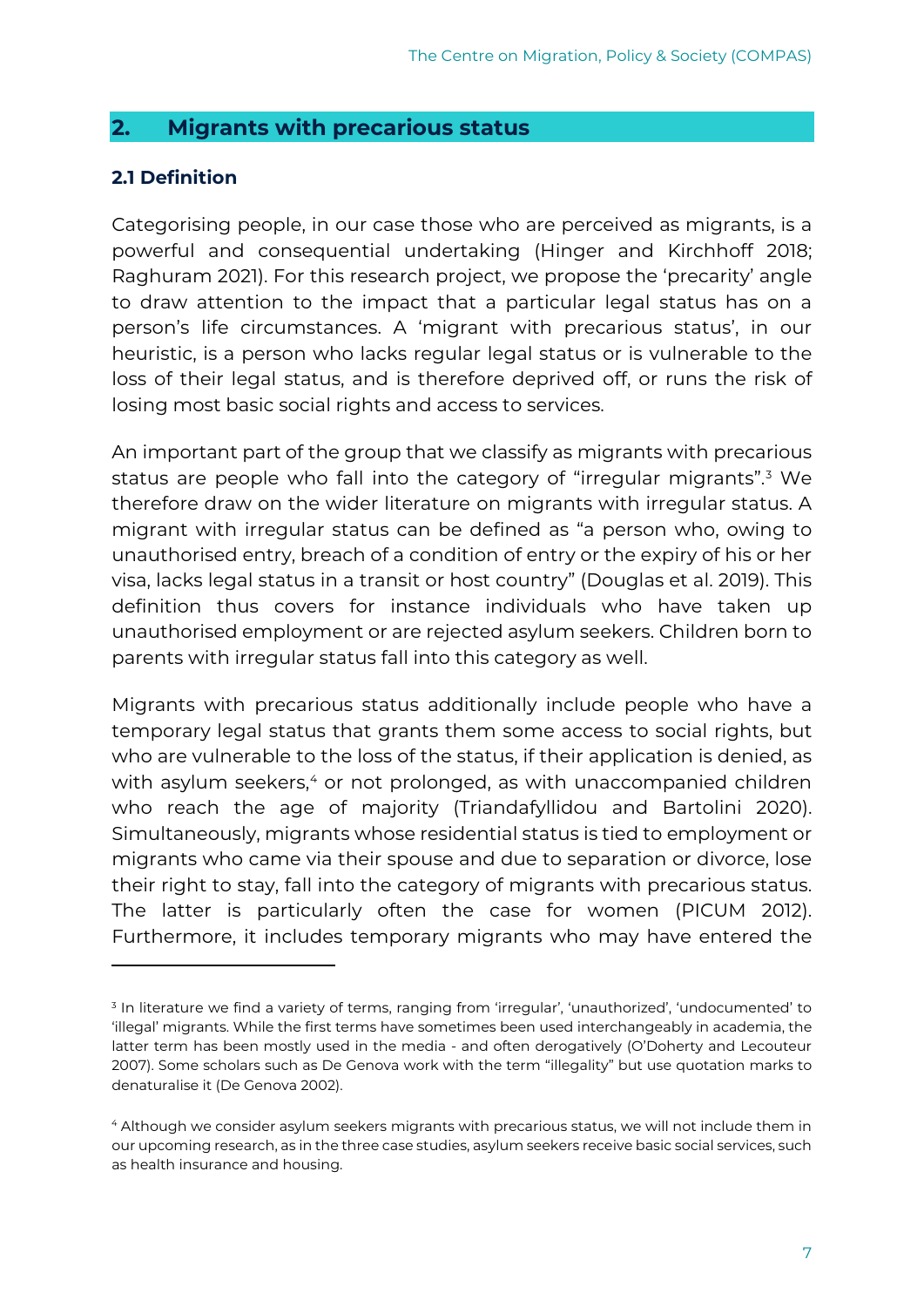country on a tourist, student or temporary work visa, but breach the visas' conditions, by overstaying, by ending their course of study or losing their employment. In certain countries migrants who cannot be removed might receive a temporary status, such as the "Duldung" in Germany, which though remains highly precarious (Kirchhoff and Lorenz 2018). Similarly, third country nationals who have a residential status in another EU-member state than the one in which they reside may face destitution as they have no entitlements to welfare services or access to the regular labour market in the country they live in (Lafleur and Mescoli 2018). Others who fall within this category may be completely below the radar and have never registered with the state they reside in at all, either because they entered undetected, or with forged documents or assuming a false identity (Triandafyllidou 2010; Triandafyllidou and Bartolini 2020). Another group with precarious status are migrants with EU-citizenship who reside in another EU country or in the UK and are unable to demonstrate economic self-sufficiency. They may therefore have no entitlements to welfare support and receive removal orders (Lafleur and Mescoli 2018).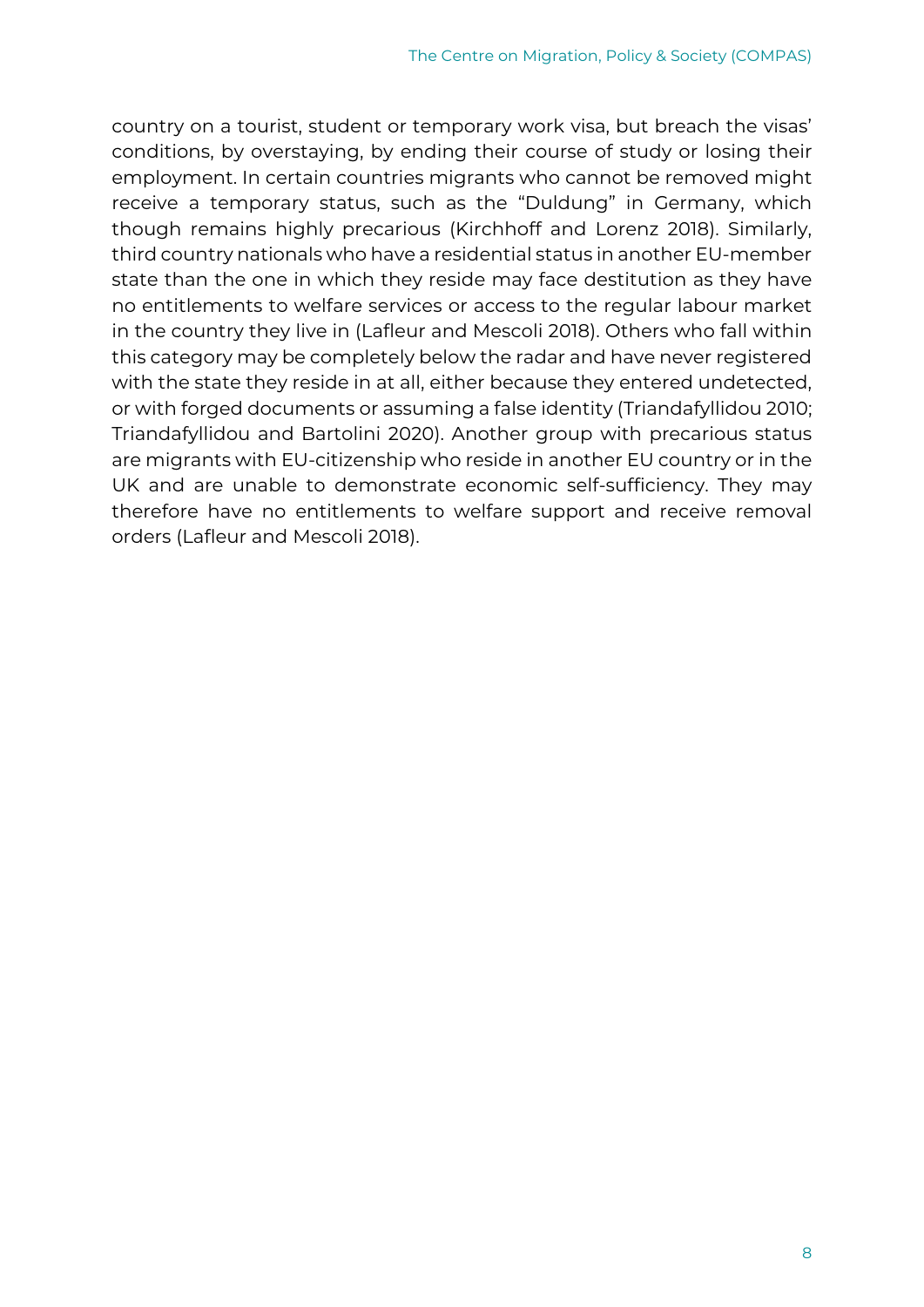## <span id="page-9-0"></span>**Table 1: Categorization of migrants with precarious status** *(Source: authors compilation)*

| <b>Migrants</b><br>with<br>precarious<br>status                                  | <b>Routes into</b><br>precarity                                                                                                                                                                                                                                      | <b>Work permitted</b>                                                             | <b>Vulnerable to</b><br>expulsion/deport<br>ation                                                                                             | <b>Access to</b><br>services (health<br>care, housing,<br>education)?                                                                                                                      | <b>Pathways to</b><br>regularisation                                                                                                                           |
|----------------------------------------------------------------------------------|----------------------------------------------------------------------------------------------------------------------------------------------------------------------------------------------------------------------------------------------------------------------|-----------------------------------------------------------------------------------|-----------------------------------------------------------------------------------------------------------------------------------------------|--------------------------------------------------------------------------------------------------------------------------------------------------------------------------------------------|----------------------------------------------------------------------------------------------------------------------------------------------------------------|
| Rejected<br>asylum<br>seekers                                                    | Rejection of<br>asylum claim                                                                                                                                                                                                                                         | Mostly no, though<br>there are some<br>exceptions in<br>some national<br>contexts | Mostly yes. In<br>cases where<br>deportation is not<br>possible,<br>depending on<br>national context a<br>residency status<br>may be provided | Depending on<br>national and local<br>context.<br>Children mostly<br>are granted<br>access to<br>education                                                                                 | Depending on national<br>context, different<br>residency status based<br>on 'deservingness':<br>economic self-<br>sufficiency, integration<br>or vulnerability |
| Third country<br>nationals<br>with a status<br>in another<br>EU country<br>or UK | poverty;<br>loss of<br>employment;<br>restrictive<br>policies towards<br>the status they<br>hold                                                                                                                                                                     | Mostly no, though<br>dependent on<br>national context                             | Yes                                                                                                                                           | <b>No</b>                                                                                                                                                                                  | Very difficult,<br>depending on the<br>national context                                                                                                        |
| EU-Citizens,<br>who cannot<br>demonstrate<br>economic<br>self-<br>sufficiency    | poverty;<br>loss of<br>employment;                                                                                                                                                                                                                                   | Yes                                                                               | Yes                                                                                                                                           | Usually no,<br>though some<br>local authorities<br>provide<br>emergency<br>support                                                                                                         | Demonstration of<br>economic self-<br>sufficiency                                                                                                              |
| Without<br>legal status                                                          | undetected<br>entry;<br>entry with false<br>document/by<br>assuming a false<br>identity<br>loss of status due<br>to separation<br>from spouse (for<br>migrants, whose<br>visa is tied to<br>their spouse);<br>being born as a<br>child of<br>undocumented<br>parents | <b>No</b><br>- possible, when<br>working under a<br>false identity                | Mostly yes.<br>Unaccompanied<br>children are<br>protected from<br>deportation until<br>they reach<br>majority.                                | Usually no,<br>except<br>emergency<br>healthcare,<br>though some<br>local authorities<br>provide different<br>levels of access<br>Children mostly<br>are granted<br>access to<br>education | Depending on national<br>context, different<br>residency status based<br>on 'deservingness':<br>economic self-<br>sufficiency, integration<br>or vulnerability |
| Temporary<br>migrants                                                            | students, whose<br>course ends;<br>temporary or<br>seasonal workers<br>(e.g. in<br>agriculture,<br>construction,<br>tourism, and in<br>the care sector),<br>Aupairs                                                                                                  | Most often<br>limited;<br>Tied to certain<br>employment /<br>work contract        | Yes, unless they<br>can access<br>another resident<br>status                                                                                  | Depending on<br>national<br>regulation, work<br>contract or study<br>conditions                                                                                                            | Different residential<br>status, based on new<br>employment contract<br>or economic self-<br>sufficiency                                                       |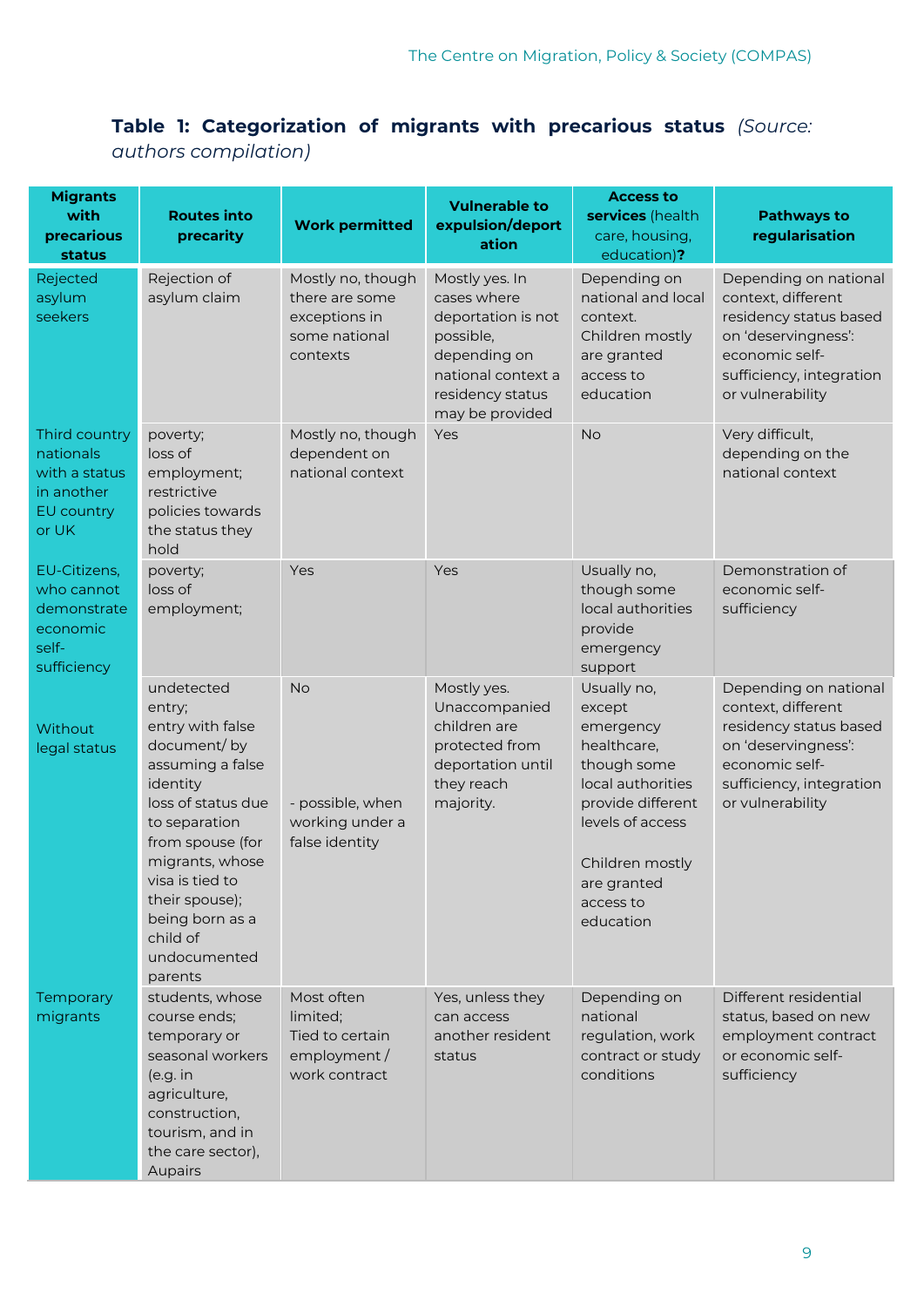## <span id="page-10-0"></span>**2.2 Conceptualising precarious status**

As the previous section highlighted, the distinction between a legal status and the lack thereof is far from straightforward. Introducing the concept of precarity aims at highlighting the implications of these various forms of inbetween status. Triandafyllidou and Bartolini (2020) conceptualise irregular migration status as "a continuum of grey areas or of degrees and types of irregularity, rather than a clear black and white distinction" (Triandafyllidou and Bartolini 2020:13). Indeed, in practice, there are many paths that may lead to irregularity and migrants may go in and out of irregular status (Düvell 2011). The diversification of the various policy regimes and the subsequent complexification of the legal status render the strict dichotomy between regular and irregular migrants problematic (Chauvin and Garcés-Mascareñas 2014). Scholars have used a variety of concepts to capture this fluid range of in-between status (Schweitzer 2017). Cecilia Menjívar (2006) coined the term 'liminal legality', defined as the in-between existence of moving in and out of protective states of administrative grace, to describe the corrosive effects of having temporary legal status (Menjívar 2006). Kubal uses the concept of semi-legality to describe a "multidimensional space where migrants' formal relationships with the state interact with their various forms of agency towards the law" (Kubal 2013:566). Just as citizenship is a legal construct employed to delineate the group of persons who possess a specified link with the state (Lardy 1997), precarious status can also be conceived as a "juridical status that entails a social relation to the state" (De Genova 2002:422).

Conceptualising legal status or the lack thereof within the precarity framework enables us to move further beyond the regular/irregular dichotomy. It additionally allows us to grasp the insecurity of livelihoods that always accompany a precarious status. Since the 1990's precarity has advanced to an important framework within academic thought on social inequalities (Armano et al. 2017; Schierup et al. 2015; Motakef 2015). Scholars such as Butler (2004) have understood precarity as the very essence of life for the majority of the population in the global south, as well as for the vast majority of transnational migrants. The concept is heavily interlinked with postcolonial structures and racialization, understanding precariousness not just in the context of labour, but of life as such. Migrant livelihoods are often considered precarious per se, as migration comes with a loss of home and citizenship, placing migrants in situations where they are vulnerable and at risk of exploitation, segmentation and discrimination.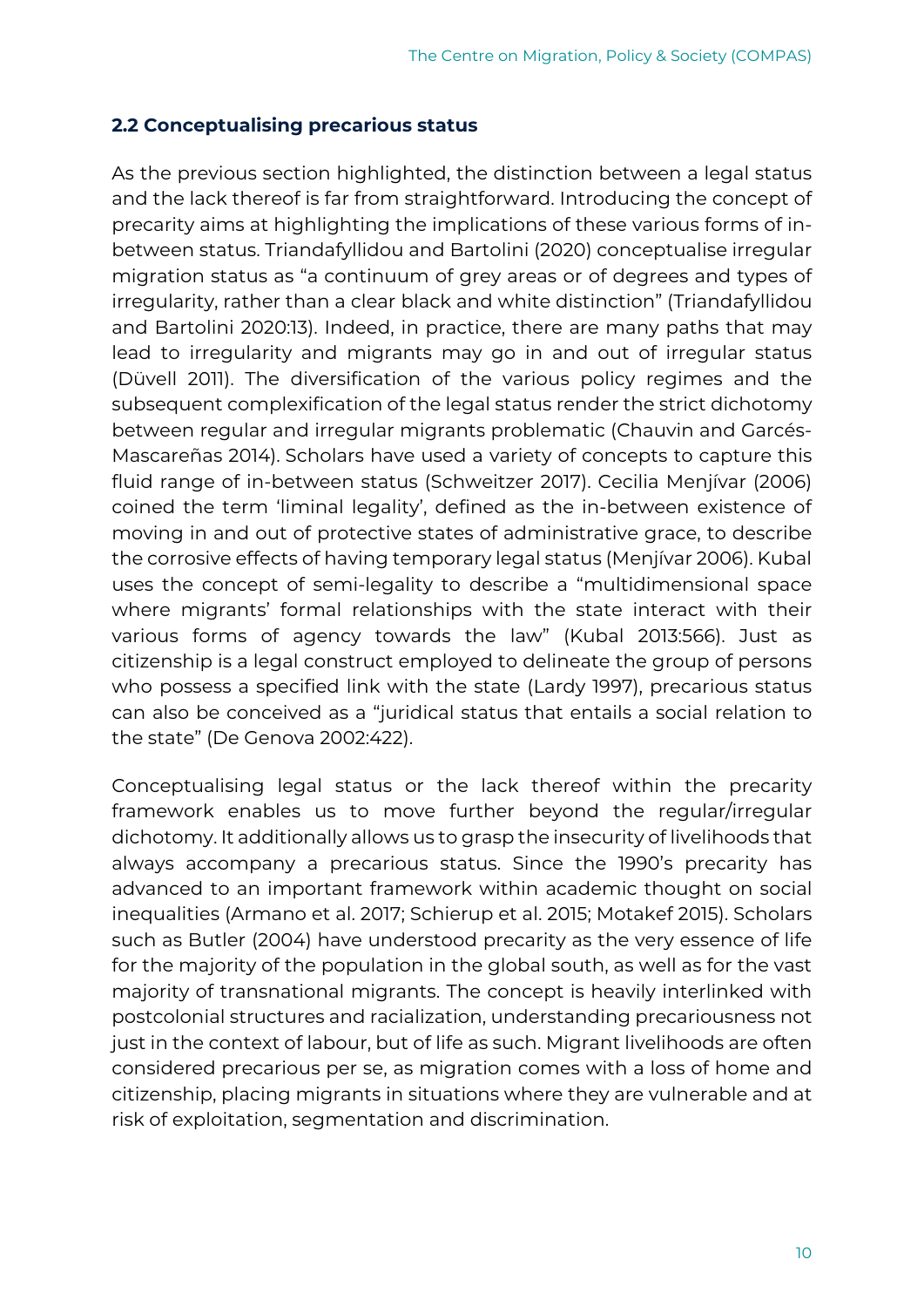The conceptualisation of precariousness has significantly contributed to understanding the expansion of insecure work and livelihoods in a globalised world and in neoliberal markets. It "was coined to capture the emergence of a new global norm of contingent employment, social risk and fragmented life situations without security, protection, and predictability" (Schierup et al. 2015:2). With the advancement of neoliberal capitalism transnational migrants form a flexible global workforce, kept in place through border practices, security measures, criminalisation and illegalisation, with only limited (if any) access to labour and human rights (Goldring et al. 2009). The connection between precarious labour and migrant "illegality" as an institutionalisation of precarious livelihoods in a globalised market place has since been scrutinised by numerous scholars (see e.g. Armano et al. 2017; Schierup et al. 2015; Paret and Gleeson 2016; Bernards 2018; Trimikliniotis et al. 2016). Restrictive policies 'generate' not only irregular status, but also irregular work (Triandafyllidou and Spencer 2020). Therefore, migrant "illegality" needs to be understood as a political institution tied into a wide variety of implications that need examination. At the same time, it is important to keep in mind that there is no singular interest within a nation state towards residents with precarious status, but a range of often conflicting concerns (Chauvin and Garcés-Mascareñas 2014).

## <span id="page-11-0"></span>**2.3 Gendered dimensions of precarious status**

In all of the above-mentioned categories, women experience particular and heightened vulnerability due to their positions within gendered hierarchies before, during and after migration (Jayaweera 2017; Kofman 2018). Women with precarious status often arrived in Europe with regular visas through work, family reunification schemes or sponsorships. Such a status may be highly dependent on employer, sponsor or spouse, which makes them particularly vulnerable to violence or exploitation. Women may not leave abusive relationships, in work or relationships if they fear the loss of their right to stay or destitution if they do so (PICUM 2012). Migrant women form the main work force in the care sector, many working without regular contracts. These women often come through a temporary work scheme that leaves them dependent on the goodwill of their employer, heightening the risk of exploitation (Schilliger and Schilling 2017). They can be reliant on offers of accommodation that are conditional on personal services provided (Price and Spencer 2015) or forced to accept poor living conditions (McIlwaine and Evans 2018). Additionally, the loss of their regular status lies mostly outside of their control (Goldring et al. 2009, PICUM 2012). While women face special vulnerabilities, they are often also the main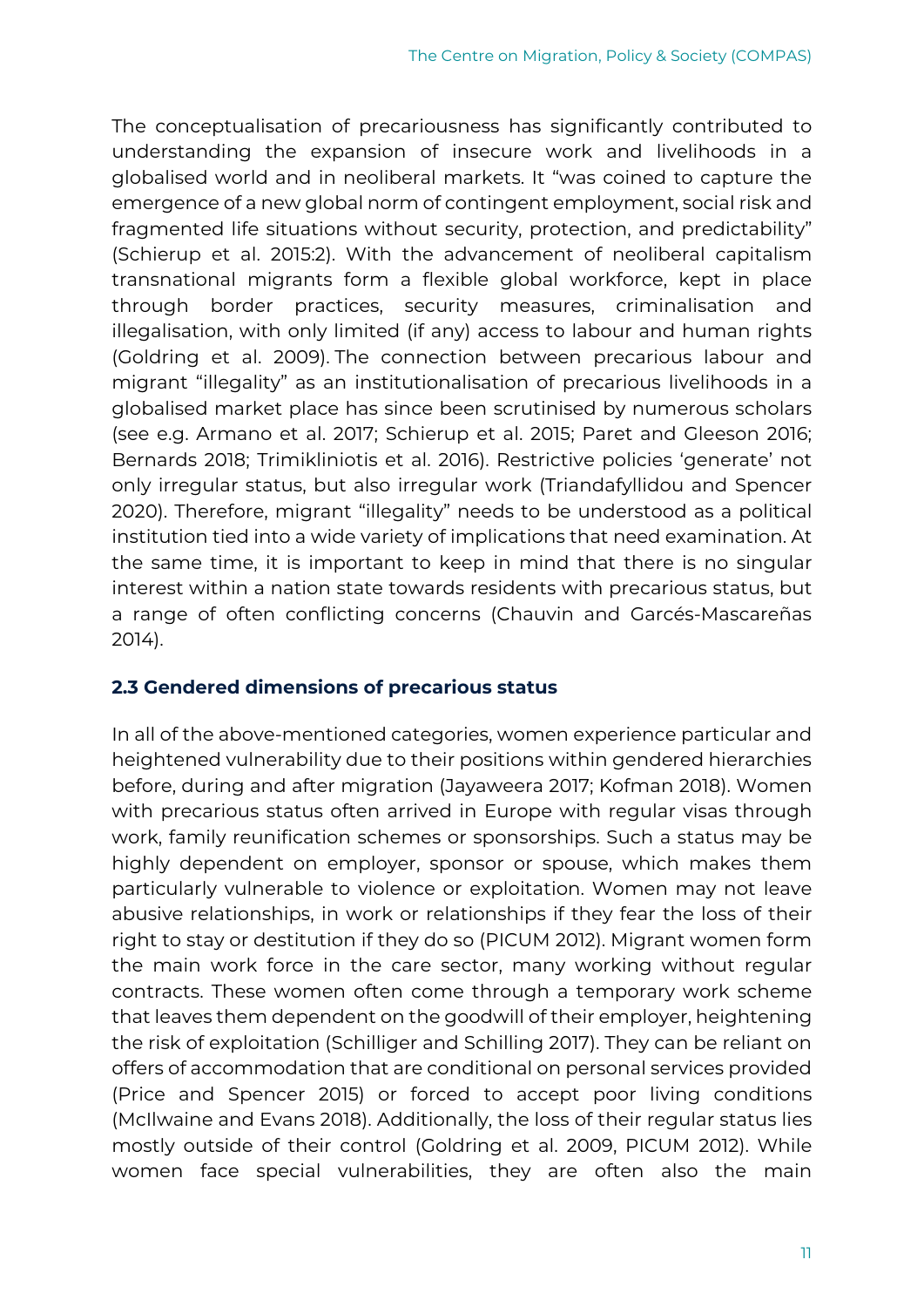breadwinners and caretakers, navigating their family through the social welfare system in the arrival country. This paradoxically exposes them to greater risk of detection and deportation (PICUM 2012).

## <span id="page-12-0"></span>**3. Migration policies in the EU between formal exclusion and formal inclusion**

## <span id="page-12-1"></span>**3.1 Restrictive migration policies at EU and national level**

In recent decades, EU countries have granted selective access to migrants (Moffette 2018; Sohn and Buergenthal 1992). Highly-skilled workers are typically offered more legal opportunities to migrate, while lower-skilled workers are left with little choice but to migrate 'illegally' (Weiner 1996). In parallel, legislative trends have attempted to curb the movement of the latter type of migrants through more stringent policies on detention and return as well as increased international cooperation in detecting aspiring migrants at the borders (Castles 2004). To further deter migrants deemed as non-desirable, some EU countries have made irregular entry and or irregular stay a criminal (rather than administrative) offence. This trend of "crimmigration" (Menjivar et al 2018; Van der Woude et al. 2017; Garcia Hernandez 2017) - the intertwining of immigration and criminal law - rapidly developed in the 2000s.<sup>5</sup> Some countries for example impose penalties on landlords renting to migrants with irregular status (Delvino and Spencer 2019:39-40). Due to the limited deterrent effect of these policies (Anderson 2016), national governments furthermore enacted restrictive policies towards migrants with precarious status that dramatically reduce their access to basic welfare services at the local level, attempting to drive them to return to their home countries<sup>6</sup> (Ataç 2019; Freeman 1994; Vollmer 2011; Schweitzer 2017; Glennerster and Hodson 2020; De Verteuil 2015).

Migration scholars have highlighted that instead of stopping migrants from entering or encouraging them to either return or move onwards, these policies result "in the production of a legally vulnerable, irregular workforce of 'illegal aliens'" (De Genova 2006:61). De Genova therefore speaks of

-

<sup>&</sup>lt;sup>5</sup> Currently, only three EU countries do not use criminal sanctions (or administrative sanctions replicating criminal punishment) against irregular entrants (Malta, Portugal and Spain) or overstayers (France, Malta and Portugal) (Delvino 2020; FRA 2014).

<sup>6</sup> In the United Kingdom, for example, the government vowed to "give illegal migrants a really hostile reception" (May 2012) and scholars have confirmed a trend in this direction (Schweitzer 2017; Glennerster and Hodson 2020; De Verteuil 2015).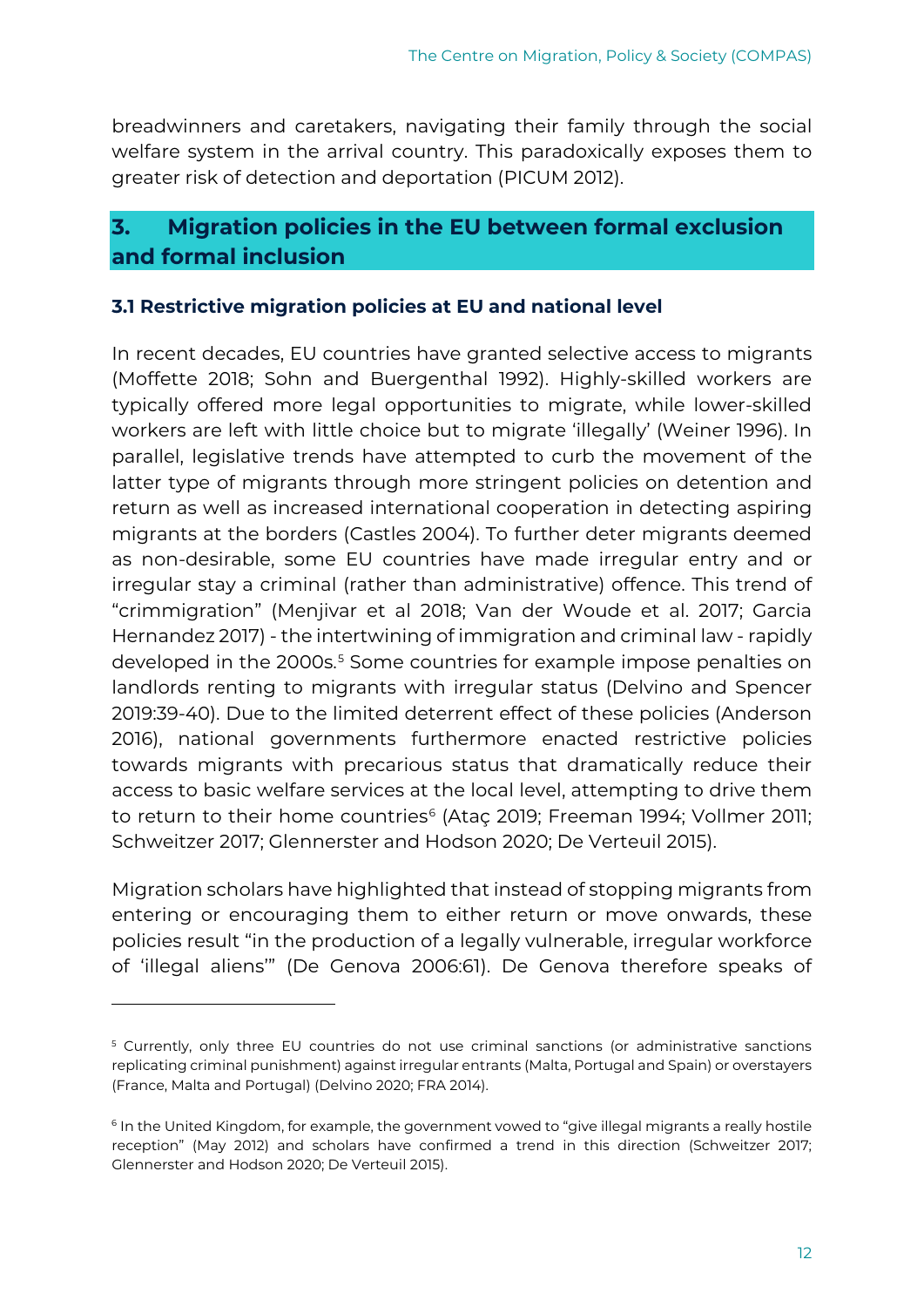"inclusion through exclusion" which is "accomplished only insofar as their incorporation is persistently beleaguered with exclusionary campaigns that ensure that this inclusion is itself a form of subjugation" (De Genova 2013:1184). As a case in point, the current COVID-19 pandemic has stressed the profound problems arising from the fact that migrants with precarious status are marginalised even though their labour power is central to many sectors of production and reproduction in Europe (Benson 2021; Guadagno 2020; Tagliacozzo et al. 2020).

#### <span id="page-13-0"></span>**3.2 Counter-trend: Formal inclusion of migrants with precarious status**

While restrictive policies vis-a-vis migrants with precarious status are the norm, there are some instances when they are permitted a level of access to welfare services by national law (Spencer 2016; Chauvin and Garcés-Mascareñas 2012). This is not limited to, but particularly evident in relation to access to healthcare and education, on which there have been recent extensions of access.<sup>7</sup> These provisions on the national level are introduced in part to acknowledge obligations resulting from international human rights law or EU Directives but also policy imperatives such as protection of public health.

Spencer and Hughes (2015 a, b) mapped healthcare and education entitlements across the (then) EU28. With regards to education Spencer and Hughes underline that in the majority of EU countries children with precarious status enjoy an explicit or at least implicit right to education, with only five countries<sup>8</sup> explicitly denying this right to children. In contrast, they found a highly uneven geography of entitlements with regards to health care, identifying a polarisation between countries providing access only to emergency healthcare, for instance, and countries providing access to both primary and secondary care. While children with precarious status are also subjected to restricted access to healthcare services in several countries, in 12 European countries they have wider access. Furthermore, women giving birth are entitled to some degree of maternity care in 21 countries (in three countries, including Austria, this is restricted to birth). National responses to COVID-19, allowing a level of access to testing and treatment, are a current illustration of the willingness of national governments, in some

-

<sup>7</sup> see Lundberg and Spång 2017 on reforms in Sweden in 2013

<sup>8</sup> Bulgaria, Finland, Hungary, Latvia, and Lithuania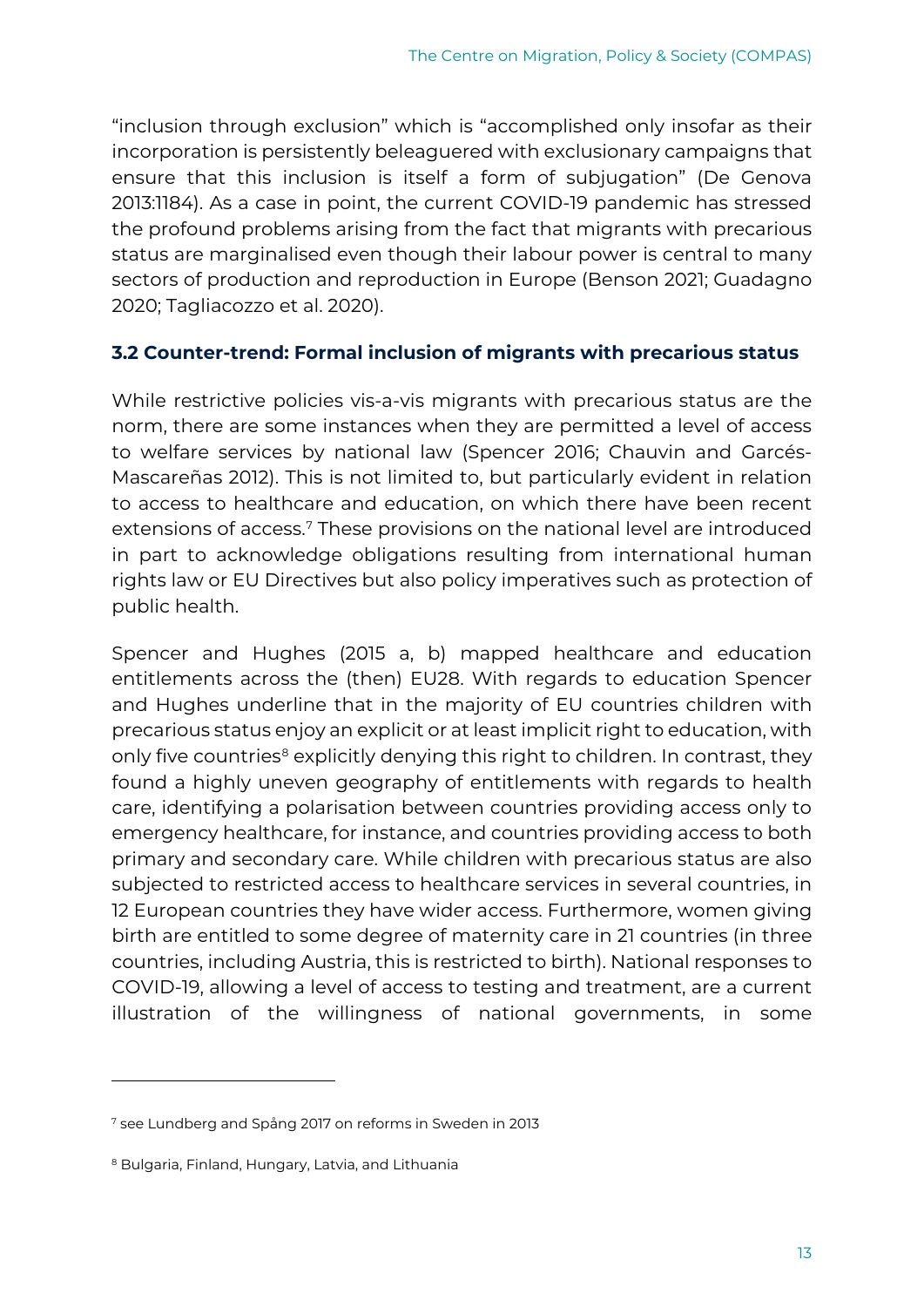circumstances, to permit access to health care services regardless of immigration status (Mallet and Delvino 2021).

Another example for unequal entitlements is the question of accommodation for rejected asylum seekers. Regulations differ among European countries and the UK: In countries such as Austria, Germany or Norway rejected asylum seekers pending deportation are entitled to stay in accommodation centres, which further enables them to access services such as education and health care (Ataç 2019; Heegaard Bausager et al. 2013). In relation to other migrants with irregular status, municipalities in the UK have a duty, for instance, to provide accommodation and limited welfare support to children and their parents if the children would otherwise be destitute (and thus 'in need'), regardless of their immigration status. During the COVID-19 pandemic, the government permitted wider provision of shelter to reduce street homelessness and some municipalities are currently exploring means to maintain this provision (COMPAS 2021).

There are additional examples to be found in EU law of exceptions that are made to protect the rights of migrants with precarious status: e.g. provisions in the Victims Directive (2012/29/EU) that apply regardless of immigration status (PICUM 2015) or basic entitlements to healthcare and education provided in the Returns Directive (2008/115/EC). While the latter includes several safeguards, Lutz (2018) highlights that "these safeguards are not comprehensive as they do not reflect all the human rights to which migrants in an irregular situation are entitled under international law". All in all, migrants with precarious status remain subject to an unequal degree of formal access to basic services, which leads to what Spencer refers to as a "postcode lottery of entitlement across the EU" (Spencer 2016).

## <span id="page-14-0"></span>**4. Responses to migrants with precarious status by local authorities**

## <span id="page-14-1"></span>**4.1 Inclusive policies on the local level**

In recent years there has been a growing scholarly recognition of a 'local dimension of migration policymaking' (Caponio and Borkert 2010, Flamant 2020). Most interactions between migrants with precarious status and 'the state' occur at the local level. It is where the negative impacts of their formal exclusion from the welfare system is felt. Municipalities all over Europe have therefore developed policies and practices to address the specific needs of migrant populations, including to a growing extent those with precarious status. Delvino and Spencer (2019) give an overview of the wide range of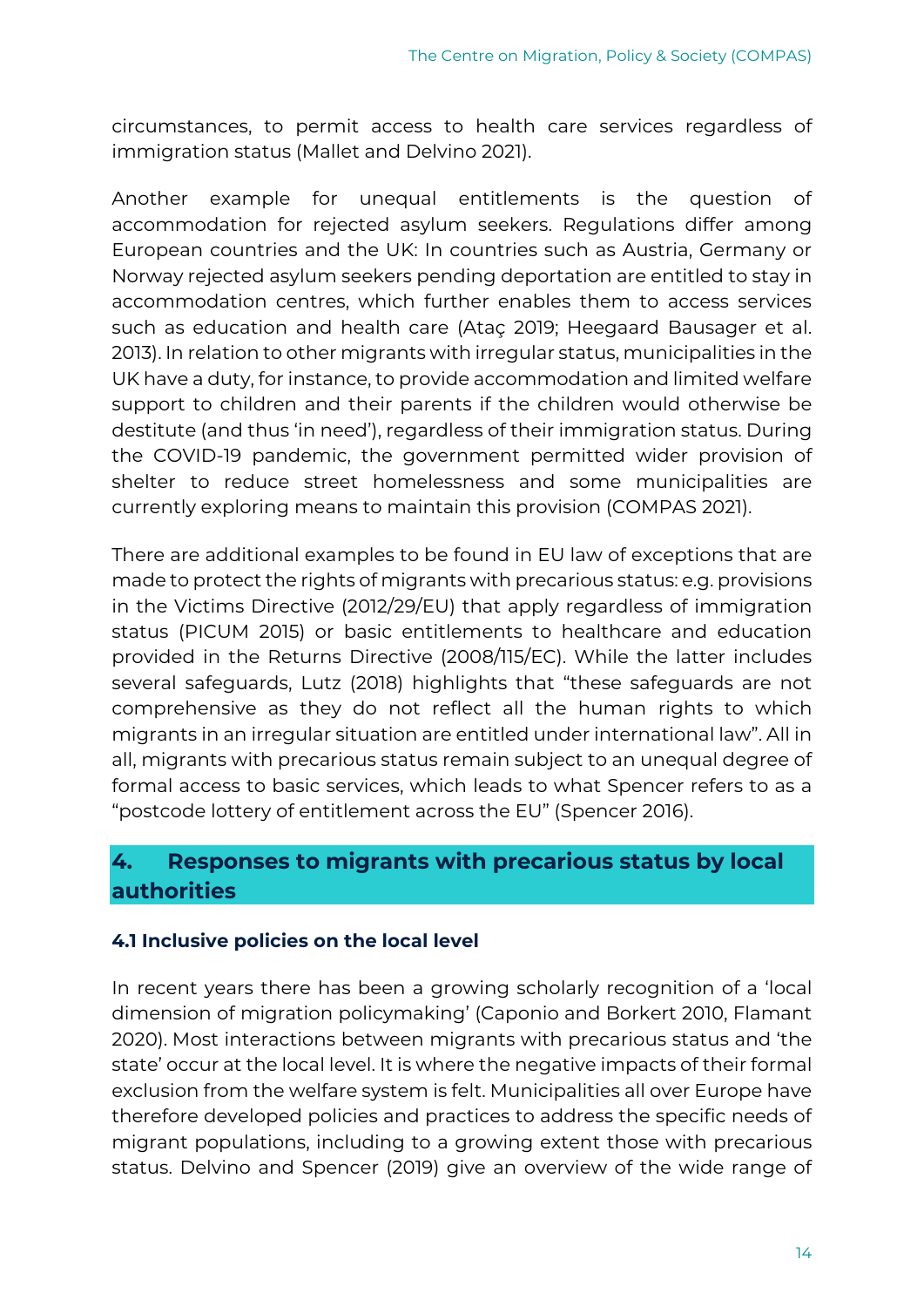services provided to the latter at the local level: Some municipalities enable pathways to their mainstream services for migrants with precarious status, others provide alternative targeted services for migrants not entitled to mainstream services, and still others finance or partner with CSOs to provide services for migrants with precarious status in multiple ways (see also Patuzzi 2020).

In doing so several cities explicitly use their mandate under international human rights law to justify the provision of services, when national governments fail to honour their obligation to do so. Oomen and Baumgärtel (2018) have pointed out the increasing importance of local authorities within the multi-layered human rights system in Europe. By invoking responsibilities derived from international human rights law, local authorities have occasionally decoupled their policies from those taken at the national level, a fact that the authors denote as 'legalisation from below' (Oomen and Baumgärtel 2018:613). They illustrate this with an example from the Netherlands: In 2012, the Dutch government prohibited irregular migrants' access to emergency shelters. Following a collective complaint by several civil society groups in front of the European Committee on Social Rights (ECSR), the committee criticised this denial as countering the Dutch obligations under the European Social Charter. When the national government presented a putative compromise – saying access should only be provided for those migrants who cooperated in their own expulsion – local authorities in Utrecht, Amsterdam and other Dutch cities rejected this suggestion by referring to the ECSR's decision. According to O'Cinneide (2020) this case "shows how even apparently 'soft' human rights standards like the ESC framework can be invoked to contest exclusionary policies directed against irregular migrants" (O'Cinneide 2020: 67) and how different actors are involved in these dynamics.

## <span id="page-15-0"></span>**4.2 Local mechanisms facilitating access to services**

There are different mechanisms that facilitate pathways to social services for migrants with precarious status on a local level. They range from the establishment of various forms of firewalls that prevent the transfer of personal data to immigration authorities, to the provision of funding to service providers regardless of the individual eligibility under national law of their clients, or allocating a budget to cover for the services of people who are not entitled to national welfare support or insurance. Some municipalities attempt to facilitate access to local services for migrants with precarious status by providing a municipal form of identification, for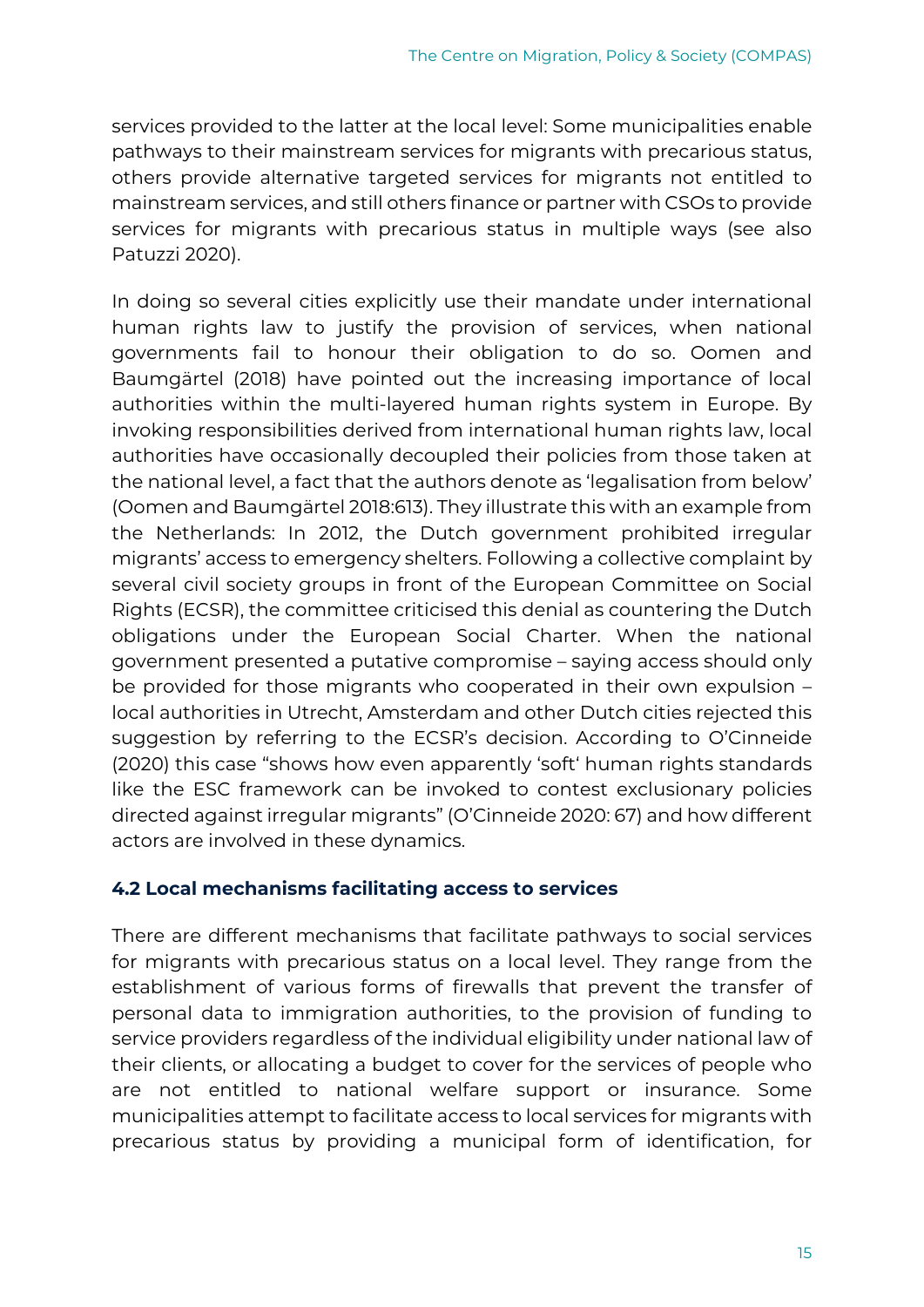example through local civic cards or city IDs or through regularisation schemes.

Crépeau and Hastie (2015) emphasise the importance of establishing socalled firewalls at the local level, which ensure "the separation of immigration enforcement activities for public service provision" (Crépeau and Hastie 2015:158), to safeguard precarious migrants' fundamental rights as well as broader public interests. While academic discussions on the concept of firewalls have so far been rather limited, policies on the national, regional and local level that resemble firewalls are being discussed within academic debates on sanctuary cities (Hermansson et al. 2020: 4). Crépeau and Hastie (2015) as well as Delvino and Spencer (2019) explicitly focus on and document different firewall practices of local and regional authorities throughout Europa, the United States and Canada. In Berlin and Hamburg, parents' associations and other civil society activists mobilised against data collection in educational institutions and subsequently many school authorities revised their data collection practices. Furthermore, the Hessen region in Germany allowed children to enrol in schools without any residence proof from 2009 (Crépeau and Hastie 2015:178-179), sometime before the duty to report was abolished in 2011 on the federal level (Spencer and Hughes 2015: 24). Delvino and Spencer note that for firewalls to work effectively, some cities have instructed "local police bodies not to patrol or apprehend [...] migrants seeking medical, educational, legal or other assistance at or next to facilities established to provide such services" (Delvino and Spencer 2019: 70).

An example of policies removing the need for firewalls is the so-called "Don't ask, don't tell" (DADT) policy, where no information is sought from service users on immigration status, which for example has been introduced in Toronto following mobilizations by a broad alliance of local actors since 2004. Reflecting on the implementation of this DADT policy, Schilliger (2019) underlines the need to generate awareness for the new policy guidelines both among migrants with precarious status and administrative staff: "After all, the knowledge of and ability to assert these rights are not automatically instilled upon the city's inhabitants. In the form of multilingual flyers, posters and community workshops, the Solidarity City Network activists spread information about municipal services throughout the city, and a hotline was set up where people could report cases where access was not adequately provided" (Schilliger 2019:103). This also points to the need to inform migrants about their rights at any stage of the migration process, which has been highlighted in the UN Global Compact for Migration (UN 2018).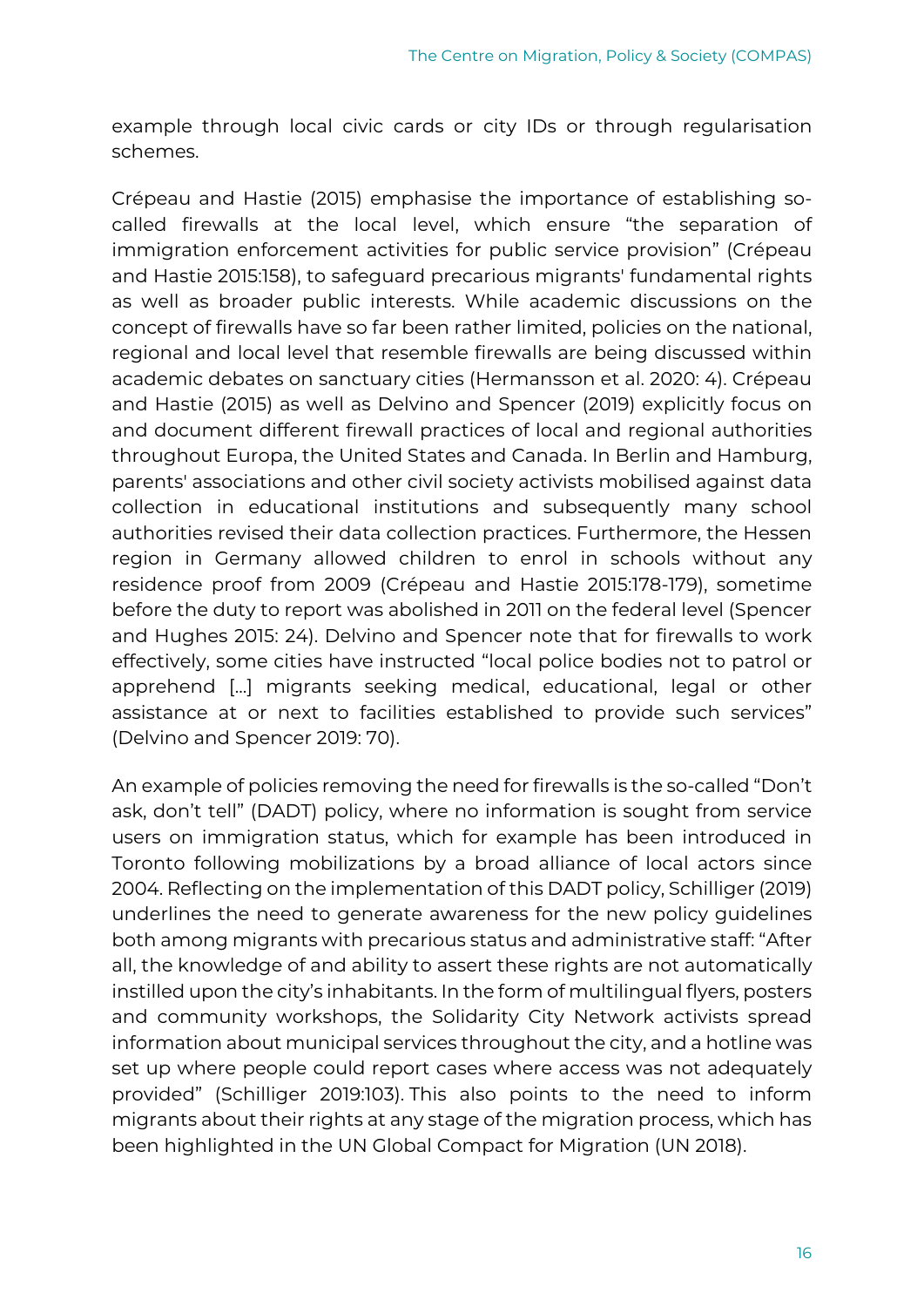While Delvino and Spencer (2019) emphasise the importance of firewalls to enable migrants with irregular status to access basic social services, the authors argue that the simplest way, however "to ensure access to a service is to remove a requirement that the immigration status of the individual is identified to the service provider" (ibid.: 29), as in the DADT approach. Another measure used to facilitate access to services by some municipalities is the introduction of local civic cards. Inspired by the municipal ID cards that have been issued in several cities across the USA, some European cities (like Barcelona, Zurich or Paris) have or are in the process of creating their own 'civic cards' that enable migrants to identify themselves to different service providers without exposing their residence status (Delvino and Spencer 2019: 67-68; Morawek 2019). Another alternative is successful regularisation programmes like the operation Papyrus in Geneva, where the city authority together with local CSOs and unions lobbied the Swiss federal government to agree to a regularisation scheme that operated within the existing Swiss regularisation framework. They framed it as a humanitarian and labour market regularisation program, formulating five criteria that defined who was eligible for regularisation under this program (Kaufmann and Strebel 2020).

## <span id="page-17-0"></span>**4.3 Pathways to key services**

Municipalities offer services in different key areas, such as providing access to shelter, healthcare and education. Further, some offer legal aid to facilitate regularisation, access to labour rights, to voluntary return, or to ensure pathways to justice and protection for victims of crime. To explore how municipalities use their power as service providers, we focus below on three fields of welfare services: a) health care, b) accommodation and c) education.

## *a) Health care*

Besides restrictions to mainstream health care services through national policies, administrative and practical barriers can also prevent access to health services for migrants with precarious status. They themselves are often reluctant to use health care services, either because they fear being exposed to the immigration authorities and subsequently deported, or because they are anxious about receiving bills for the treatment that they are not able to pay. Another obstacle may be that administrative personnel deny access, if they are not aware of the rights that migrants with precarious status do have. Apart from human rights considerations, this is problematic for those cities that are healthcare providers as it runs counter to public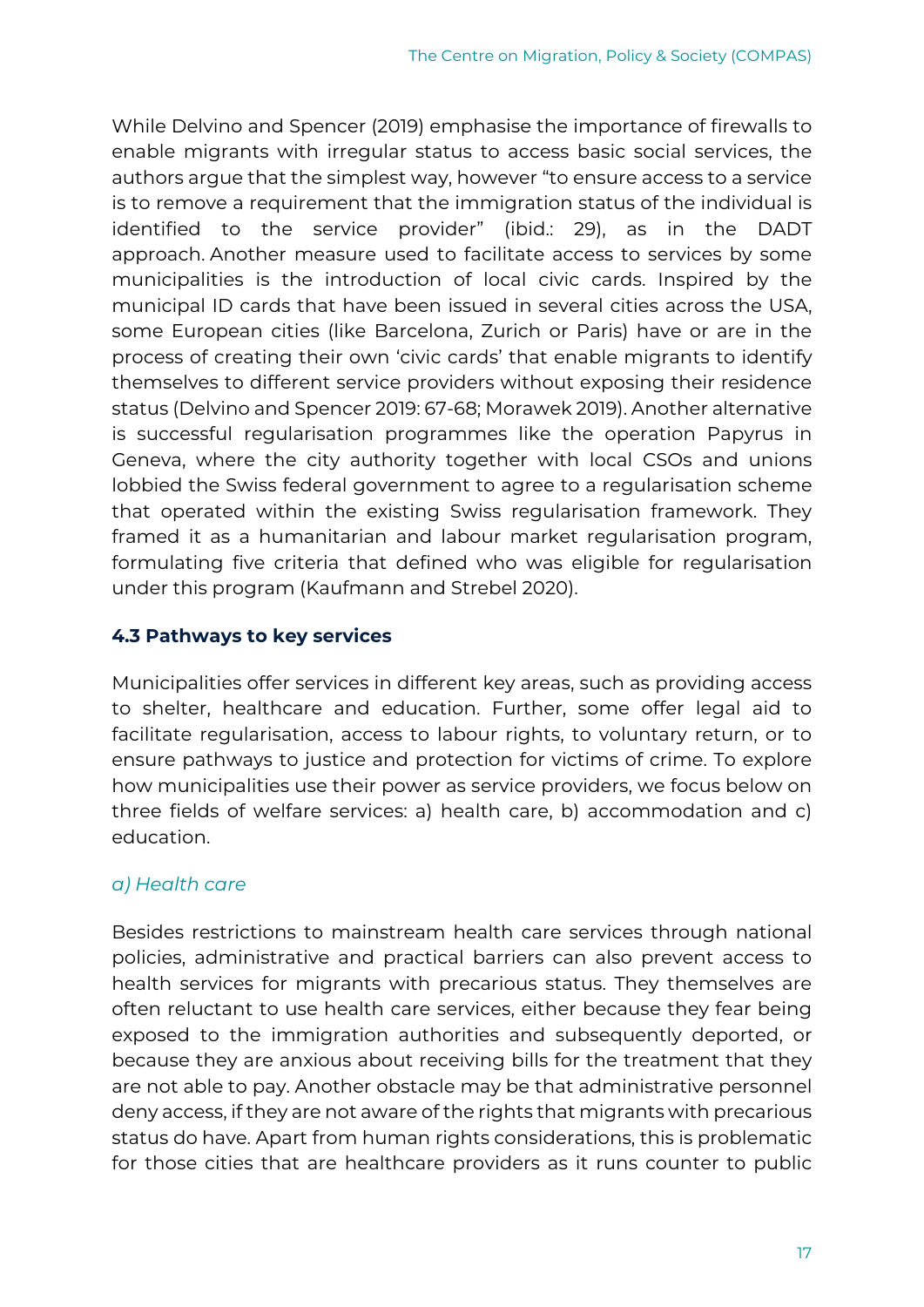health concerns (Spencer and Hughes 2015a), not least in responding to the COVID-19 pandemic (Mallet and Delvino 2020).

At a municipal level, local authorities have implemented measures to facilitate access to health care, with firewalls being among the most important ones. While medical doctors are generally obliged to respect medical confidentiality, administrative staff of welfare and social departments who are responsible for reimbursement, are not. To avoid administrative staff having to report to the Immigration office when encountering migrants with irregular status, the City of Düsseldorf externalises medical services to a CSO (STAY!Medinetz) that receives general funding for treating migrants with precarious status without insurance. Frankfurt together with a CSO (Maisha) has installed a municipal consultation centre, "where the only public employee is a medical doctor of the local Health Department (not bound by the duty to report), while other staff work on behalf of the CSO (also not bound)" (Delvino and Spencer 2019: 52).

Furthermore, local authorities can set up or support medical facilities that offer additional health care for those people whose entitlements are restricted to emergency care (Delvino and Spencer 2019:52-53), or reserve parts of the municipal budget to cover costs for the treatment of people without health insurance (Delvino and Spencer 2019:53-54). To decrease administrative barriers both for migrants who want to access health care services and for doctors and medical staff who treat migrants with precarious status, some municipalities (like the City of Ghent and Berlin) have issued medical cards. Several Dutch cities work with CSOs, which not only provide medical care but also issue confirmations to hospitals and doctors that medical cost for the treatment will be reimbursed (Delvino and Spencer 2019:55).

## *b) Accommodation/ Housing*

Migrants with precarious status face various difficulties related to housing. They often lack the economic means to afford private housing and are not entitled to public accommodation in most countries. Access to public shelters for homeless people is often hindered by the necessity to show a residence permit or another document proofing their entitlement to this service. Some municipalities like the City of Dublin and the City of Liverpool mainstream their services for homeless people and facilitate access to night and day shelters by refraining from checking the legal status of the visitors of municipal shelters, at least initially. Other municipalities like the City of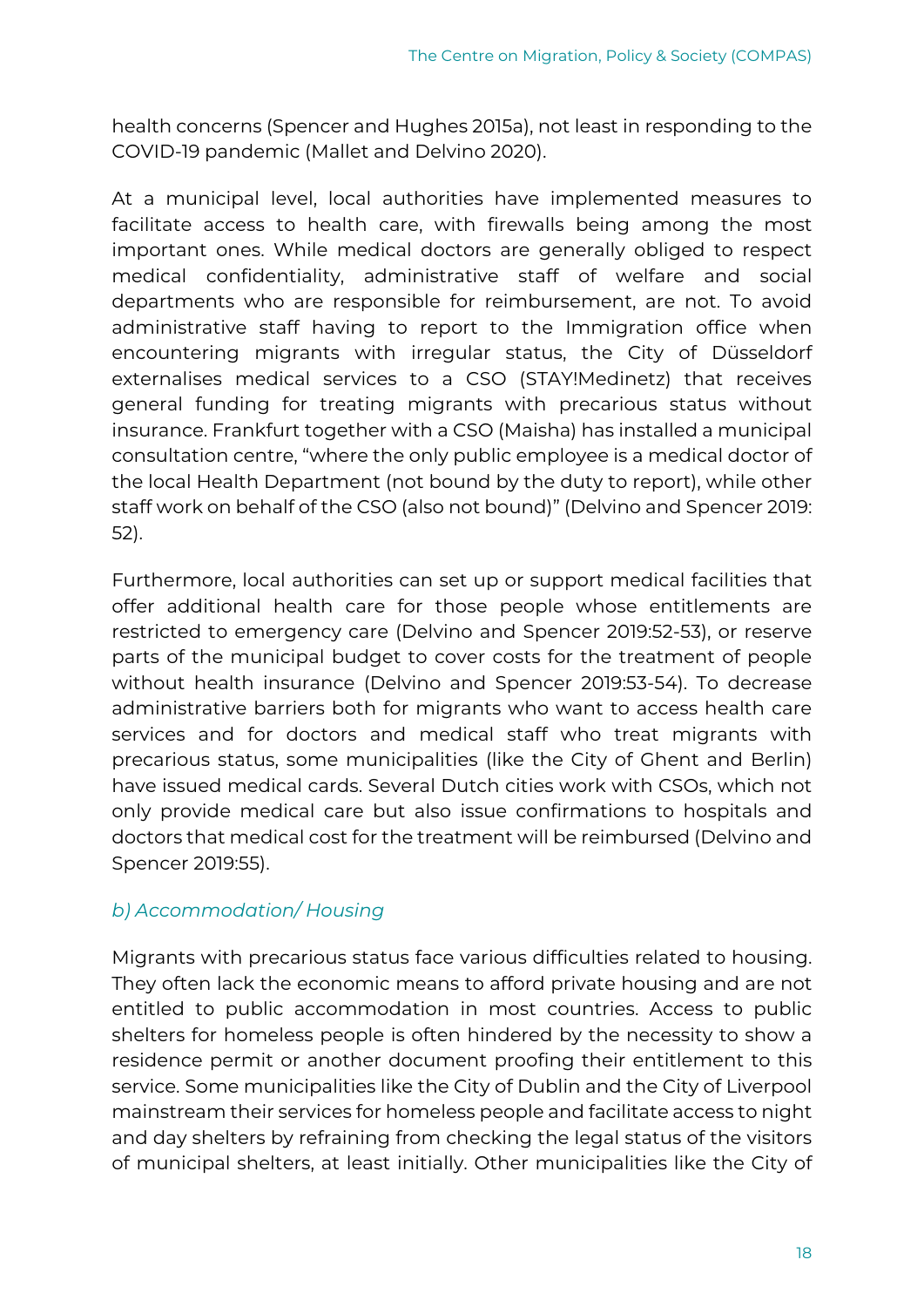Oslo and the City of Stockholm fund CSOs which provide shelter to anyone in need regardless of legal status. Often the provision of shelter to migrants with precarious status is accompanied by additional services such as legal advice. There are also initiatives supporting access to private housing markets, e.g. through mediation between landlords and tenants as in the case of the Autonomous Community of Madrid (Delvino and Spencer, 2019: 40-44).

Women experiencing violence should have a human rights-based entitlement to access women's shelters and thus accommodation, regardless of their residence status. This has been underlined by the Istanbul Convention ratified by most EU States. However, in the case of Germany, Dinkelaker and Schwenken (2020) found that women's shelters often remain barred to women with precarious status, especially in municipalities where shelters are financed through daily rates. The Job Centre or the Social Welfare Office pays the daily rates - rent, ancillary costs and heating costs as well as care services - for women entitled to social benefits. For women without such entitlements, this poses a practical barrier, as they need to cover the daily fees themselves (Dinkelaker and Schwenken 2020:163-164). In contrast, women's shelters which receive a fixed amount of public funding may accept women regardless of their legal status, as examples from several German municipalities show (Frisius 2020). Delvino and Spencer (2019: 47-48) found a similar approach of facilitating access in the Swedish cities of Gothenburg and Stockholm, which reimburse non-profit shelters for women escaping violence.

## *c) Education*

Even though international human rights law (e.g. Art. 13 of the International Covenant of Economic, Social and Cultural Rights; Art. 14 of the Charter of Fundamental Rights of the EU; Art. 14, para 1, Returns Directive) and national regulations in most European countries entitle children regardless of their residence status to access education either explicitly or implicitly (Spencer and Hughes 2015), children with precarious status may encounter various barriers to attending school. Obstacles can be registration procedures that are difficult to fulfil or financial requirements that cannot be met in case of tuition fees or other expenses. Migrants who fear exposing their immigrations status may refrain from sending their children to school. Even if school can be attended, they may not be able to take official exams. Additionally, a person with irregular residence status who is beyond school age is often not entitled to attend further education or training and language classes (Delvino and Spencer 2019: 56).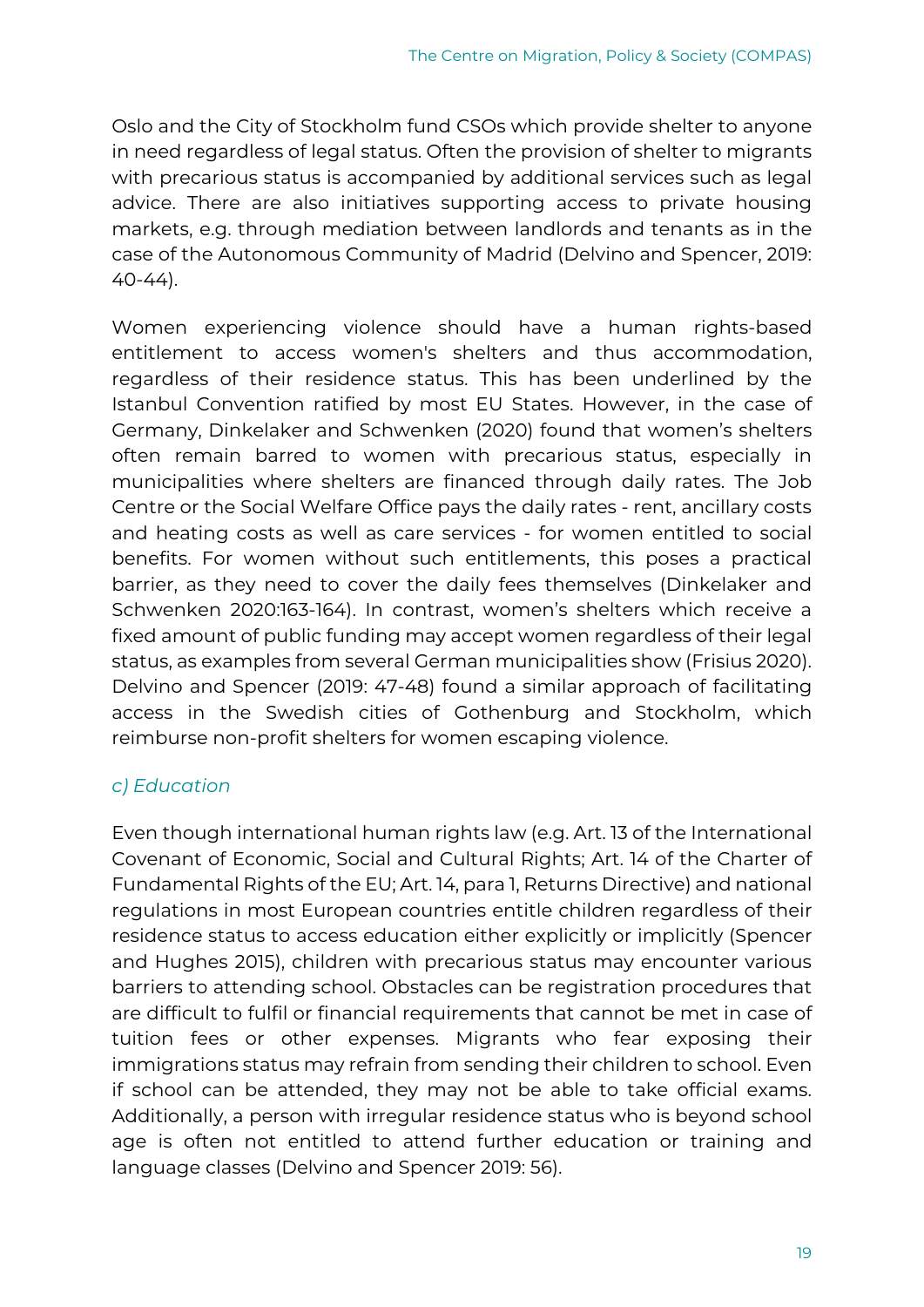Corresponding to these challenges, local administrations in several European cities have introduced different measures in order to ensure the universal right to education. Besides this rights-based reasoning, such measures are also seen to prevent juvenile criminality and social exclusion and to increase chances for regularisation of the respective migrants as evidence of 'integration'. They include ordinances instructing kindergartens not to require any documentation of reqular residence.<sup>9</sup> In Barcelona and Madrid everyone can register irrespective of their official legal status. A proof of this registration is sufficient to be enrolled in a local school (Delvino and Spencer 2019:58). The city of Ghent has reserved a part of its municipal budget to cover unpaid school bills so that schools do not refrain from accepting pupils with precarious status and provides free public transportation for all students (for more details see Delvino and Spencer 2019:59). Besides these attempts to mainstream access to educational services, some municipalities offer additional educational programmes for migrants with precarious status. About 25 municipalities in Catalonia/Spain started a mentoring programme to support migrant and refugee children, including those with an irregular status, in 2009/2010. The City of Barcelona furthermore offers and funds complementary adult education programmes such as language classes, open to all migrants regardless of their status (Delvino and Spencer 2019:60).

## <span id="page-20-0"></span>**4.4 Exclusive policies at the local level**

-

Not all cities take an inclusive stance towards migrants and refugees. Besides those cities that restrain from any explicit engagement with regards to migrant inclusion and thus implicitly align with restrictive national migration policies, other municipalities have explicitly aimed to create hostile environments for migrants. Ambrosini (2013) found different kinds of exclusionary mechanisms that have been taken on the local level in the Northern Italian province of Lombardy in 2008/2009. In many municipalities, city leaders and councils introduced deterrent measures that go beyond the national ones in attempting to keep migrants out of their municipalities. They pursued a discourse that framed migrants as a security threat and implemented policies to discourage migrants from settling in their city. These ranged from intensified controls to identify irregular migrants, to additional requirements when registering in the

<sup>9</sup> E.g. in Turin, Florence and Genoa before these had been introduced on the national level.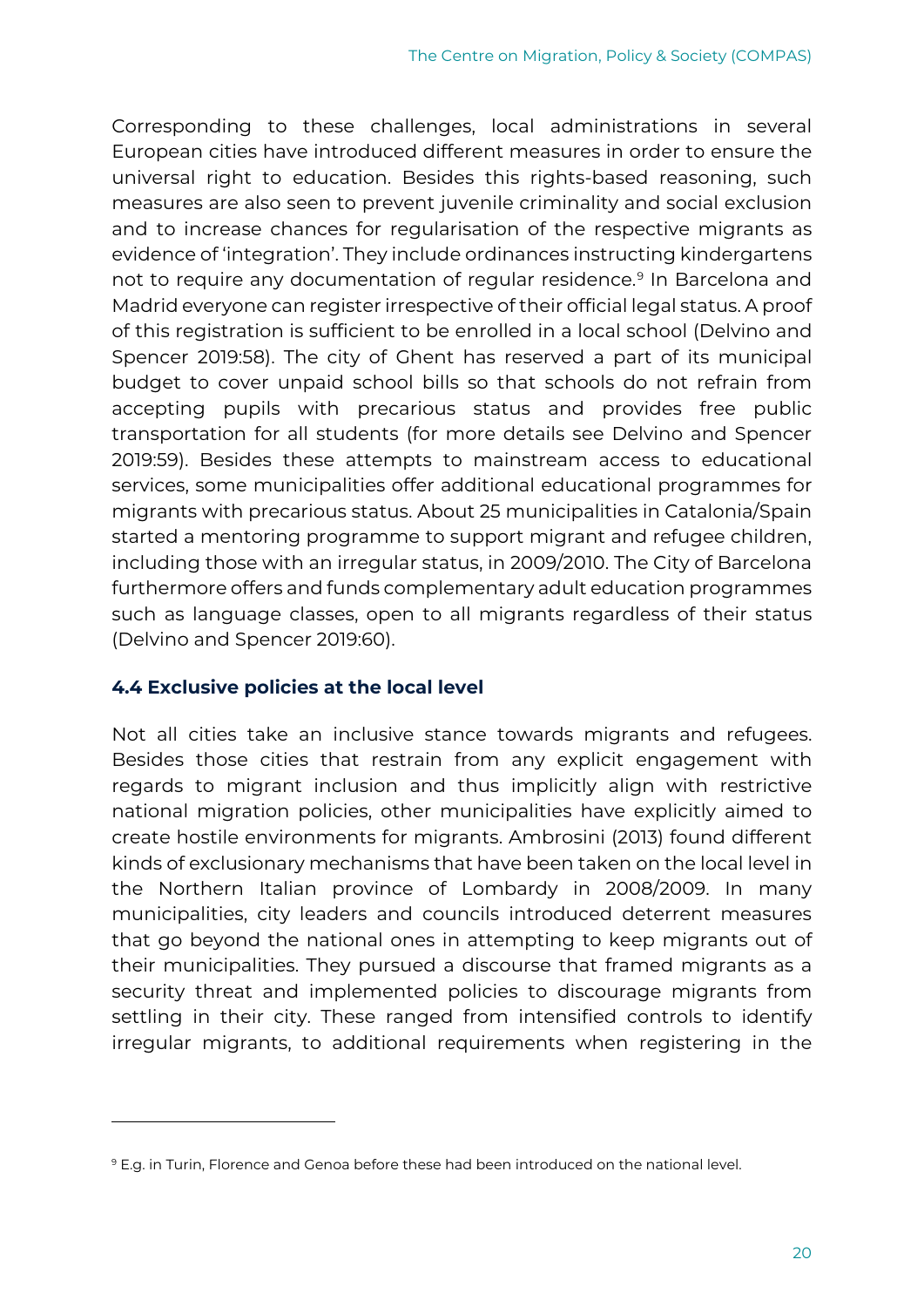municipality, to restrictions when accessing different social services (Ambrosini 2013:144-147).

However, such practices do not remain uncontested by civil society actors as well as within the municipalities (Ambrosini 2013; Lebuhn 2013; Ambrosini and Boccagni 2015; Caponio and Cappiali 2018). Several restrictions introduced on the municipal level had to be withdrawn following successful legal interventions of CSOs and other pro migrant actors (Ambrosini 2013: 149). Therefore, Ambrosini (2021a, b; Campomori and Ambrosini 2020) proposes to conceptualise asylum (and immigration) policies as a 'battleground', building on approaches that have pointed to the importance of 'border struggles' (De Genova 2015).

As these examples show, cities do not per se take more inclusive approaches towards migrants than nation states. In our upcoming research we shall investigate why local approaches towards migrants with precarious status differ. We furthermore propose that a municipality should not be seen as either inclusive or exclusive, as most literature tends to suggest, but rather we aim to explore whether, and if so why, departments within a city may pursue different courses.

## <span id="page-21-0"></span>**5. Multi-level governance and multi-scalar city making**

## <span id="page-21-1"></span>**5.1 Tensions and alliances in multi-level governance**

The concept of *vertical* multi-level governance has been particularly useful to analyse the role of local authorities in migration policies that support the inclusion of migrants with precarious status (Caponio and Jones-Correa 2018; Ataç et al. 2020; De Graauw 2020). Municipalities across Europe have differing levels of responsibility for services, and differing degrees of autonomy in delivering them; hence the degree of overlap with national government authorities for policies relevant to the governance of migration and migrants varies. Cities that have the status of a federal state, such as Berlin, Hamburg, and Vienna, have vastly greater autonomy than cities in an unitary state, where limited powers are devolved, such as in Ireland.

While being constrained to align with national policies, some local authorities argue that their responsibilities for economic and social policies mean they must take account of the practical needs of migrants with precarious status. Cities in particular have provided a level of access to services that stretches the limits of their authority, mitigating to a degree the impact of national restrictions (Potochnick et al. 2017; Schweitzer 2017;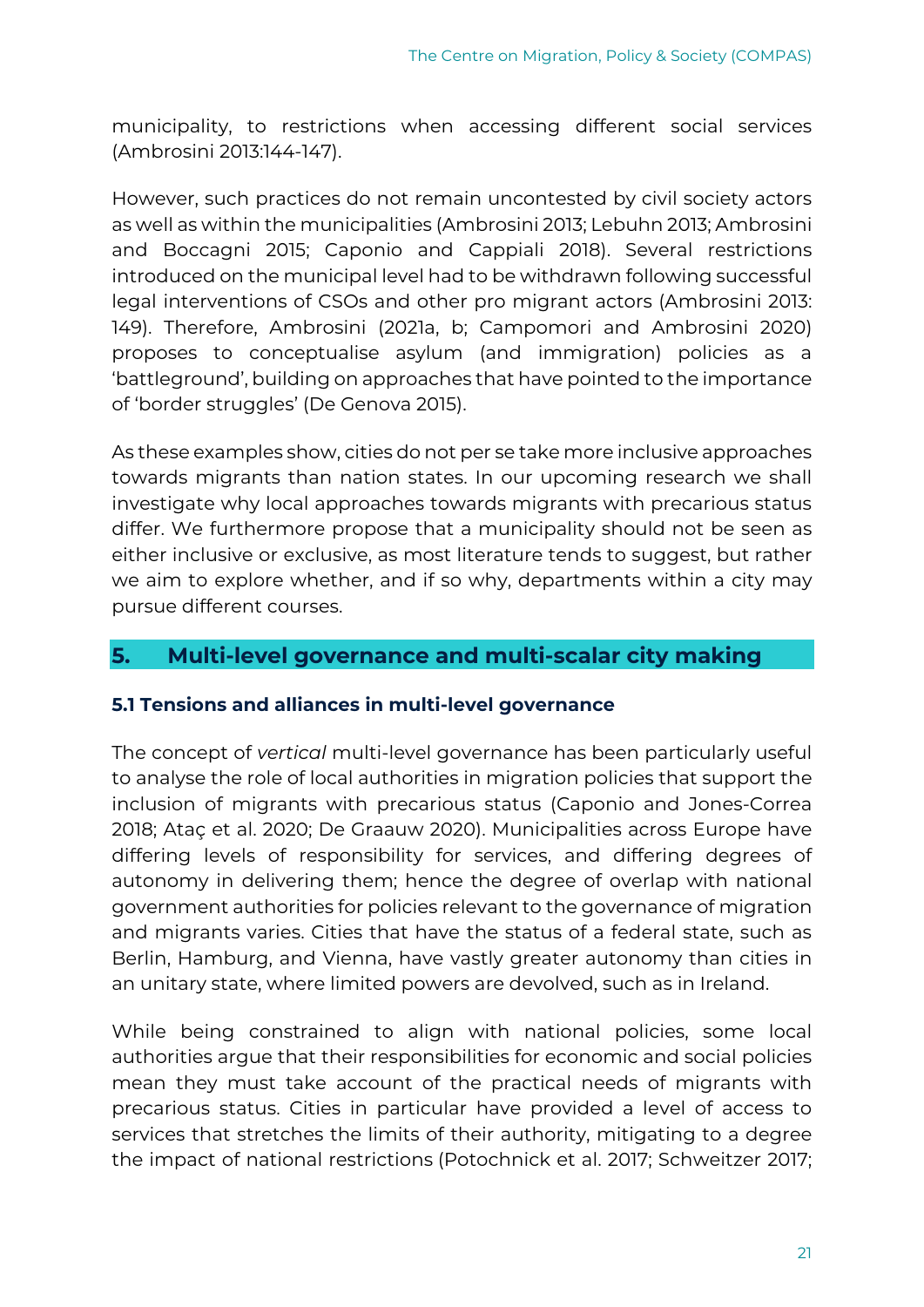Doomernik and Ardon 2018; Campomori and Ambrosini 2020). Where municipalities have stretched their authority to be more inclusive of migrants with precarious status, their practices may increase tensions between governance levels as they encroach on a policy area typically under national purview (Campomori and Ambrosini 2020; Villazar 2010) leading in some cases to litigation, but in others to negotiated solutions (Spencer 2018). A case in point is the way in which the COVID-19 pandemic highlighted the importance of including migrants with precarious status into health care, leading national governments to build stronger ties with local authorities on issues such as contact tracing, vaccinations, and shelter for those released from migration detention (Mallet and Delvino 2021). This represents a double innovation - a 'local turn' in multi-level migration governance (Zapata-Barrero et al. 2017) and an increased integration between governance levels.

Municipal objectives may therefore not be as much in conflict with national government objectives as some tensions suggest. Rather, their contribution to regularisation of status and voluntary return, e.g. through provision of legal advice, contributes to the effective management of migration; while their contribution to the protection of public health and to crime prevention are also in line with national goals (Spencer 2020). Lebuhn situates these developments within local border management. With the signing of the Schengen Agreement over 20 years ago, external nation state border enforcement has mostly been eliminated in parts of Europe, while borders are increasingly enforced inside the states, including at the local level. New actors are involved in the process of border and immigration management, including semi-public and private actors. The checking of identity documents and legal status has become a practice that is no longer merely associated with border crossing. They are often checked in cities, for example by different welfare agencies, municipal administrations, local police, universities, hospitals and banks as a prerequisite to the entitlement or denial of services and access to public goods (Ataç 2019; Fauser 2017; Lebuhn 2013; Schilliger 2020). Glick Schiller and Çağlar coined this development 'the local turn of migration management' (Glick Schiller and Çağlar 2009).

Other studies have explored municipalities' *horizontal* multi-level governance relationships, with other cities and with civil society. Ataç et al. (2020) for instance found that the relationships that Amsterdam, Stockholm, and Vienna have with CSOs influence the scope of services provided; and that alliance-building between cities is critical for strengthening their political standing (as Caponio 2018 and Oomen 2019a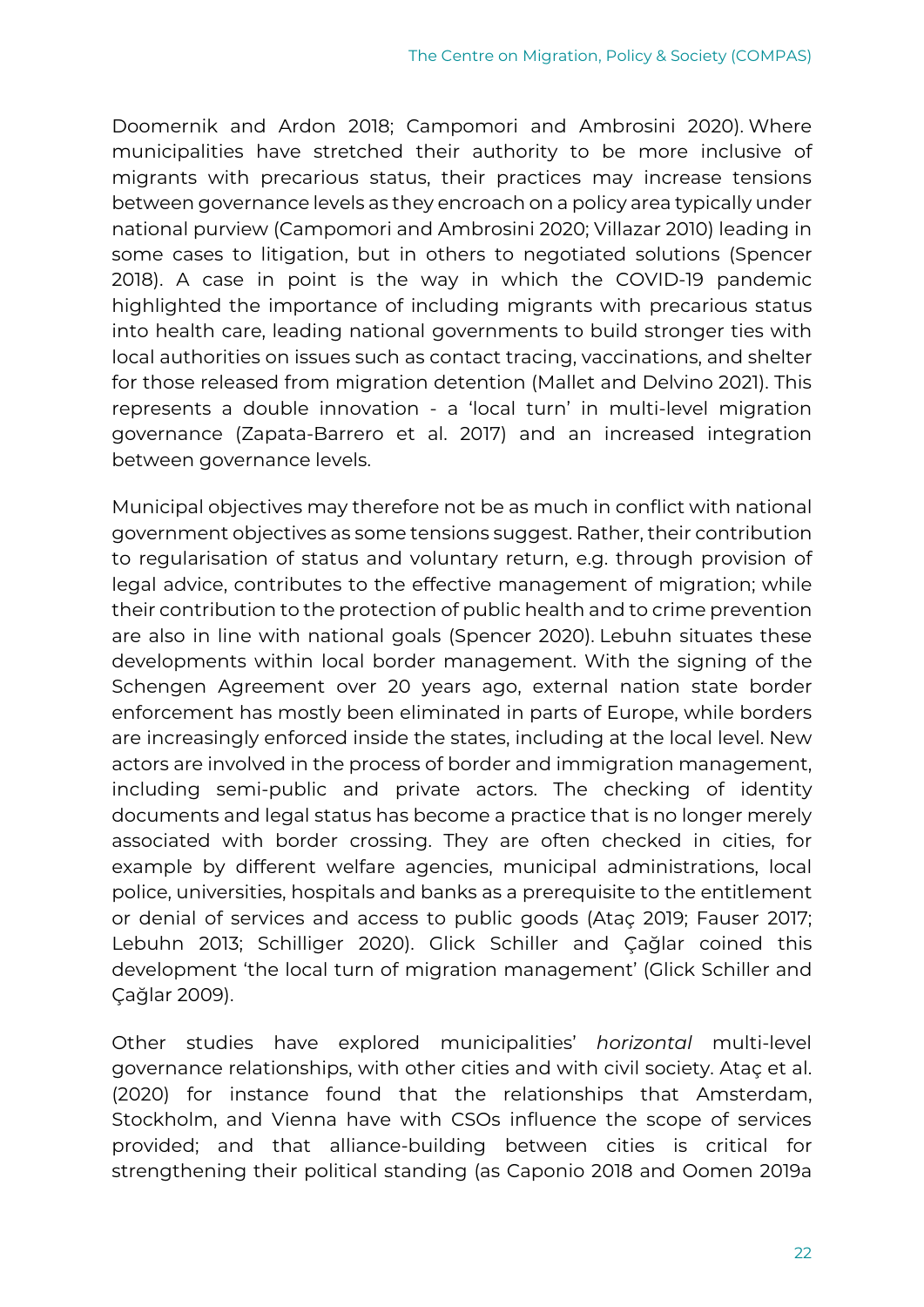found in relation to cities' migrant policies more generally). Analysing Milan and Barcelona, Bazurli (2019) stressed the importance of alliance-building as a strategy to promote inclusive local practices and policies within an otherwise unreceptive, hostile context. We suggest that the concept of horizontal multi-level governance may also be relevant for relations *within* municipalities where the differing approaches of departments towards precarious migrants may equally give rise to tensions which governance mechanisms may or may not resolve. This conceptual development is one that we shall explore in the project.

Çağlar and Glick Schiller (2011; 2018) further introduced the concept of multiscalar city-making to grasp the role of migrants in urban development: "We trace social processes as they are constituted, noting their interconnectedness through both institutionalised and informal networks of differential economic, political and cultural power. We use the term "multiscalar" as shorthand to speak of sociospatial spheres of practices that are constituted in relationship to each other and within various hierarchies of networks of power" (Çağlar and Glick Schiller 2018: 8). This concept not only allows for the inclusion of a multitude of power dynamics in conceptualising the relationship between different actors within the process of city making, but also situates networks and a variety of different socio-political stakeholders therein. This contributes to an understanding of the complexity and the many different actors involved in providing opportunities, facilitating pathways and access to rights at certain times for specific groups.

## <span id="page-23-0"></span>**5.2 Multi Actor Governance at the local level**

While the literature has identified many ways in which municipalities take an inclusive approach towards precarious migrants, it is in fact often only one or more of its services that do so rather than a policy adopted by the city council as a whole. Cities such as Barcelona, which has a published strategy setting out its approach across council services (Ajuntament de Barcelona 2017) are the exception, not the rule. While one department takes an inclusive approach, another may be noticeably more resistant, as Price and Spencer (2015) found in relation to municipal responses towards destitute migrant families with precarious status in the UK. Authorities which do adopt a cross-municipality approach may set up an interdepartmental committee to facilitate that, whether on a permanent basis (as e.g. in Ghent) or to address a particular issue (as in Zurich in 2017 under the Mayor's department), to review and report on the situation relating to healthcare, education, access to justice, and provision of legal advice and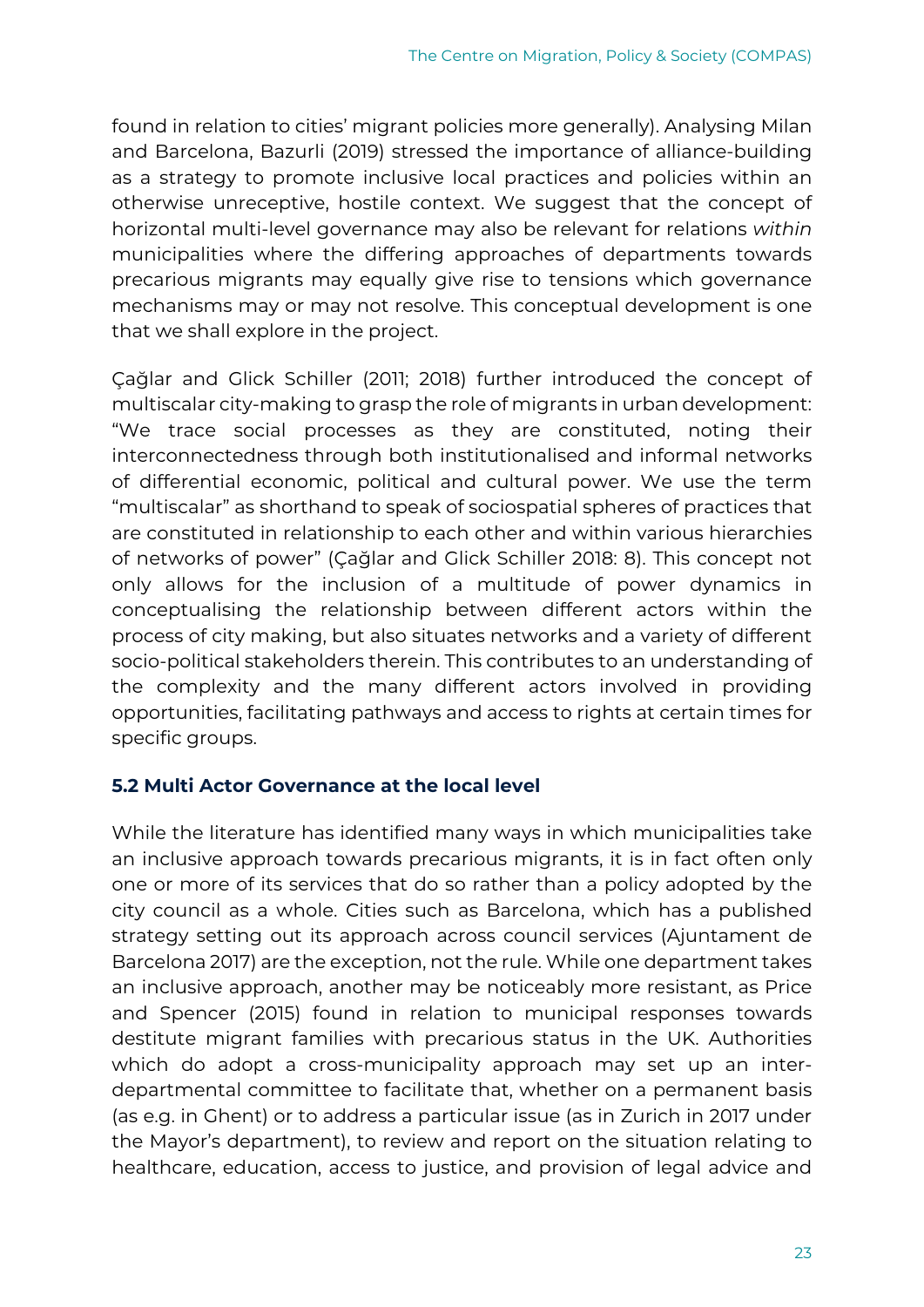information to migrants with precarious status or to inform its policy development (Delvino and Spencer 2019: 17).

To understand the differing policies adopted by, and within, municipal authorities it is helpful to consider the wide assemblage of actors involved on various scales, governance levels and sectors. Internally, there are elected representatives and officials, including appointed bureaucrats and career civil servants, along with a wide variety of different agencies responsible for services, such as health, education, employment or public order, like police or prisons, to name a few. They may all influence how local policies look at and act towards migrants with precarious status. Externally, there is a wide field of civil society actors, in this context principally non-profit organisations, including migrant-led organisations, along with labour unions, neighbourhood and faith-based organisations, communities and grassroots activists as well as external experts. To this we can add the courts, to which municipalities turn, seeking support for their position, but where they are also subject to litigation challenging their decisions. Additionally, the horizontal and vertical multi-level governance relationships to which we have referred above are not only relevant for governmental actors, but also for CSOs who find themselves positioned within these various governance levels (De Graauw and Vermeulen 2016; 2021; Flamant 2020).

While there might seem to be a straightforward separation between the political, decision making sphere of the elected representatives and the implementation role of the administration, the dynamic of these relationships is complex (Caponio 2010). Politicians set the overarching policy frame, but that may not be consistent between policy arenas. Officials operate within that inconsistent space, but also develop policy from the bottom up, in response to the challenges that they face in their jobs, and the vision that they bring to their job of what they want to achieve and their own role within it (Schiller 2016; Hoekstra 2018; Flamant 2020). Understanding a city's immigration and migration policy history may further explain the wide variety of local responses, frames and discourses (Gebhardt 2016). Flamant (2017; 2020) highlights the importance of scrutinising the curricula and biographical aspects of elected officials, as they might contribute to significant turns in the policy process. Politicians, Caponio (2010) finds, are more likely to pursue consensus building measures that are in line with their perception of their electorates' interests and preferences; while officials are more likely to have goals shaped by their particular role and the organisational culture in which they have been socialised in the workplace. Understanding organisational cultures is thus crucial to understanding the approaches that are taken.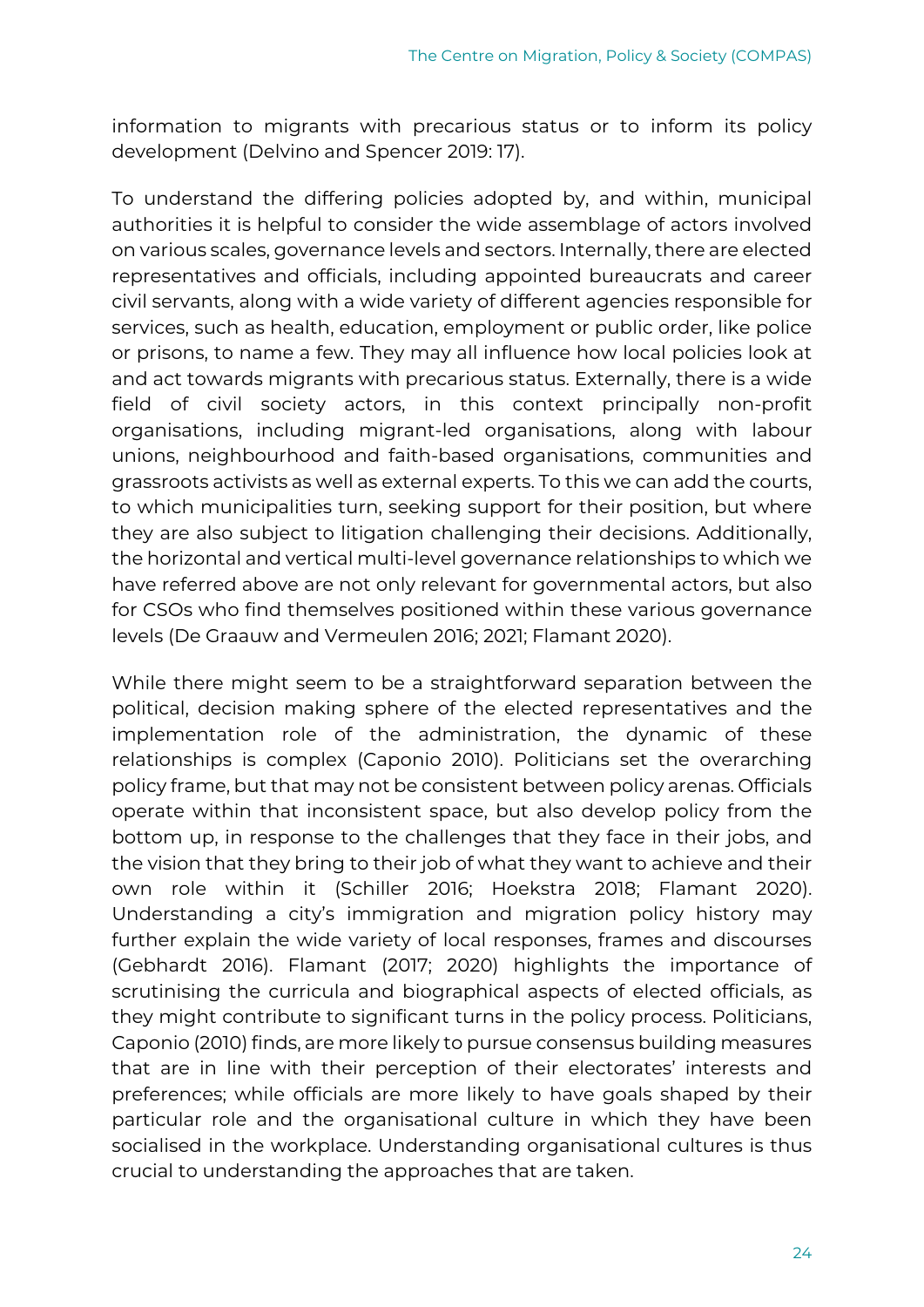#### <span id="page-25-0"></span>**5.3 Discretionary power and the idea of 'deservingness'**

Agency, discretion, and deservingness also play crucial roles in the organisation and negotiation of access to welfare services. Landolt and Goldring (2015) show that local access to welfare services for migrants with precarious status is not only defined through formal regulations but effectively also through the discretionary power of street-level bureaucrats (Landolt and Goldring 2015; Chauvin and Garcés-Mascareñas 2012). Lipsky (1980) discusses the term 'street-level bureaucrat', exploring how institutional gatekeepers decide on access to certain services case by case and may thereby also impact the policy outcome, which may not always correspond with the aims of legislators (see also Ambrosini 2013). The streetlevel application of immigration policies leads to diverging outcomes across welfare services (Spencer 2017). Decisions by sympathetic service providers may thus run counter to, rather than in line with, official policies (Van der Leun 2006).

As governmental and non-governmental actors funded by municipalities offer welfare services to migrants with precarious status, multiple actors in various institutions are endowed with the responsibility of policy implementation. Local government departments are functionally differentiated and their actions are based on different policy problems, priorities and values. While welfare departments often employ social workers, whose orientation is aimed towards the welfare of their clients, migration department's employees are often orientated towards migration law enforcement (Vogel 2015: 334). The organisational culture as well as whether a migrant is perceived as threatening or deserving, may impact on the scope of services and who gets what under which conditions. "In this respect, social recognition also affects the work of public institutions and their staff, influencing the effective application of rules" (Ambrosini 2017: 1824).

Willen defines deservingness as articulated in a moral register that relates to specific situations and to presumed characteristics and behaviour of the individual concerned (Willen 2011 in Spencer 2016:1615). It plays a role in determining national and local policies and their implementation towards different categories of migrants: children, for instance, may be seen by policy makers as more deserving than their parents because of their greater need and because they are not considered responsible for their irregular situation, and hence are granted greater access in law to welfare services (Spencer 2016). Chauvin and Garcés-Mascareñas (2014) highlight two groups of irregular migrants that are deemed deserving. On the one hand,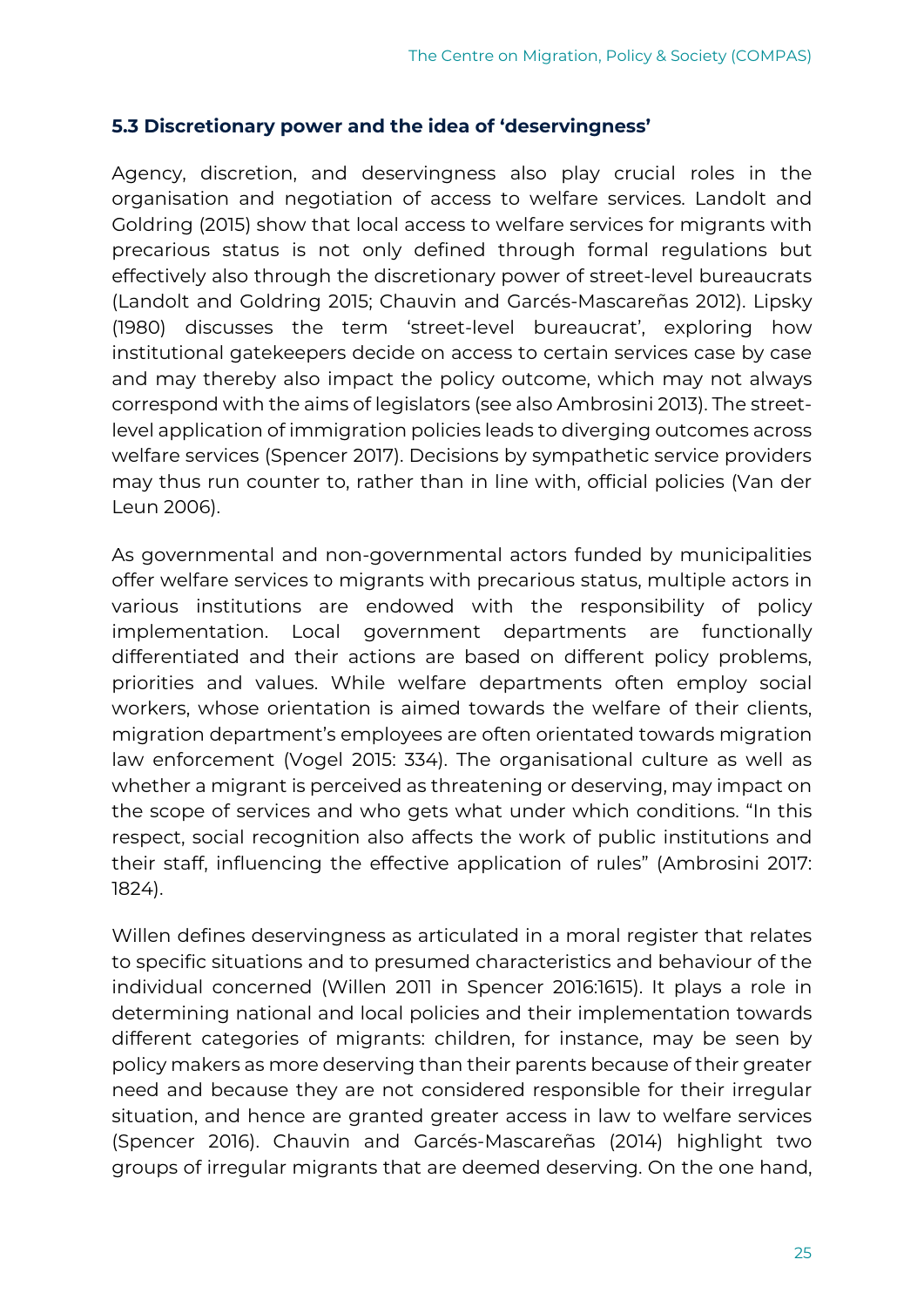deservingness may result from a perceived vulnerability – due to persecution in their home country, being minors, or in need of medical assistance (see also Ataç 2019). Through their presumed vulnerability, some groups 'deserve' social care and support for better societal inclusion. The debates in the context of human trafficking show in a similar way the production of 'deserving and undeserving' victims, which is also highly gendered. On the other hand, other groups are deemed 'deserving' by demonstrating their willingness to contribute either as good citizens, through their 'integration level' or by demonstrating cooperation, as in the case of rejected asylum seekers. This is discussed as 'performance-based deservingness' which works as a tool to enable access to welfare services (Ataç 2019).

Who is deemed 'deserving' and receives access to public services is not only based on the choices of individual decision makers, but is also the result of organisational and contextual factors. Moreover, gender plays a decisive role in relation to being perceived as 'deserving'. Ambrosini elaborates how irregular women working in domestic care in Italy are perceived as useful and necessary workers and therefore separated from the otherwise imagined threatening male migrants. This allows women specific access and agency, despite their insecure and possibly exploitative circumstances (Ambrosini 2015).

## <span id="page-26-0"></span>**5.4 Civil Society Actors as intermediaries**

Municipalities can depend on CSOs to provide services and/or as sources of information and expertise that they need. The extent to which CSOs are mobilised around precarious migrants depends, in part, on the model of welfare provision in that country, and the role that CSOs play in the provision of welfare services in a particular municipality (Caponio 2010). It further depends on the bargaining processes between CSOs and governmental bodies, which are mostly taking place behind the scenes. Where cities value having active citizens, activist groups play an important role in negotiations with city councils, especially in cities with progressive local governments (Holm and Lebhun 2020). Nicholls and Uitermark (2016) critically note that CSOs thereby also serve as an extension of the local government and can become part of a web of governance "rather than an uncontrollable and tangled site that nourishes multiple resistances" (Nicholls and Uitermark 2016:32). Politicians and CSOs, where they share a concern for migrants, can be part of solidarity movements which work together to make the municipal area more inclusive. These movements operate at two levels, aiming to shift the narrative at EU and national level as well as within the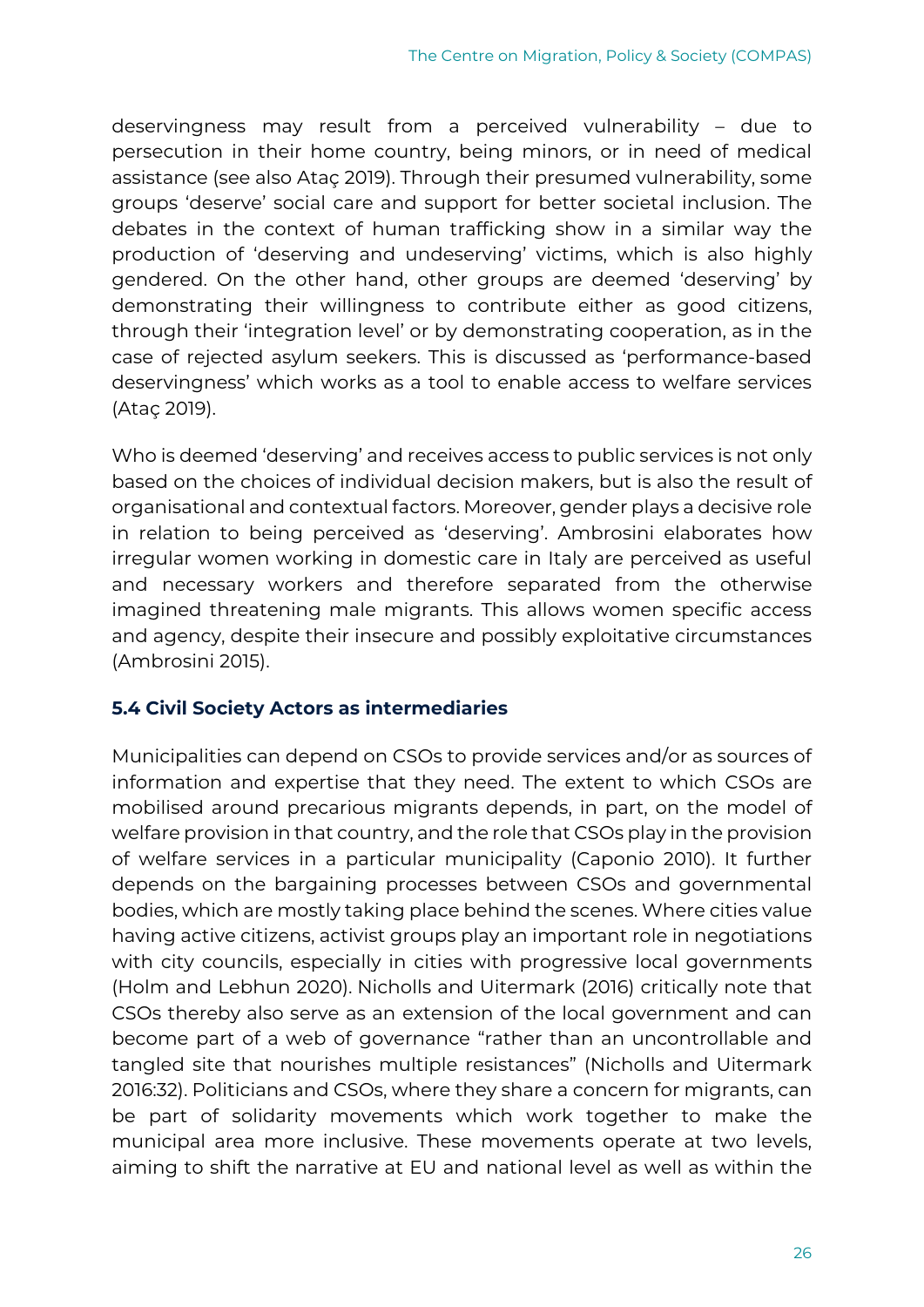city itself, in each case acting as 'discursive counterweights' to right wing voices promoting a security narrative. That can turn the political sphere of the city into a 'battlefield' (Wenke and Kron 2019:7; Ambrosini 2021b).

The role played by CSOs as advocates for individual services has been found to be a significant factor by a number of scholars in whether a municipality is responsive to the needs of migrants with precarious status (de Graauw 2016; Price and Spencer 2015). They form a vital and multilayered part of the city infrastructure. There is a great diversity of actors, there being CSOs with different missions, liberties, funds and relationships to government actors. It is crucial to systematically determine which organisations are activated in regards to precarious migrants, why and how they relate to each other and with different governmental actors. Local governments may be selective in their relations with CSOs and prioritise organisations with whom they can build reliable relations. This may depend on the expertise they have that cities rely on, along with their own relationships within vertical multi-level governance structures and on funding that may put certain CSOs in more powerful positions to bargain for their respective approach towards migrants with precarious status (Nicholls and Uitermark 2016; Ataç et al. 2020; De Graauw 2016; De Graauw and Vermeulen 2021; Holm and Lebuhn 2020).

Independent CSOs offer important services outside of the governance mechanisms of municipal policies and sometimes counter to the expressed municipal interests. These organisations nevertheless constitute a vital part of the city's support infrastructure for precarious migrants without being commissioned by the municipality (Ataç et al. 2020). Schilliger emphasises that civil society actors also negotiate for migrants, sometimes case by case, sometimes strategically: They know the moral frames (e.g. deservingness) and can anticipate how to persuade officials into expanding access to services. They thereby play a central role in creating pathways for migrants with precarious status. Even if city councils are inclusive towards migrants with precarious status, they rely on CSOs to support migrants on their path to accessing services. They thereby play the role of gatekeepers and intermediaries, raising awareness among migrant communities about their rights as well as services accessible to them. Often, it is only through relationships of trust that migrants with precarious status may dare to seek support from municipal services. These mediation efforts by civil society actors can be understood as a form of relational work and a form of care work which, as often with care work, remains largely invisible, but it is central to creating an 'infrastructure of solidarity' (Schilliger 2019; 2020).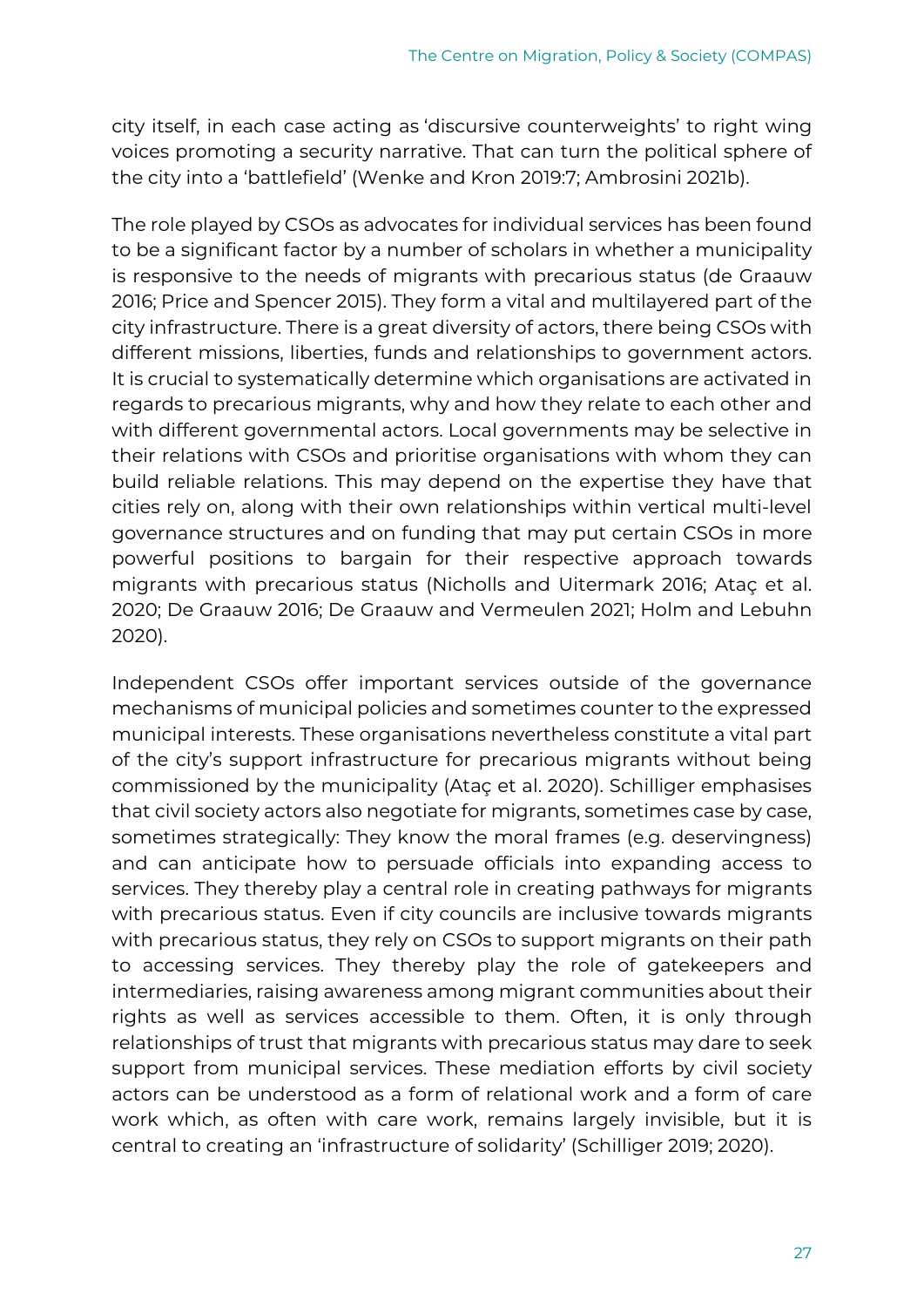Another category of civil society actors are external experts, brought in to advise or carry out research. An example in this field is the study commissioned by the City of Munich of its precarious migrant population; a report then used as the basis of the approach it adopted (Anderson 2003). Experts' evidence-based approach can conflict with politicians' orientation towards responding to their electorate's concerns; concerns which may not reflect those facts (Caponio 2010). On the other hand, a timely report highlighting the consequences of destitution can help to create the political space in which to take the action that has been deemed necessary. A further example of experts' involvement is the role of academics in facilitating knowledge-exchange between cities, as in the *City Initiative on Migrants with Irregular Status in Europe [\(C-MISE\)](https://cmise.web.ox.ac.uk/#/)* (Delvino and Spencer 2019).

## <span id="page-28-0"></span>**6. City brands and framings of approaches to precarious migrants**

This section provides a general overview of municipal activism and strategies to address a variety of different issues, as well as how cities strengthen their position by organising in transnational city networks (TCNs). This provides the bases for understanding migrant related brands that municipalities adopt to welcome newcomers and facilitate the arrival of migrants and refugees in their cities. Section a) gives a brief overview of European city brands, section b) then looks at the sanctuary city branding related specifically to migrants with precarious status, mainly in North America. The last section then situates the frames local officials use when explaining their inclusive approach towards migrants with precarious status.

## <span id="page-28-1"></span>**6.1 Municipal brands and transnational city networks (TCN)**

The increasing tensions between governance levels contributes to a trend by municipalities to adopt different brands, concepts and labels to advocate for the implementation of local policies and practices, advocating for a variety of social issues. In recent years cities have taken a lead in pushing for change on a local level, with topics ranging from climate goals, to struggles for affordable rent and housing opportunities, to the inclusion of marginalised and vulnerable groups. Civil society as well as municipal actors are using concepts such as 'spatial justice' or 'right to the city' to organise and mobilise for their goals on a local level (Oomen et al. 2018; Oomen 2019b; Schilliger 2019).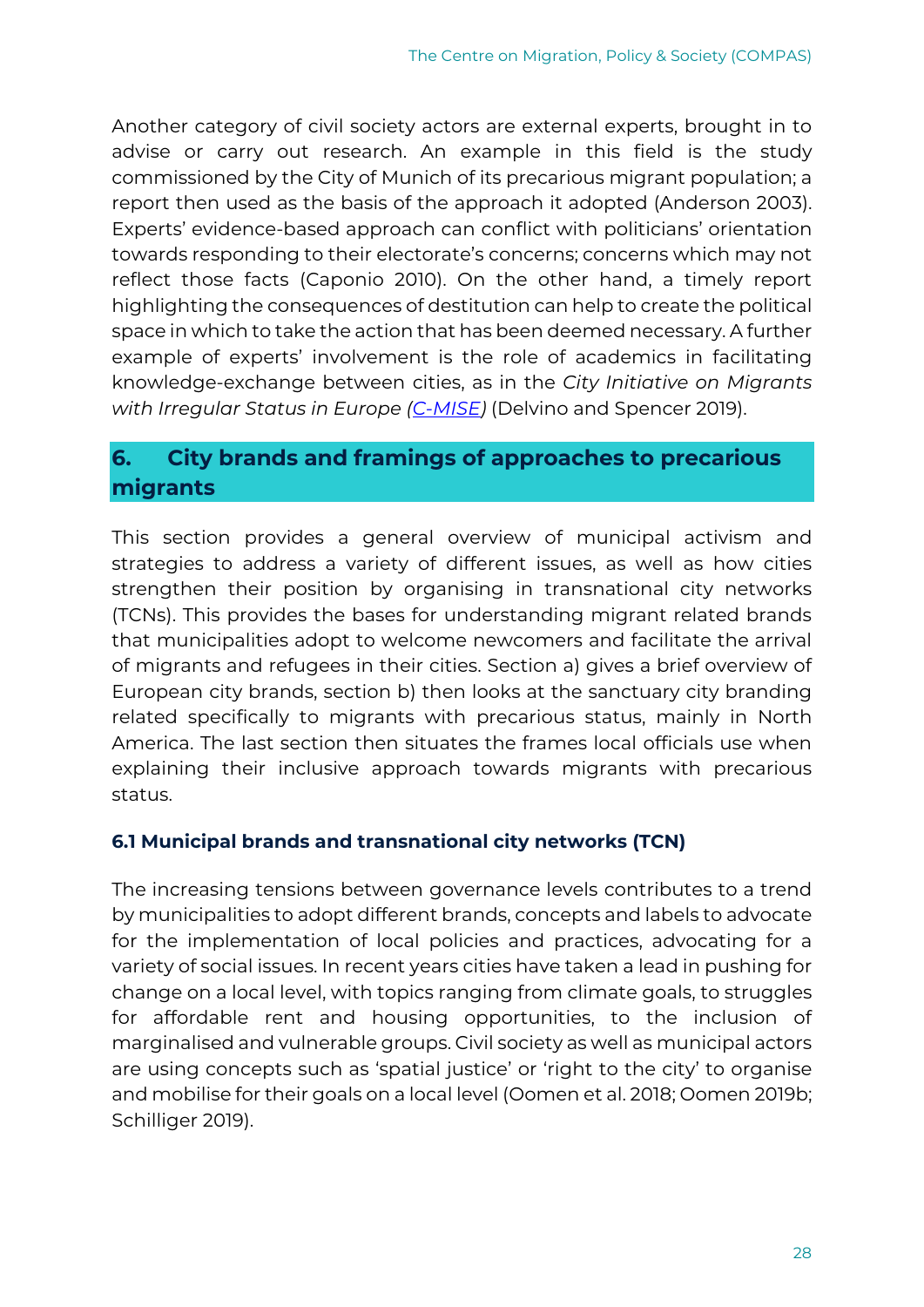These debates are inspired by Lefebvre's famous "right to the city" essay of 1968. The process of urbanisation opened up the questions of social inclusion, social rights and justice within public space. This widely used and conceptualised claim to the city can be summarised as a demand for urban democracy and participation by many different interest groups of urban citizens (Oomen and Baumgärtel 2014). This poses the question of citizenship anew, which has primarily been the monopoly of the national state. There is a lively discussion around the meaning of 'urban citizenship'. The debates and social movements relating to this concept vary widely depending on the national and local context, as well as changing policies and legal frameworks. Urban or regional forms of citizenship emerge when local policy instruments are introduced that guarantee or extend social participation not only for citizens, but for all people living in a city. Furthermore, the focus is on the political and social struggles through which recognition, rights and access to resources are claimed. Different municipalities and social movements rely on the concept of urban citizenship when advocating for greater inclusion of migrants and for the implementation of certain local policies such as City IDs (Baubock 2003; Varsanyi 2006; Lebuhn 2013; Blokland et al. 2015; Schwiertz and Schwenken 2020; Gebhardt 2016).

Cities' frustration with national policies that neglects their needs, has simultaneously led to a trend towards the internationalisation of local politics. One of the tools cities use to advocate for their goals is the participation in transnational city networks (TCNs). Local officials started to organise in TCNs with other municipalities advocating for the same cause. In many cases, civil society actors are the driving force in organising and pushing municipalities to focus on a particular issue, e.g. ease access to certain services or create more inclusive policies. One of the functions of these networks can be to strengthen the position of municipalities internationally and provide them with more leverage in regards to their national governments.

One transnational network has grown around the label 'Human Rights Cities', which started in the 1990's and focused on a variety of topics, ranging from women's to children's and more recently minority rights. They have since developed different strategies to ensure and safeguard human rights within their city, but also advocate for human rights externally. The City of Vienna for example adopted the brand 'Human Rights City', under which it is advocating in relation to a variety of issues and groups, such as human trafficking or children's rights (Menschenrechtsbüro der Stadt Wien 2021).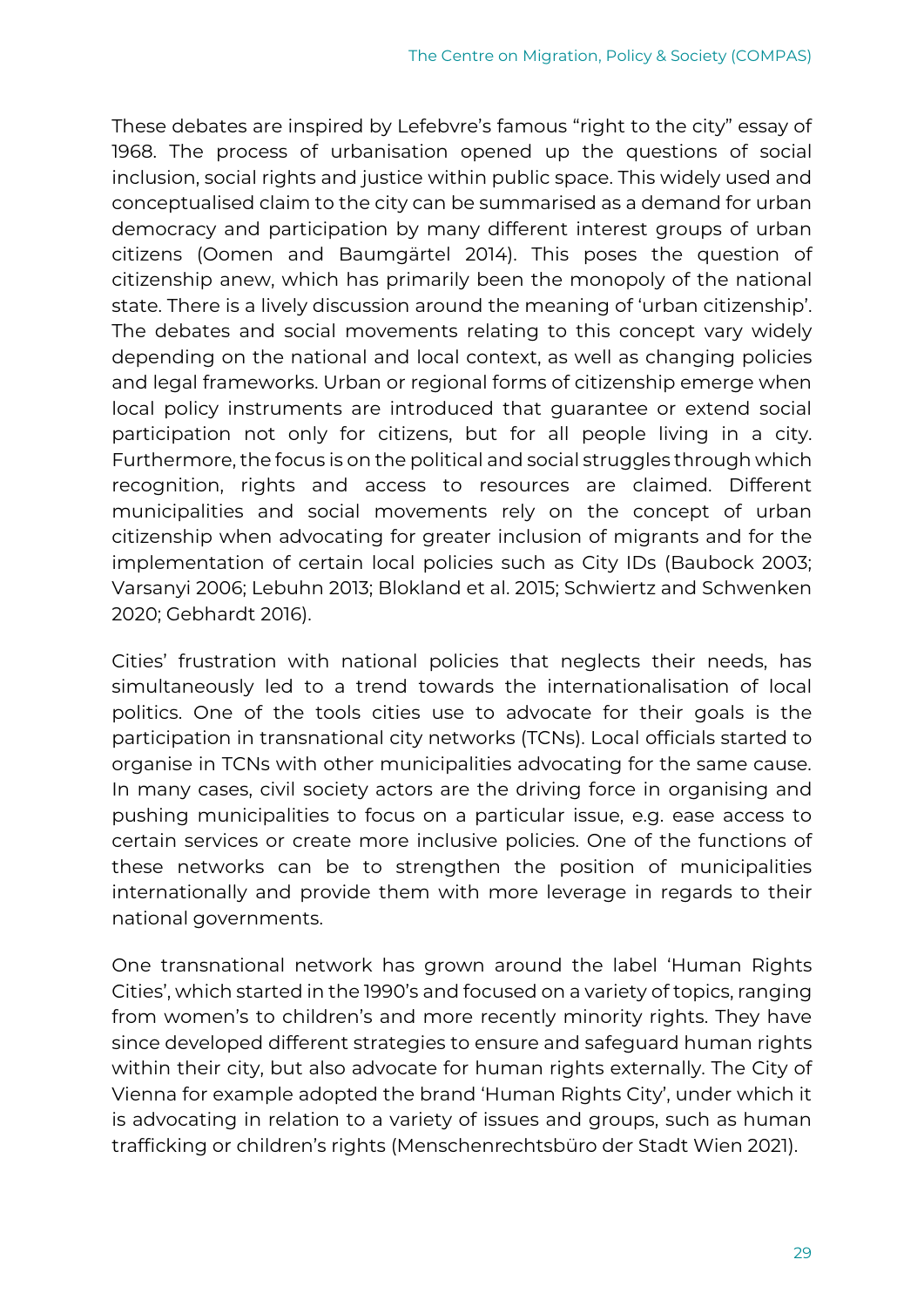#### <span id="page-30-0"></span>**6.2 The proliferation of migration related city brands and networks**

Especially since 2015/16 municipalities have increasingly been advocating for a welcoming approach towards refugees and other migrants in their cities. Some municipalities have adopted official brands, ranging from 'welcoming' to 'solidarity or 'open', along with 'diverse', 'cosmopolitan', and 'inclusive cities', under which they develop approaches to support and include refugees and migrants in general. A rather large number of TCNs have also emerged around different issues related to migration. They engage with a variety of topics, ranging from reception on arrival, to equal access to education or other municipal services, to integration and the safeguarding of basic rights: for instance, networks such as 'Intercultural Cities', which is a program that supports over 140 cities across Europe and beyond, to devise strategies to reduce conflict and maximise the potential of diversity among their populations; or 'Eurocities', which is a network of 190 cities in 39 countries. Its working group on 'Migration and Integration' fosters knowledge-exchange and helps cities to promote migrant inclusion (Fourot et al. 2021, Gebhardt and Güntner 2021). These networks allow them to share information, to showcase their best practices, to create a positive narrative and branding as well as to seek international political and financial support (Oomen et al. 2018; Spencer, forthcoming, on the *City Initiative on Migrants with Irregular Status in Europe*). Another example is the 'Inclusive City' label, which has been advocated by international bodies such as the UN-Habitat (2019). Many city councils across Europe and particularly in the UK are using this brand and are advocating for diversity, equal opportunity and the elimination of discrimination (Broadhead and Kierans 2019).

The proliferation of these migration related city networks in the last years attests to the growing need for cities to find a platform to promote the inclusion of migrants. As such, the Global Compact on Migration symbolises a paradigm shift in the governance of migration, as it recognizes the involvement of local governments in this process and the need for policies to take account of their role in managing migration (UN 2018). It is argued that national policies equally need to be informed by what is happening at the local level (e.g. Spencer 2018; Kaufmann and Strebel 2020; Cvajner and Sciortino 2020).

## *a) Solidarity Cities in Europe*

Across Europe, many municipalities have been inspired by the practices of solidarity with migrants. In 2013 after the drowning of over 4000 migrants off the coast of Sicily, the mayor of Palermo, Leoluca Orlando, declared his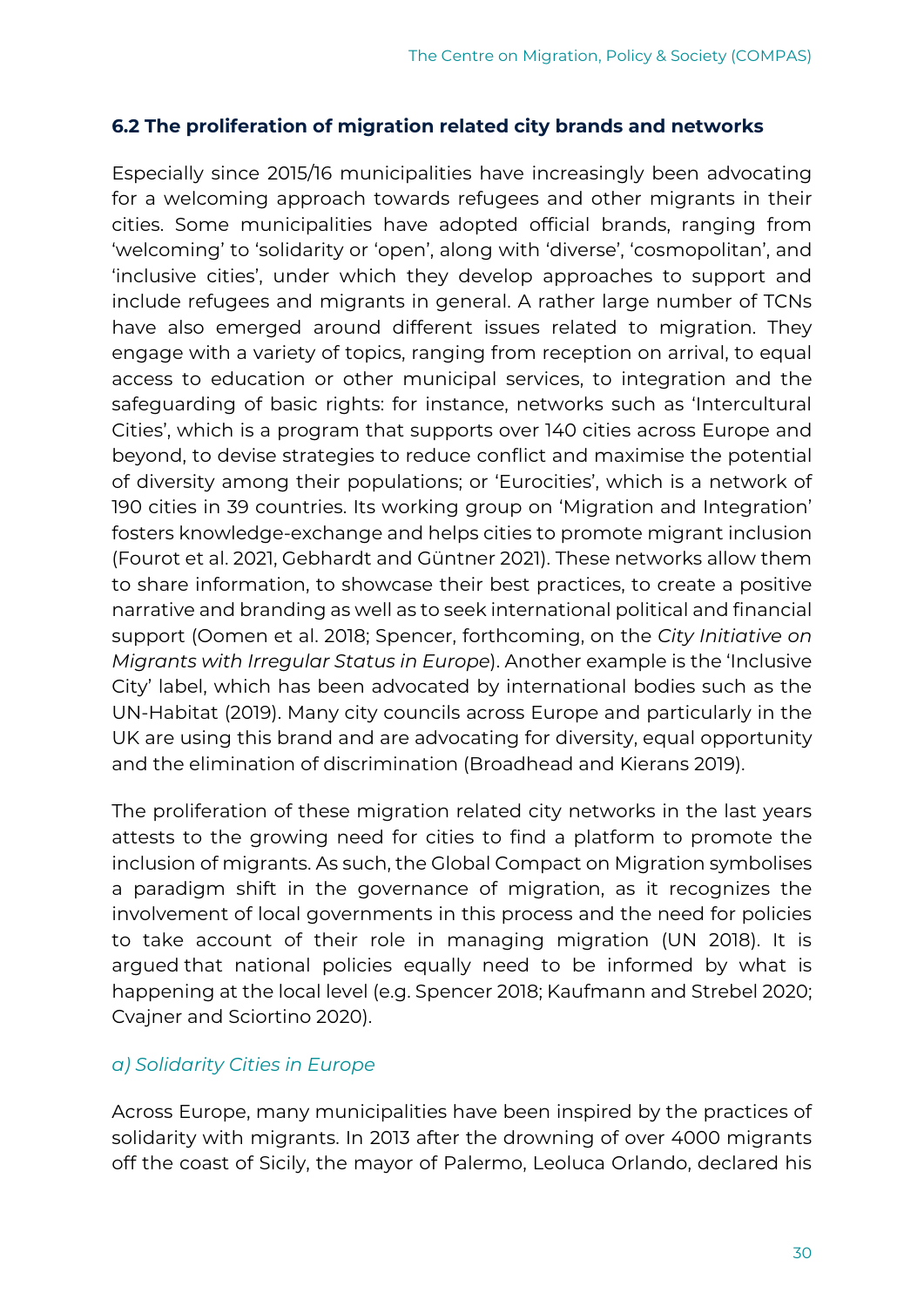city as a 'Welcoming City' for all arriving refugees. Ada Colau, the Mayor of Barcelona, is another outspoken advocate for the integration of migrants within the city. Coming from a 'right to the city' movement, she actively campaigns for the advancement of the social rights of migrants in European cities and declared Barcelona a 'Refugee City' (Agustín and Jørgensen 2019). Barcelona also hosted the 'fearless cities summit' with participants from across the globe, advocating for a new, global municipalist movement that shares a commitment to progressive urban politics (Russell 2019). After the sharp increase of arrivals in 2015, different mayors of the Eurocities-Network launched the 'Solidarity Cities' Network in Europe (Wenke and Kron 2019). The network found common ground in denouncing EU member states' failures in responding to the refugee reception crisis and its asylum policies generally. As part of an established TCN the network could claim authority and was heard by the European Commission and Parliament. They actively advocated for the admission and inclusion of the arriving migrants and refugees and asked the EU to allocate a bigger budget for those cities that host most newly arrived migrants (Gebhardt and Güntner 2021; 'Solidarity Cities' n.d.).

In 2017 civil society actors and grassroots activists across Germany along with Italy and other parts of Europe similarly announced a European 'solidarity city network'. Different actors and organisations engaged their local authorities to take in refugees from the hotspots in Greece and Italy, but also for the establishment of citizen asylum to support migrants who are threatened by deportations (Kron and Lebuhn 2018; Wenke and Kron 2019; 'A City for All' n.d.). Similarly, the recently launched 'Europe Welcomes network' advocates for open and inclusive municipalities across Europe, despite national policies leaning in the opposite direction ('EUROPE WELCOMES - Solidarity Is Very Much Alive' n.d.). The cities rallying under 'Solidarity City' brands are mostly concerned with newly arriving people. However, more recently there is a tentative extension of their focus on migrants with precarious status within their cities.

## *b) Sanctuary Cities in the UK and North America*

In 2005 Sheffield announced itself the first 'City of Sanctuary' in the UK. Since then, over 60 municipalities have developed local sanctuary initiatives across England and Ireland, a movement that is however CSO rather than city-led. Unlike in the US, they do not primarily target migrants with precarious status, but strive for a broader culture of hospitality towards asylum seekers and try to include many different actors within the city, such as local businesses and civil society. They aim to intervene in the increasingly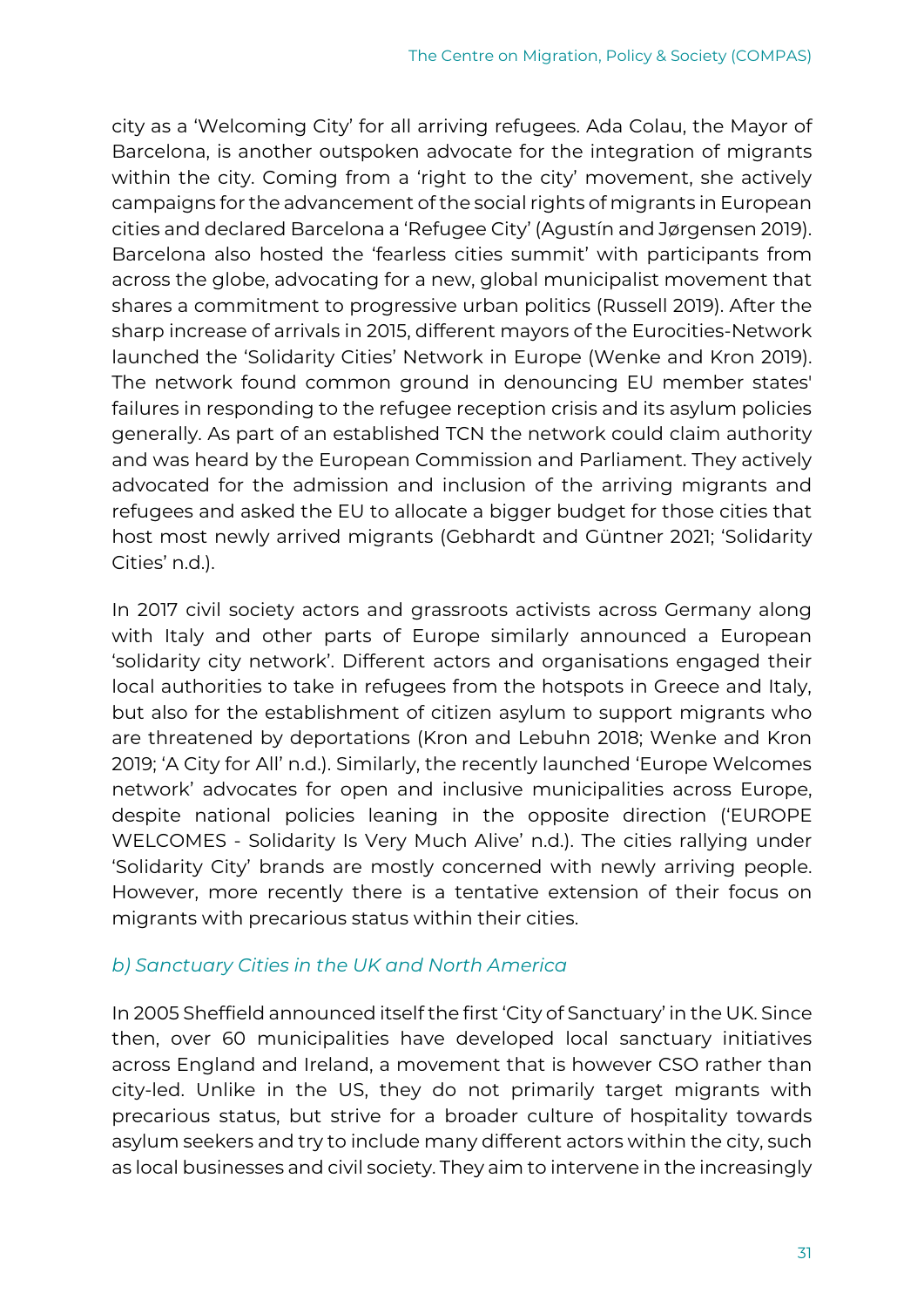hostile discourse on refugees and transform the way inhabitants think about their city as a cosmopolitan and inclusive space and actively encourage refugees to participate in the urban community (Bauder 2017).

The concept of 'Sanctuary Cities', however, is older and first appeared in the US in the 1980s, with San Francisco declaring itself 'City of Refuge' and prohibiting municipal spending that would aid federal immigration enforcement (Bauder 2017; de Graauw 2020). 'Sanctuary Cities' substantially developed and gained new momentum with the election of Donald Trump in 2016. They pioneered a broader international trend towards the inclusion of migrants with precarious status (Lambert and Swerts 2019). While the concept of 'Sanctuary City' lacks a commonly accepted definition, in the US it usually refers to cities that introduced DADT policies, denying cooperation with the federal immigration authorities (Blokland et al. 2015; Bauder 2017). Many local governments in North America have adopted this label since and introduced regulations to protect their residents with precarious status, often through the establishment of firewalls (Crépeau and Hastie 2015) and/or by introducing City IDs. Municipalities thereby support the enactment of citizenship not based on legal status but on the presence and residence in the city (Kaufmann 2019). These practices have also found resonance in Canada (Delvino and Spencer 2019). However, sanctuary politics have been criticised for creating a false sense of security and inclusion, while not addressing the root of the problem, leaving migrants with precarious status vulnerable to detection and deportation (Bauder 2017).

Bauder has outlined the different aspects of urban sanctuary or levels, which these different concepts target: legal, discursive, identity formative and scalar. Municipalities may strive to change the municipal legislative body (e.g. the city council), by for example introducing DADT policies as many cities in the US have done. In the UK, the focus lies on a discursive shift, aiming at creating a more welcoming narrative towards migrants and refugees. Additionally, most of the mentioned municipalities seek to increase the identity formative level of all people living in the city as being part of a collective urban community and thereby, to a certain extent, call upon the idea of urban citizenship. The fourth aspect is the one of scale: cities attempt to re-scale migration policies and practices mostly in regards to a more restrictive national level and take control of the arising issues themselves (Bauder 2017).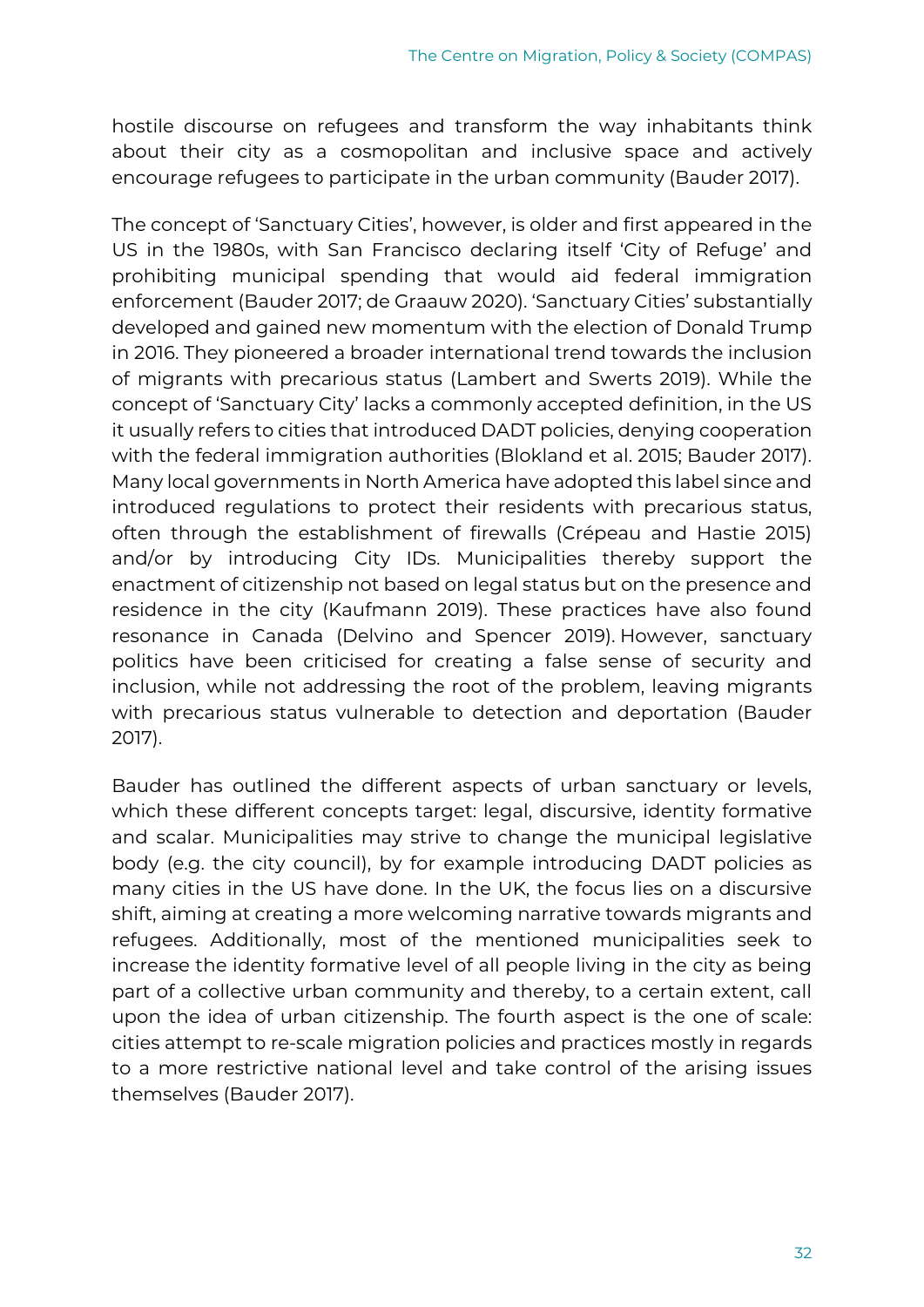#### <span id="page-33-0"></span>**6.3 Inclusive framings and rationales by municipal actors**

Municipalities (or departments within them) which pursue an inclusive attitude towards migrants with precarious status, use different discursive framings to explain their approach. Many rely on the different ideas of deservingness, as introduced in section 5.3. Spencer and Delvino (2019) investigate the differing frames and reasons local policymakers give for following certain inclusive approaches towards migrants in precarious situations. They found six frames that municipal actors argue in regard to the inclusion of migrants with precarious status. By an 'inclusive security frame', city officials argued for the increase of security to prevent crime and disorder, mainly however to protect vulnerable migrants regardless of status, not as one might anticipate, the local population form an unwanted migrant community (Caponio 2014). With a 'humanitarian frame', Delvino and Spencer follow Caponio's finding that there is a concern with the health and wellbeing of all local residents, stressing particular vulnerabilities and therefore deservingness of children. Similarly, a 'human rights frame' was brought forward by some city officials, also referring to a general or national human rights ethos. For the acknowledgment of the economic contribution of migrants with irregular status, city officials used the frame relating to migrant workers as 'deserving workers', who should have access to basic rights and services. Some, explaining that the city's economy, tourist industry and image would be harmed if migrants with precarious status were excluded, put a 'socio-economic frame' forward. They fear that exclusion would threaten not only public cohesion but also public health and undermine the municipal efforts to address issues such as homelessness or street prostitution. An 'efficiency frame' implied by some, argues that it is more cost-effective and efficient to administer migrants with irregular status when they are included in municipal registration processes and services, then when they are excluded (Spencer and Delvino 2019).

These frames identify different rationales, arguments and narratives deployed by municipal actors to legitimise action and mobilise resources to provide different services for migrants with precarious status. With the broad scope of local actors involved in the provision of services within a municipality, it is evident that not all officials may follow the same (inclusive) approach towards migrants with precarious status. What is widely missing is an analysis of the connection and disconnect between a city's overall approach and branding, the various frames and practices of different service providers within a municipality in relation to migrants with precarious status, and the pathways to services that are actually created for migrants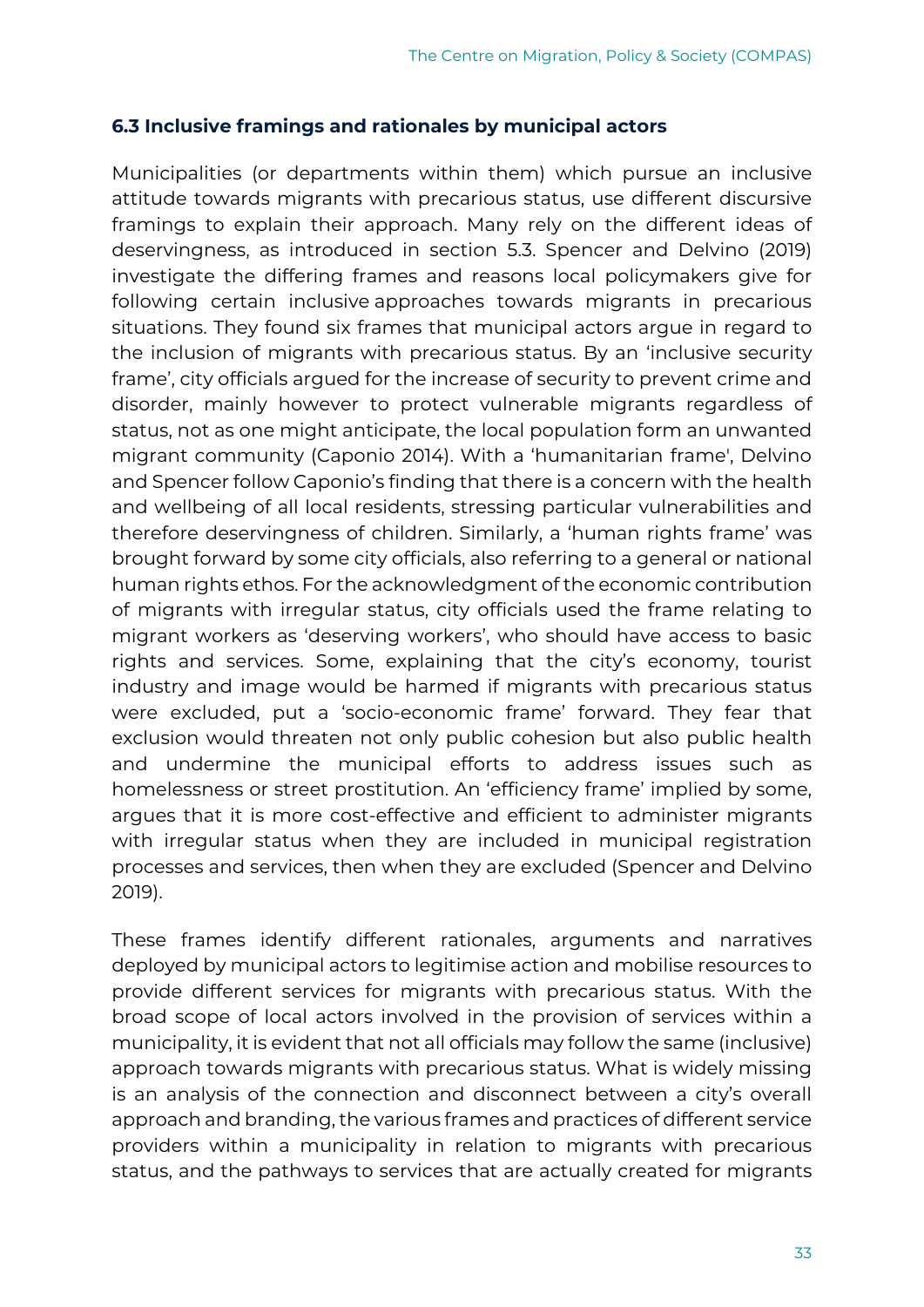with precarious status. How this is negotiated by different city actors within the respective national government frame needs further scrutinising. There is no existing research that looks at the rationales in the context of cities' overall branding of their approaches, and those frames used in regard to migrants with precarious status, a research question we shall address. Additionally, a particular note on the frames and rationales relating to women is absent in the literature.

## <span id="page-34-0"></span>**7. Conclusion: Knowledge gaps and research questions**

As we have illustrated above, national governments in Europe are often restrictive when it comes to migrants with precarious status. However, they do variously allow inclusion on some level, a recent example being the easing of access to health care treatment and testing in the wake of the Covid-19 pandemic. National policies are nevertheless largely restrictive, a tendency that has increased with the refugee reception crisis in 2015/2016. Hence European cities are developing different concepts and frames to make some of their key services more accessible to migrants in general and recently to migrants with precarious status in particular. In that process, cities rely on networks and concepts that are long established and lend authority to their approaches, but likewise develop new ones.

What has become apparent is a lack of empirical research that provides an in-depth understanding of how cities navigate their ways within, and in opposition to, national legal frameworks. As the national frameworks are diverse and cities have different ways to implement support and provide pathways, while relying on a wide variety of actors, it remains difficult to draw generalised conclusions. We now have the opportunity to conduct an in-depth analysis of Cardiff, Frankfurt and Vienna, investigating whether and how these three cities' respective framings contrast with their national government's (and where relevant with their regional government's) approach and to analyse how these cities navigate the connection and disconnect between national policies and their respective frames and brands. Additionally, we will look at the coherence between each cities' overall approach and their actual inclusive practices: the granting and facilitating of pathways for migrants with precarious status to the cities' support infrastructures.

A further knowledge gap is evident when it comes to understanding the wide variety of approaches towards migrants with precarious status within a city's different municipal authorities and service providers. Working with a multi-scalar and a multi-level governance approach may enable an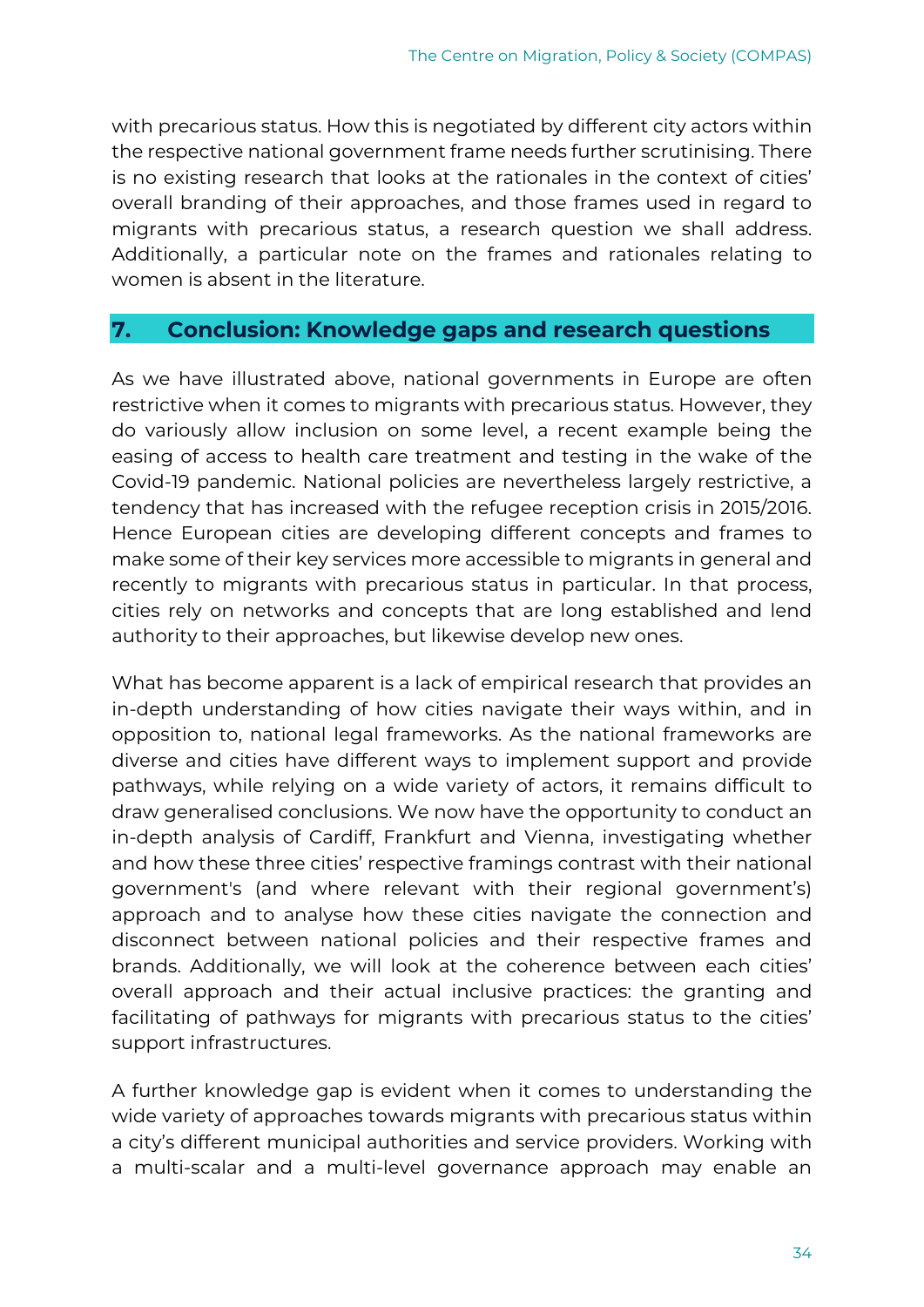understanding of the different forms and scales of inclusive and exclusive approaches within a municipality. We thereby aim to identify in detail the frames and rationales that different service providers use to facilitate or hinder access to their services for migrants with precarious status, as well as how they explain their stance, be it in line or conflict with the city's overall approach and branding (if indeed there is an overarching brand is in place). A focus will lie on different forms of firewall mechanisms facilitating pathways to three key services: healthcare, housing, and education. Additionally, access to information, legal advice and support in the protection of labour rights will be considered. Building on the conceptualization of deservingness we aim to scrutinise particular characteristics, such as gender, age, or vulnerability that a certain group may possess that provides them with a selected access to certain services, whether as a matter of policy or service providers' discretion. Particular attention will be put on the frames and rationales relating to the inclusion or exclusion of women.

We expect to find a wide variety of local responses that are not distributed equally to all precarious migrants alike, but rather that different services are provided to some of the above-mentioned groups, while others are excluded. Equally important factors apart from gender and vulnerability may be the individual economic contribution and the judgement over the level of integration. Understanding the frames, approaches and practices but also the barriers in three specific contexts, set within differing national frameworks and migration histories, will enable us to draw overall conclusions that may be of value to other municipalities.

## <span id="page-35-0"></span>**References**

'A City for All' (n.d.) Solidarity City. Accessed 23 May 2021. [https://solidarity](https://solidarity-city.eu/en/)[city.eu/en/.](https://solidarity-city.eu/en/) 

Agustín, O. G. & Jørgensen M. B. (2019) 'Solidarity Cities and Cosmopolitanism from Below: Barcelona as a Refugee City'. In: *Social Inclusion* 7 (2): 198–207. [https://doi.org/10.17645/si.v7i2.2063.](https://doi.org/10.17645/si.v7i2.2063)

Ajuntament de Barcelona (2017) Government measure for encouraging access to regularisation and preventing lapsed regularity (Mesura de govern per afavorir l'accés a la regularitat i prevenir la irregularitat sobrevinguda).

Ambrosini, M. (2013) "We Are against a Multi-Ethnic Society": Policies of Exclusion at the Urban Level in Italy. In: *Ethnic and Racial Studies* 36 (1): 136–55. [https://doi.org/10.1080/01419870.2011.644312.](https://doi.org/10.1080/01419870.2011.644312)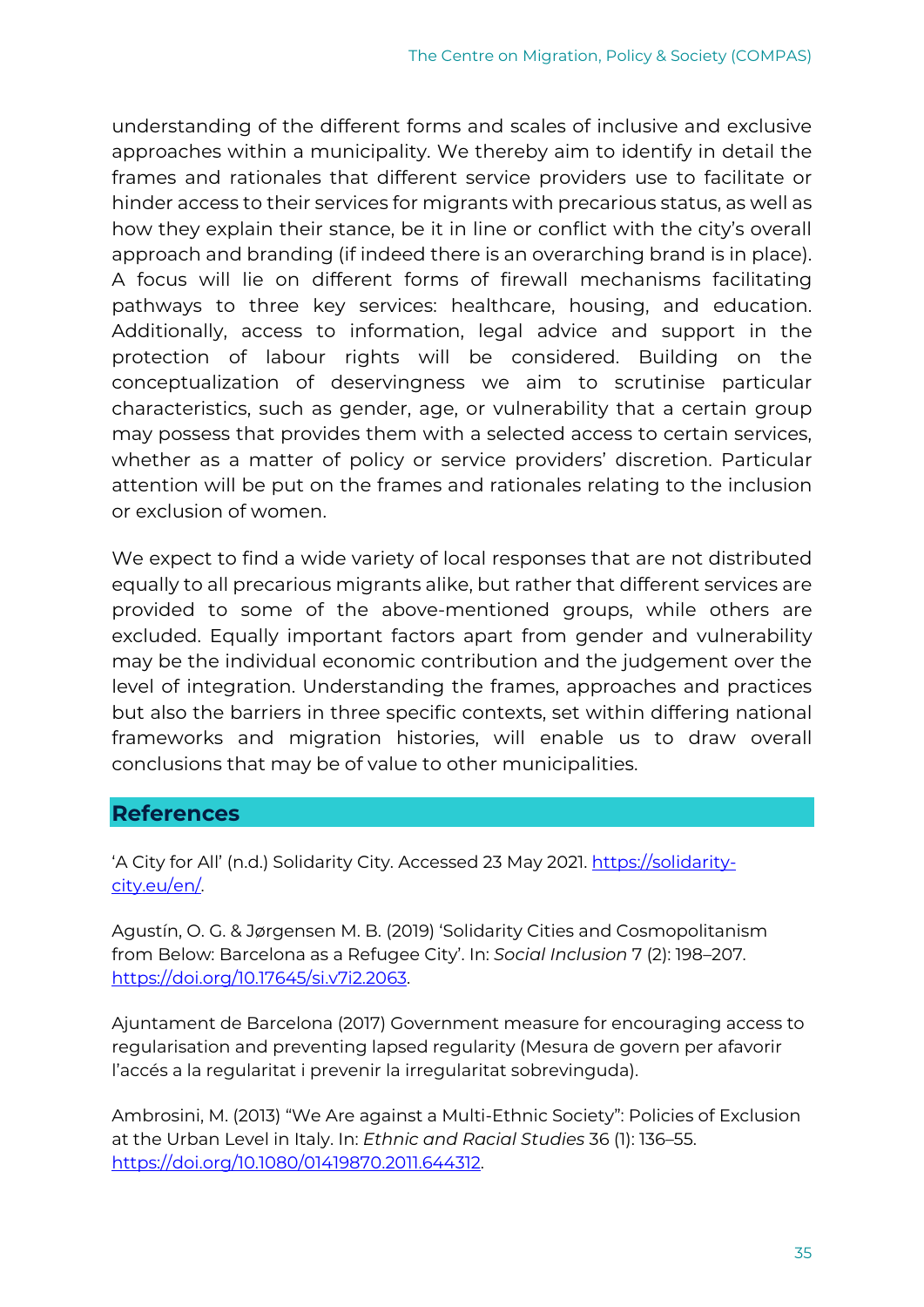Ambrosini, M. (2015) Irregular but tolerated: unauthorized immigration, elderly care and invisible welfare. In: *Migration Studies* 3/2: 199–216.

Ambrosini, M. & P. Boccagni (2015) Urban Multiculturalism beyond the "Backlash": New Discourses and Different Practices in Immigrant Po. In: *Journal of Intercultural Studies,* 36 (1): 35–53.

Ambrosini, M. (2017) Why irregular migrants arrive and remain: the role of intermediaries. In: *Journal of Ethnic and Migration Studies*, 43:11, 1813-1830, DOI: 10.1080/1369183X.2016.1260442.

Ambrosini, M. (2021a) The battleground of asylum and immigration policies: a conceptual inquiry. In: *Ethnic and Racial Studies*, 44:3, 374-395, DOI: 10.1080/01419870.2020.1836380.

Ambrosini, M. (2021b) The Urban Governance of Asylum as a "Battleground": Policies of Exclusion and Efforts of Inclusion in Italian Towns. In: *Geographical Review*, 111:2, 187-205, DOI: [10.1080/00167428.2020.1735938.](https://doi.org/10.1080/00167428.2020.1735938)

Anderson, P. (2003). Menschen in der Illegalität in München. Munich: Department of Social Affairs, City of Munich.

Andersson, R. (2016) Europe's failed 'fight' against irregular migration: ethnographic notes on a counterproductive industry. In: *Journal of Ethnic and Migration Studies*, 42:7, 1055-1075, DOI: 10.1080/1369183X.2016.1139446

Armano, E., Bove, A. & Murgia, A. (Eds.) (2017) *Mapping Precariousness, Labour Insecurity and Uncertain Livelihoods: Subjectivities and Resistance*. 1st ed. Routledge.

Ataç, I. (2019) Deserving Shelter: Conditional Access to Accommodation for Rejected Asylum Seekers in Austria, the Netherlands, and Sweden. In: *Journal of Immigrant & Refugee Studies,* 17:1, 44–60, DOI: 10.1080/15562948.2018.1530401.

Ataç, I. & Rosenberger, S. (2019) Social Policies as a Tool of Migration Control. In: *Journal of Immigrant & Refugee Studies*, 17:1, 1-10, DOI: 10.1080/15562948.2018.1539802.

Ataç, I., Schütze, T. & Reitter, V. (2020) Local responses in restrictive national policy contexts: Welfare provisions for non-removed rejected asylum seekers in Amsterdam, Stockholm and Vienna. In: *Ethnic and Racial Studies,* 43/16,115–134.

Baubock, R. (2003) Reinventing Urban Citizenship. In: *Citizenship Studies*, 7/2, 139– 60. [https://doi.org/10.1080/1362102032000065946.](https://doi.org/10.1080/1362102032000065946)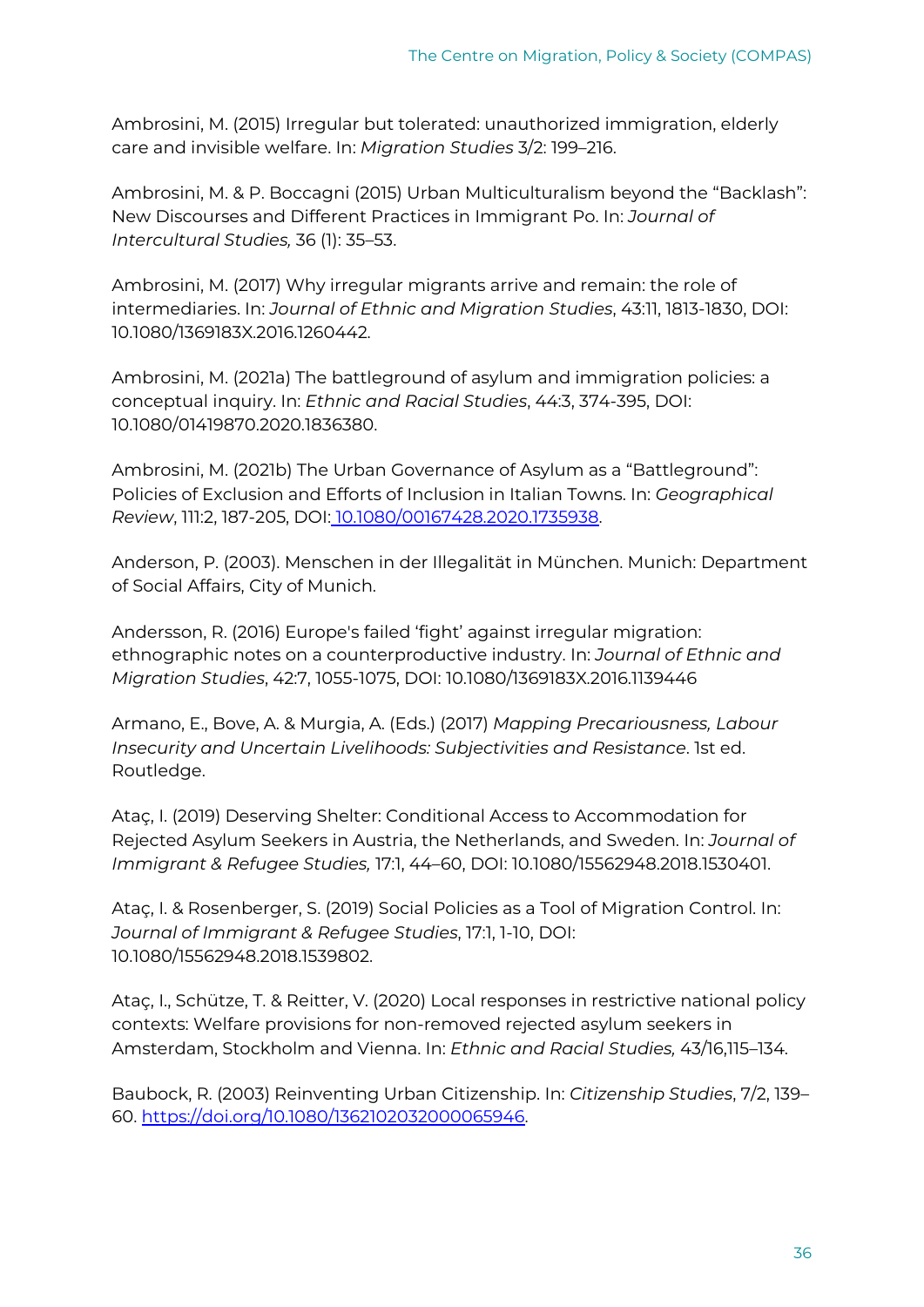Bauder, H. (2017) Sanctuary Cities: Policies and Practices in International Perspective. In: *International Migration,* 55/2, 174–87, [https://doi.org/10.1111/imig.12308.](https://doi.org/10.1111/imig.12308) 

Bazurli, R. (2019) Local Governments and Social Movements in the 'Refugee Crisis': Milan and Barcelona as 'Cities of Welcome'. In: *South European Society and Politics,* 24/3, 343-370, DOI: 10.1080/13608746.2019.163759

Benson, O. G. (2021) On becoming "essential": Coronavirus lessons of ontologyfrom the migrant farmworker and us who consume the fruits of her labor. In: *Qualitative Social Work*, 20(1–2), 186–19[2.](https://doi.org/10.1177/1473325020973340) [https://doi.org/10.1177/1473325020973340.](https://doi.org/10.1177/1473325020973340)

Bernards, N. (2018) *The Global Governance of Precarity: Primitive Accumulation and the Politics of Irregular Work*. 1st ed. Routledge. [https://doi.org/10.4324/9780203730843.](https://doi.org/10.4324/9780203730843)

Blokland, T., Hentschel, C., Holm, A., Lebuhn, H. & Margalit, T. (2015) 'Urban Citizenship and Right to the City: The Fragmentation of Claims'. In: *International Journal of Urban and Regional Research* 39 (4): 655–6[5.](https://doi.org/10.1111/1468-2427.12259) [https://doi.org/10.1111/1468-2427.12259.](https://doi.org/10.1111/1468-2427.12259) 

Bommes, M. & Sciortinom, G. (Eds) (2011*) Foggy Social Structures: Irregular Migration, European Labour Markets and the Welfare State*. Amsterdam: Amsterdam University Press.

Bradby, H. (2019) Refugee and Migrant Health: A Perspective from Sweden. In: Krämer A. & Fischer, F. (Eds) *Refugee Migration and Health. Migration, Minorities and Modernity*, vol. 4. Springer, Cham. [https://doi.org/10.1007/978-3-030-03155-](https://doi.org/10.1007/978-3-030-03155-8_15) [8\\_15.](https://doi.org/10.1007/978-3-030-03155-8_15)

Broadhead, J. & Kierans, D. (2019) *Inclusive Cities: A Framework to Support Local Authorities and Communities to Build Inclusive Cities*. COMPAS, University of Oxford: [https://www.compas.ox.ac.uk/2019/inclusive-cities-framework/.](https://www.compas.ox.ac.uk/2019/inclusive-cities-framework/) 

Butler, J. (2004) *Precarious Life: The Powers of Mourning and Violence*. London; New York: Verso.

Çağlar, A. & Glick Schiller, N. (2018) *Migrants and City-Making: Dispossession, Displacement and Urban Regeneration*. Durham and London: Duke University Press.

Campomori, F. & Ambrosini, M. (2020) Multilevel Governance in Trouble: The Implementation of Asylum Seekers' Reception in Italy as a Battleground. In: *Comparative Migration Studies,* 8 (1): 22. [https://doi.org/10.1186/s40878-020-00178-](https://doi.org/10.1186/s40878-020-00178-1) [1.](https://doi.org/10.1186/s40878-020-00178-1)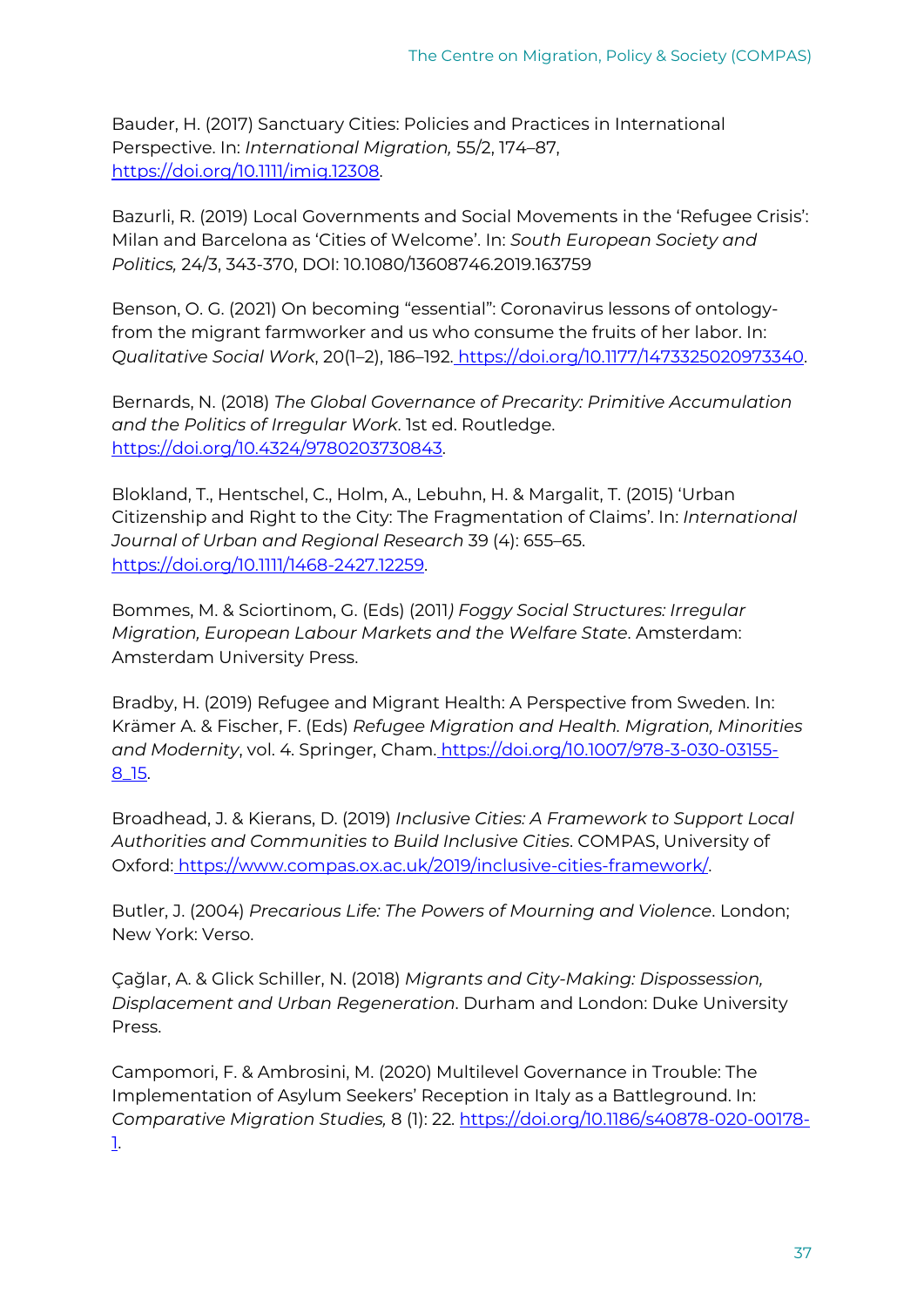Caponio, T. & Borkert, M. (2010) *The local dimension of migration policymaking*. IMISCOE reports. Amsterdam: Amsterdam University Press.

Caponio, T (2010). 'Conclusion: making sense of local migration policy arenas', in T. Caponio, & M. Borkert, *The Local Dimensions of Migration Policy Making*: pp 161- 195. Amsterdam: Amsterdam University Press. DOI: 10.5117/9789089642325

Caponio T. (2014) The legal and political dimension of local integration policy - KING Project Social Science Unit. Milano: Fondazione ISMU.

Caponio, T. (2018) Immigrant integration beyond national policies? Italian cities' participation in European city networks. In: *Journal of Ethnic and Minority Studies,* 44(12): 2053–2069[.](https://doi.org/10.1080/1369183X.2017.1341711) [https://doi.org/10.1080/1369183X.2017.1341711.](https://doi.org/10.1080/1369183X.2017.1341711) 

Caponio, T. & Cappiali, T. M. (2018) Italian Migration Policies in Times of Crisis: The Policy Gap Reconsidered'. In: *South European Society and Politics* 23 (1): 115–32. [https://doi.org/10.1080/13608746.2018.1435351.](https://doi.org/10.1080/13608746.2018.1435351)

Caponio, T. & Jones-Correa, M (2018) Theorising migration policy in multilevel states: The multilevel governance perspective. In: *Journal of Ethnic and Migration Studies,* 44(12): 1995–2010.

Castles, S. (2004) Why migration policies fail. In: *Ethnic and Racial Studies*, 27(2), 205–227

Chauvin, S. & Garcés-Mascareñas, B. (2012) Beyond Informal Citizenship: The Moral Economy of Migrant Illegality. In: *International Political Sociology,* 6(3): 241-259. DOI: 10.1111/j.1749-5687.2012.00162.x

Chauvin, S. & Garcés-Mascareñas, B. (2014) Becoming Less Illegal: Deservingness Frames and Undocumented Migrant Incorporation. In: *Sociology Compass*, 8(4), 422–432. [https://doi.org/10.1111/soc4.12145.](https://doi.org/10.1111/soc4.12145)

Cebulko, K. (2014) Documented, Undocumented, and Liminally Legal: Legal Status During the Transition to Adulthood for 1.5-Generation Brazilian Immigrants. In: *Sociological Quarterly* 55 (1): 143. [http://dx-doi](http://dx-doi-org.uaccess.univie.ac.at/10.1111/tsq.12045)[org.uaccess.univie.ac.at/10.1111/tsq.12045.](http://dx-doi-org.uaccess.univie.ac.at/10.1111/tsq.12045) 

COMPAS (2021) *No Recourse to Public Funds*. Inclusive Cities COVID-19 Research and policy briefings, Issue N° 1, revised version, April 2021. [https://www.compas.ox.ac.uk/2020/the-impact-of-covid-19-on-no-recourse-to](https://www.compas.ox.ac.uk/2020/the-impact-of-covid-19-on-no-recourse-to-public-funds-nrpf/)[public-funds-nrpf/.](https://www.compas.ox.ac.uk/2020/the-impact-of-covid-19-on-no-recourse-to-public-funds-nrpf/)

Crépeau, F. & Hastie, B. (2015) The Case for "Firewall" Protections for Irregular Migrants. In: *European Journal of Migration and Law,* 17 (2–3): 157–83. [https://doi.org/10.1163/15718166-12342076.](https://doi.org/10.1163/15718166-12342076)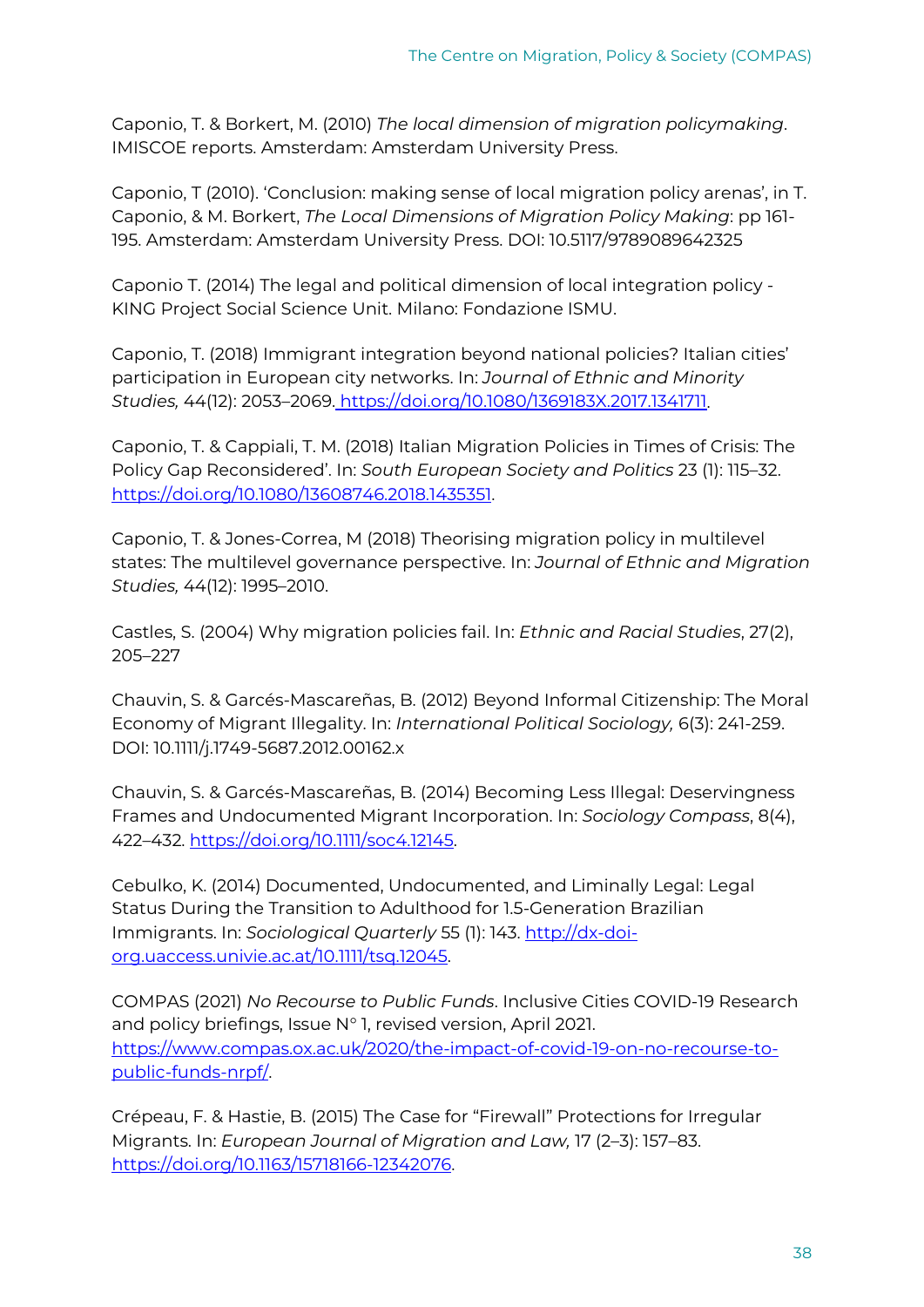De Genova, N. (2002) Migrant "Illegality" and Deportability in Everyday Life*.* In*: Annual Review of Anthropology*, 31(1), 419–44[7.](https://doi.org/10.1146/annurev.anthro.31.040402.085432) [https://doi.org/10.1146/annurev.anthro.31.040402.085432.](https://doi.org/10.1146/annurev.anthro.31.040402.085432) 

De Genova, N. (2006) The Legal Production of Mexican/Migrant "Illegality". In: Oboler S. (Eds) *Latinos and Citizenship: The Dilemma of Belonging*. Palgrave Macmillan, New York. [https://doi.org/10.1057/9780230601451\\_3.](https://doi.org/10.1057/9780230601451_3)

De Genova, N. (2013) Spectacles of migrant 'illegality': the scene of exclusion, the obscene of inclusion, In: *Ethnic and Racial Studies*, 36:7, 1180-1198, DOI: 10.1080/01419870.2013.783710

De Graauw, E. (2016) *Making Immigrant Rights Real: Nonprofits and the Politics of Integration in San Francisco*. Ithaca: Cornell University Press

De Graauw, E. (2020) City government activists and the rights of undocumented immigrants: Fostering urban citizenship within the confines of US federalism. In: *Antipode*. DOI: 10.1111/anti.12660.

De Graauw, E. & Vermeulen, F. (2016) Cities and the politics of immigrant integration: a comparison of Berlin, Amsterdam, New York City, and San Francisco. In: *Journal of Ethnic and Migration Studies,* 42/6, 989-1012. DOI: 10.1080/1369183X.2015.1126089

De Graauw, E. & Vermeulen, F. (2021) Local context and immigrant bureaucratic incorporation: insights from Amsterdam and New York City. In: *Journal of Ethnic and Migration Studies,* 1-21. DOI: 10.1080/1369183X.2021.1912589.

Delvino, N. & Spencer, S. (2019) *Migrants with Irregular Status in Europe: Guidance for municipalities*. Oxford: COMPA[S.](https://www.compas.ox.ac.uk/2019/migrants-with-irregular-status-in-europe-guidance-for-municipalities/) [https://www.compas.ox.ac.uk/2019/migrants-with-irregular-status-in-europe](https://www.compas.ox.ac.uk/2019/migrants-with-irregular-status-in-europe-guidance-for-municipalities/)[guidance-for-municipalities/.](https://www.compas.ox.ac.uk/2019/migrants-with-irregular-status-in-europe-guidance-for-municipalities/)

DeVerteuil, G. (2015) *Resilience in the Post-welfare inner city: Voluntary sector geographies in London, Los Angeles and Sydney*. Bristol UK: Policy Press.

Douglas, P., Cetron, M. & Spiegel, P. (2019) Definitions Matter: Migrants, Immigrants, Asylum Seekers and Refugees. In: *Journal of Travel Medicine,* 26 (2). [https://doi.org/10.1093/jtm/taz005.](https://doi.org/10.1093/jtm/taz005)

Düvell, F. (2011) The Pathways in and out of Irregular Migration in the EU: A Comparative Analysis. In: *European Journal of Migration and Law,* 13 (3): 245–50. [https://doi.org/10.1163/157181611X587838.](https://doi.org/10.1163/157181611X587838)

'EUROPE WELCOMES - Solidarity Is Very Much Alive' (n.d.) Accessed 23 May 2021. [https://europewelcomes.org.](https://europewelcomes.org/)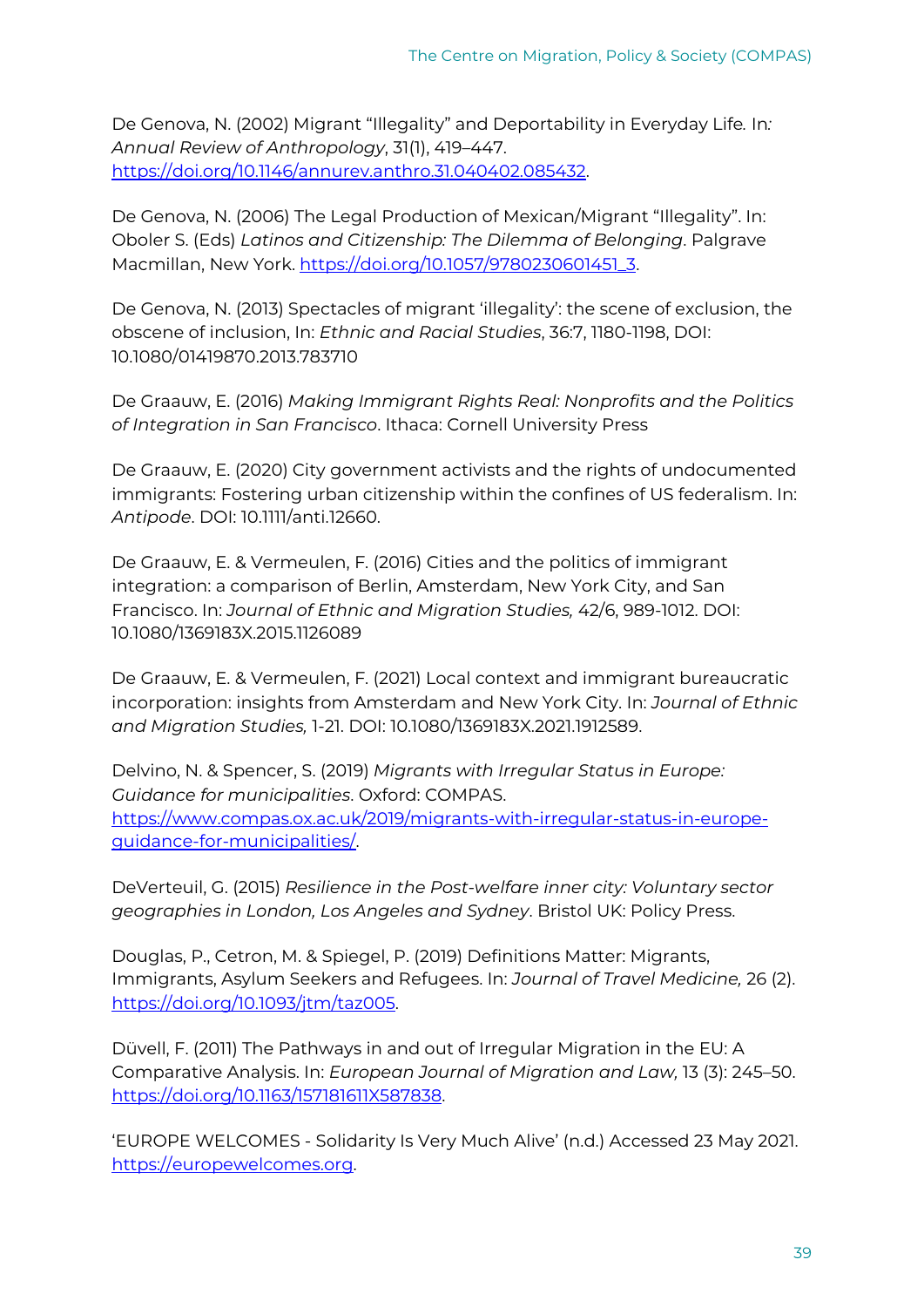Flamant, A. (2017) City officers dedicated to migration issues: An action between European city networks and national policies. In: *[Politique européenne](https://www.cairn-int.info/journal-politique-europeenne.htm)*, [57/3,](https://www.cairn-int.info/journal-politique-europeenne-2017-3.htm) 84- 115.

Flamant, A. (2020) The Local Turn in Integration Policies: Why French Cities Differ. In: *Ethnic and Racial Studies*, 43(11): 1981-2000[.](https://doi.org/10.1080/01419870.2020.1738522) [doi.org/10.1080/01419870.2020.1738522.](https://doi.org/10.1080/01419870.2020.1738522)

FRA (2014) *Criminalisation of migrants in an irregular situation and of persons engaging with them.* Fundamental Rights Agency. Luxembourg: Publication Office of the EU.

Fauser, Margit (2019) The Emergence of Urban Border Spaces in Europe. In: *Journal of Borderlands Studies*, 34(4): 605-622. DOI: 10.1080/08865655.2017.1402195

Freeman, G. (1994) Can Liberal States Control Unwanted Migration?. In: *Annals of the American Academy of Political and Social Science*, 534:17–30.

Fourot, A.-C-, Healy, A. & Flamant, A. (2021) French Participation in Transnational Migration Networks: Understanding City (Dis)Involvement and "Passivism". In: *Local Government Studies*, January, 1–23. [https://doi.org/10.1080/03003930.2020.1857246.](https://doi.org/10.1080/03003930.2020.1857246)

Garcia Hernandez, C. (2017) What is crimmigration law? In: *Insights on Law and Society*, 17(3), 22-25.

Gebhardt, D. (2016) Re-thinking urban citizenship for immigrants from a policy perspective: the case of Barcelona. In: *Citizenship Studies*, DOI: 10.1080/13621025.2016.1191431

Gebhardt, D. & Güntner, S. (2021) "We as leaders of major European cities" – how Eurocities works to influence EU migration and integration policies. In: *Local Government Studies.* [https://doi.org/10.1080/03003930.2021.1938552.](https://doi.org/10.1080/03003930.2021.1938552) 

Glick Schiller, N. & Çağlar, A. (2009) Towards a Comparative Theory of Locality in Migration Studies: Migrant Incorporation and City Scale. In: *Journal of Ethnic and Migration Studies* 35 (2): 177–202.

Glick Schiller, N. & Çağlar, A. (2011) *Locating Migration: Rescaling Cities and Migrants*. New York: Cornell University Press.

Glennerster, R. & Hodson, N. (2020) Confused out of care: unanticipated consequences of a 'Hostile Environment'. In: *Journal of Medical Ethics*, 46:163-167.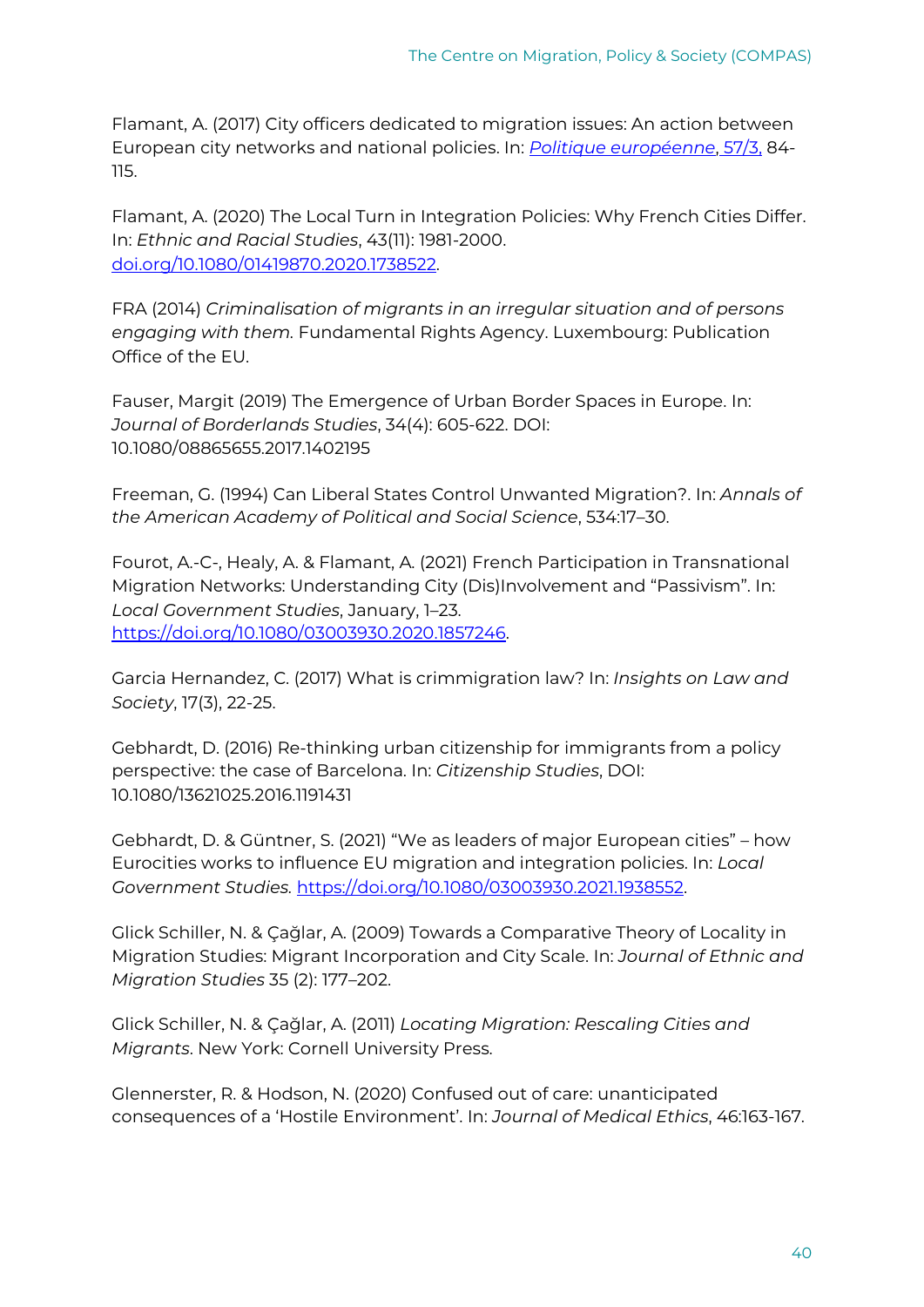Goldring, L., Berinstein, C. & Bernhard, J. (2009) Institutionalizing Precarious Migratory Status in Canada. In: *Citizenship Studies,* 13 (3): 239–65. [https://doi.org/10.1080/13621020902850643.](https://doi.org/10.1080/13621020902850643)

Gonzales, R. G. & Sigona, N. (Eds) (2017) *Within and beyond Citizenship: Borders, Membership and Belonging*. Abingdon, Oxon ; New York, NY: Routledge.

Guadagno, L. (2020) *Migrants and the COVID-19 pandemic: An initial analysis*. Migration Research Series N° 60. International Organization for Migration (IOM). Geneva

Heegaard Bausager, M., Köpfli Møller, J. & Ardittis, S. (2013) *Study on the situation of third-country nationals pending return/removal in the EU Member States and the Schengen Associated Countries*, available under: [https://ec.europa.eu/home](https://ec.europa.eu/home-affairs/sites/default/files/e-library/documents/policies/irregular-migration-return/return-readmission/docs/11032013_sudy_report_on_immigration_return-removal_en.pdf)[affairs/sites/default/files/e-library/documents/policies/irregular-migration](https://ec.europa.eu/home-affairs/sites/default/files/e-library/documents/policies/irregular-migration-return/return-readmission/docs/11032013_sudy_report_on_immigration_return-removal_en.pdf)[return/return-readmission/docs/11032013\\_sudy\\_report\\_on\\_immigration\\_return](https://ec.europa.eu/home-affairs/sites/default/files/e-library/documents/policies/irregular-migration-return/return-readmission/docs/11032013_sudy_report_on_immigration_return-removal_en.pdf)[removal\\_en.pdf.](https://ec.europa.eu/home-affairs/sites/default/files/e-library/documents/policies/irregular-migration-return/return-readmission/docs/11032013_sudy_report_on_immigration_return-removal_en.pdf) 

Hermansson, L., Lundberg, A., Gruber, S., Jolly, A., Lind, J., Righard, E. & Scott, H. (2020) Firewalls: A necessary tool to enable social rights for undocumented migrants in social work. In: *International Social Work*[.](https://doi.org/10.1177/0020872820924454) [https://doi.org/10.1177/0020872820924454.](https://doi.org/10.1177/0020872820924454)

Hoekstra, M. S. (2018) Governing difference in the City: Urban imaginaries and the policy practice of migrant incorporation. In: *Territory, Politics, Governance*, 6(3), 362–380. DOI: 10.1080/21622671.2017.1306456.

Holm, A. & Lebuhn, H. (2020) Strengthening Citizenship in Berlin. Three Modes of Claiming and Expanding Rights and Resources at the Local Level. In: Turner, B. et. al. (Eds): *Urban Change and Citizenship in Times of Crisis.* Vol. 3: Figurations of Conflict and Resistance. Oxon, New York: Routledge, 81-10.

Kaufmann, D. (2019) Comparing Urban Citizenship, Sanctuary Cities, Local Bureaucratic Membership, and Regularizations. In: *Public Administration Review,* 79 (3): 443–46. [https://doi.org/10.1111/puar.13029.](https://doi.org/10.1111/puar.13029)

Kaufmann, D. & Strebel, D. (2020) Urbanising migration policy-making: Urban policies in support of irregular migrants in Geneva and Zürich. In: *Urban Studies*. [https://doi.org/10.1177/0042098020969342.](https://doi.org/10.1177/0042098020969342)

Kirchhoff, M. & Lorenz D. (2018) Between Illegalization, Toleration, and Recognition: Contested Asylum and Deportation Policies in Germany. In: Rosenberg, S., Stern, V. & Merhaut, N (Eds) *Protest Movements in Asylum and Deportation*, 49–68. IMISCOE Research Series. Cham: Springer International Publishing. [https://doi.org/10.1007/978-3-319-74696-8\\_3.](https://doi.org/10.1007/978-3-319-74696-8_3)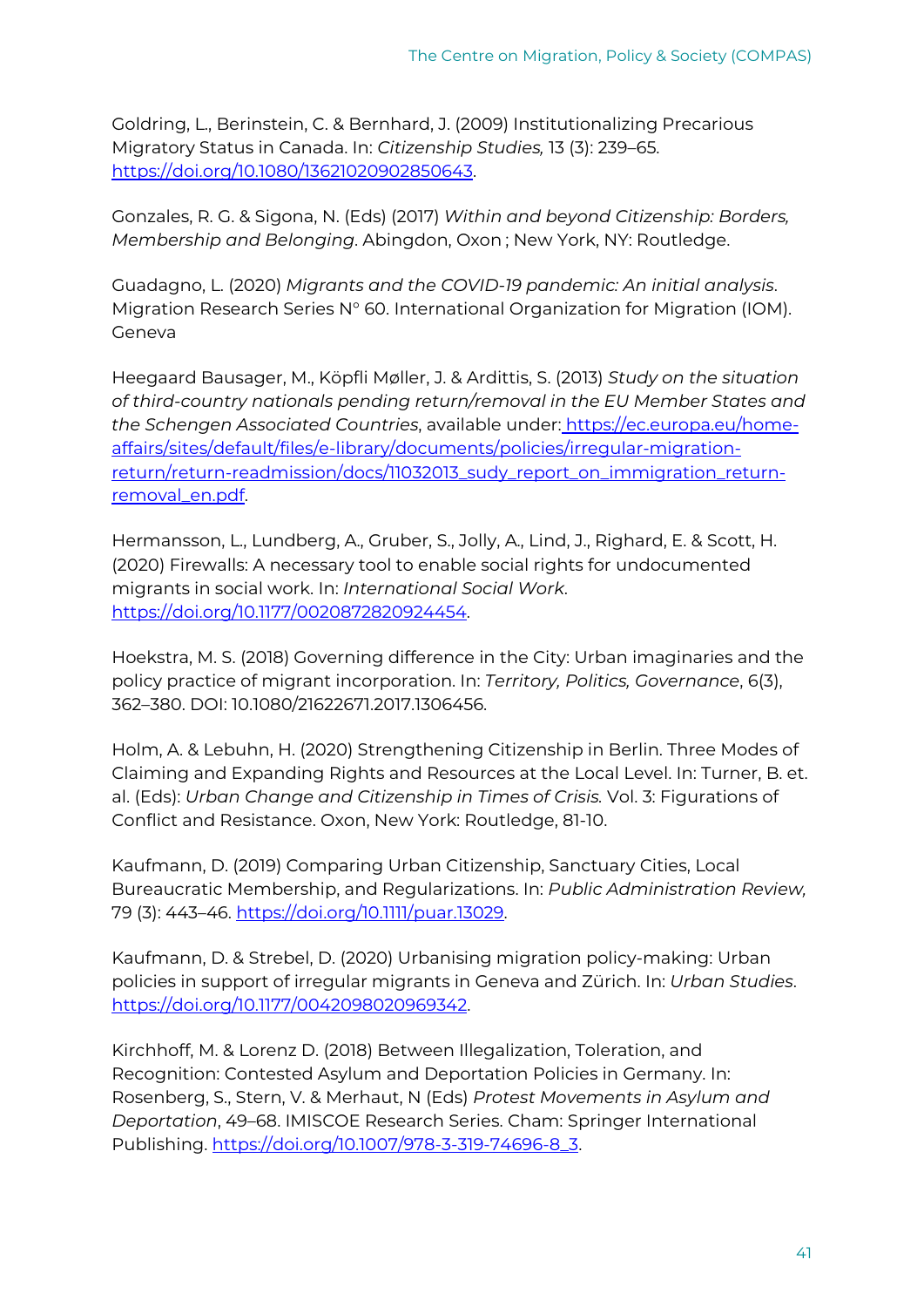Kron, S. & Lebuhn, H. (2018) *Solidarische Städte: Globale Soziale Rechte und das Recht auf Stadt*. Rosa Luxemburg Stiftun[g:](https://www.rosalux.de/publikation/id/39274/) [https://www.rosalux.de/publikation/id/39274/.](https://www.rosalux.de/publikation/id/39274/) 

Kubal, A. (2013) Conceptualizing Semi-Legality in Migration Research. In: *Law & Society Review* 47 (3): 555–87.

Lafleur, J-M. & Mescoli, E. (2018) Creating Undocumented EU Migrants through Welfare: A Conceptualization of Undeserving and Precarious Citizenship. In: *Sociology.* 52 (3): 480–96. [https://doi.org/10.1177/0038038518764615.](https://doi.org/10.1177/0038038518764615)

Lambert, S. & Swerts T. (2019) "From Sanctuary to Welcoming Cities": Negotiating the Social Inclusion of Undocumented Migrants in Liège, Belgium. In: *Social Inclusion* 7 (4): 90–99. [https://doi.org/10.17645/si.v7i4.2326.](https://doi.org/10.17645/si.v7i4.2326)

Lamont, M. (2018) Addressing Recognition Gaps: Destigmatization and the Reduction of Inequality. In: *American Sociological Review*, 83 (3): 419–444. DOI: 10.1177/0003122418773775.

Landolt, P. & Goldring, L. (2015) Assembling noncitizenship through the work of conditionality. In: *Citizenship Studies,* 19/8[.](https://doi.org/10.1080/13621025.2015.1110280) [https://doi.org/10.1080/13621025.2015.1110280.](https://doi.org/10.1080/13621025.2015.1110280)

Lardy, H. (1997) Citizenship and the Right to Vote. In: *Oxford Journal of Legal Studies*, 17(1), 75-100.

Lebuhn, H. (2013) Local Border Practices and Urban Citizenship in Europe: Exploring Urban Borderlands. In: *City*, 17 (1): 37–51[.](https://doi.org/10.1080/13604813.2012.734072) [https://doi.org/10.1080/13604813.2012.734072.](https://doi.org/10.1080/13604813.2012.734072)

Leerkes, A., Varsanyi, M. & Engbersen, G. (2012) Local Limits to Migration Control. Practices of Selective Migration Policing in a Restrictive National Policy Context. In: *Police Quarterly,* 15(4): 446-475. DOI: 10.1177/1098611112453719.

Lundberg, A. & Spång, M. (2017) Deportability Status as Basis for Human Rights Claims: Irregularised Migrants' Right to Health Care in Sweden. In: *Nordic Journal of Human Rights*, 35:1, 35-54, DOI: 10.1080/18918131.2017.1285953.

Lutz, F. (2018) Non-removable Returnees under Union Law: Status Quo and Possible Developments. In: *European Journal of Migration and Law*, 20 (1), 28–52.

May, T. cited in The Telegraph, 25 May 201[2:](http://www.telegraph.co.uk/news/uknews/immigration/9291483/Theresa-May-interview-Were-going-to-give-illegal-migrants-a-really-hostile-reception.html) [http://www.telegraph.co.uk/news/uknews/immigration/9291483/Theresa-May](http://www.telegraph.co.uk/news/uknews/immigration/9291483/Theresa-May-interview-Were-going-to-give-illegal-migrants-a-really-hostile-reception.html)[interview-Were-going-to-give-illegal-migrants-a-really-hostile-reception.html.](http://www.telegraph.co.uk/news/uknews/immigration/9291483/Theresa-May-interview-Were-going-to-give-illegal-migrants-a-really-hostile-reception.html)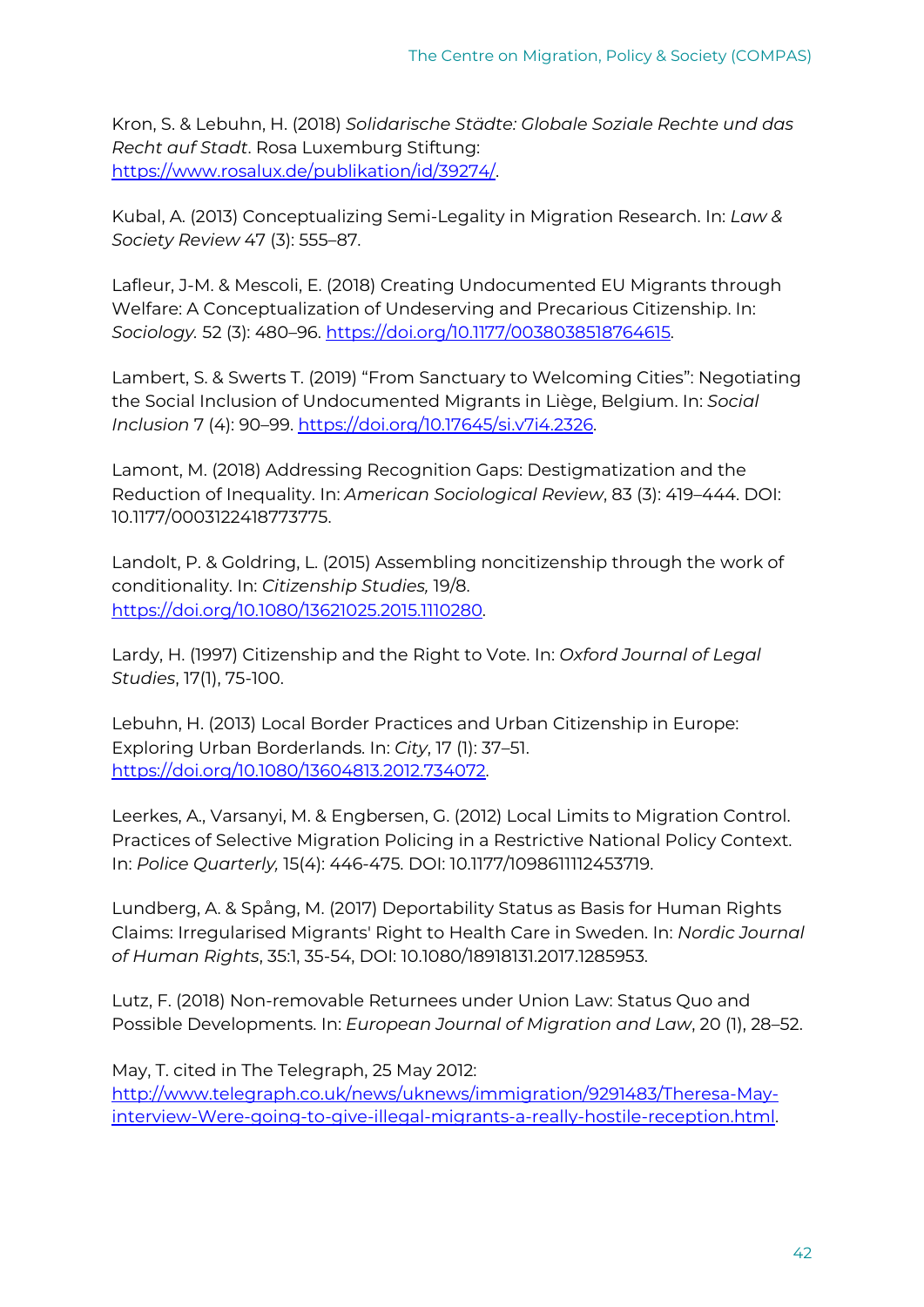Mallet-Garcia, M.L. & Delvino, N. (2020) *Impact of COVID on Access to Services for Irregular Migrants*. Oxford: City Initiative on Migrants with Irregular Status in Europe (C-MISE), COMPAS. [https://www.compas.ox.ac.uk/2020/impact-of-covid](https://www.compas.ox.ac.uk/2020/impact-of-covid-on-access-to-services-for-irregular-migrants/)[on-access-to-services-for-irregular-migrants/.](https://www.compas.ox.ac.uk/2020/impact-of-covid-on-access-to-services-for-irregular-migrants/)

Mallet, M.L. & Delvino, N. (2021) Re-thinking exclusionary policies: the case of irregular migrants during the COVID-19 pandemic in Europe. In: *Social Policy Review.*

Mamadouh, V., Wageningen, A. V. & Marini, G. (Eds) (2016) *Urban Europe: Fifty Tales of the City.* Amsterdam: Amsterdam University Press.

Menjívar, C., Gómez, C. & Alvord, D. (2018) The expansion of "crimmigration," mass detention, and deportation. In: *Sociology Compass*. 1[2.](https://doi.org/10.1111/soc4.12573) https://doi.org/10.1111/soc4.12573.

Menjívar, C. (2006) Liminal Legality: Salvadoran and Guatemalan Immigrants' Lives in the United States. In: *American Journal of Sociology*, 111 (4): 999–1037. [https://doi.org/10.1086/499509.](https://doi.org/10.1086/499509)

Menschenrechtsbüro der Stadt Wien (2021) *Tätigkeitsbericht 2015 - 2019*, Stadt Wien:<https://www.digital.wienbibliothek.at/wbrup/content/titleinfo/3245804>

Mezzadra, S. & Neilson, B. (2013) *Border as Method, or, the Multiplication of Labor*. Durham: Duke University Press.

Moffette, D. (2018) *Governing Irregular Migration: Bordering Culture, Labour, and Security in Spain*. UBC Press: Vancouver.

Motakef, M. (2015) *Prekarisierung*. Bielefeld: transcript Verla[g.](https://doi.org/10.14361/9783839454428-001) [https://doi.org/10.14361/9783839454428-001.](https://doi.org/10.14361/9783839454428-001)

Nicholls, W.J. & Uitermark, J. (2016) *Cities and social movements: Immigrant rights activism in the US, France, and the Netherlands, 1970-2015*. Chichester: Wiley Blackwell.

O'Cinneide, Colm (2020) The Human Rights of Migrants with Irregular Status: Giving Substance to Aspirations of Universalism. In: Spencer, S. & Triandafyllidou, A. (Eds.) *Migrants with Irregular Status in Europe: Evolving Conceptual and Policy Challenges*. Cham: Springer. 51-71.

O'Doherty, K. & Lecouteur, A. (2007) "Asylum Seekers", "Boat People" and "Illegal Immigrants": Social Categorisation in the Media. In: *Australian Journal of Psychology,* 59 (1): 1–12. [https://doi.org/10.1080/00049530600941685.](https://doi.org/10.1080/00049530600941685)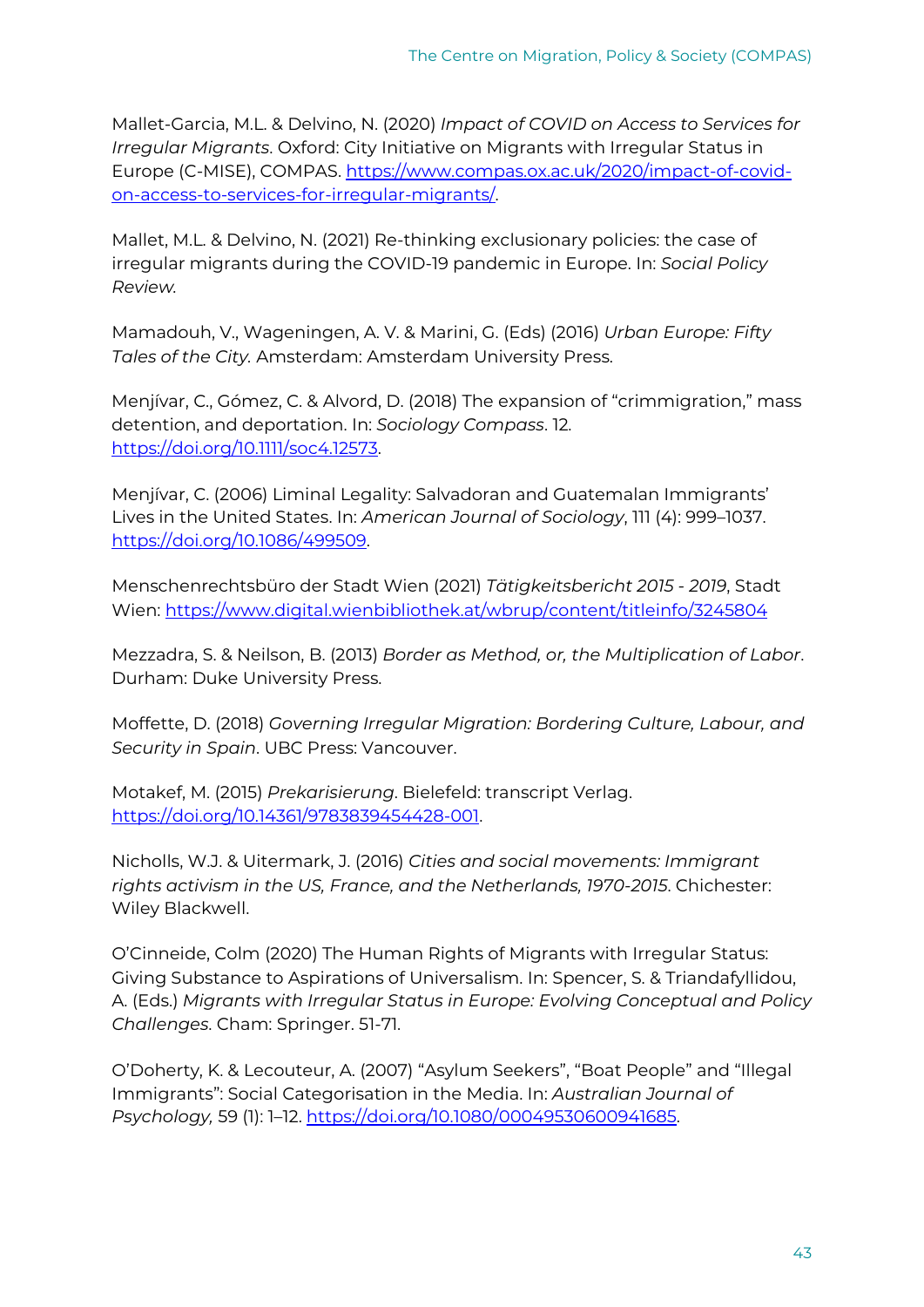Oomen, B. & Baumgärtel, M. (2014) Human Rights Cities. In: Mihr, A. & Gibney, M. (Eds.) *The SAGE Handbook of Human Rights*. London: SAGE Publications Ltd. 709–730. [https://doi.org/10.4135/9781473909335.n39.](https://doi.org/10.4135/9781473909335.n39) 

Oomen, B., Baumgärtel, M. & Durmus, E. (2018) *Transnational City Networks and Migration Policy*. Report by Cities of Refuge research. Cities of Refuge.

Oomen, B. & Baumgärtel, M. (2018) Frontier Cities: The Rise of Local Authorities as an Opportunity for International Human Rights Law. In: *European Journal of International Law,* 29(2): 607–630[.](https://doi.org/10.1093/ejil/chy021) [https://doi.org/10.1093/ejil/chy021.](https://doi.org/10.1093/ejil/chy021)

Oomen, B. (2019a) Decoupling and Teaming up: The Rise and Proliferation of Transnational Municipal Networks in the Field of Migration. In: *International Migration Review*, 1-27. [https://doi.org/10.1177/0197918319881118.](https://doi.org/10.1177/0197918319881118)

Oomen, B. (2019b) Cities of Refuge: Rights, Culture and the Creation of Cosmopolitan Cityzenship. In: Buikema, R., Buyse, A. & Robben, A. (Eds.) *Cultures, Citizenship and Human Rights*. London: Routlege. 121–36.

Paret, M. & Gleeson, S. (2016) Precarity and Agency through a Migration Lens. In: *Citizenship Studies,* 20 (3–4): 277–9[4.](https://doi.org/10.1080/13621025.2016.1158356) [https://doi.org/10.1080/13621025.2016.1158356.](https://doi.org/10.1080/13621025.2016.1158356)

Patuzzi, L. (2020) *European Cities on the Front Line: New and emerging governance models for migrant inclusion*. International Organization for Migration, Migration Policy Institute.

PICUM (2015) *Guide to the EU Victims' Directive: Advancing Access to Protection, Services and Justice for Undocumented Migrants.* Brussels: Platform for Cooperation on Undocumented Migrants.

Price, J. & Spencer, S. (2015) *Safeguarding children from destitution: Local authority responses to families with 'no recourse to public funds'*. Oxford: COMPAS report. [https://www.compas.ox.ac.uk/wp-content/uploads/PR-2015-](https://www.compas.ox.ac.uk/wp-content/uploads/PR-2015-No_Recourse_Public_Funds_LAs.pdf) [No\\_Recourse\\_Public\\_Funds\\_LAs.pdf.](https://www.compas.ox.ac.uk/wp-content/uploads/PR-2015-No_Recourse_Public_Funds_LAs.pdf) 

Potochnick, S., Chen, J.H. & Perreira, K. (2017) Local-Level Immigration Enforcement and Food Insecurity Risk among Hispanic Immigrant Families with Children: National-Level Evidence*.* In: *Journal of Immigrant Minority Health,* 19, 1042–1049. [https://doi.org/10.1007/s10903-016-0464-5.](https://doi.org/10.1007/s10903-016-0464-5)

Raghuram, P. (2021) Democratizing, Stretching, Entangling, Transversing: Four Moves for Reshaping Migration Categories. In: *Journal of Immigrant & Refugee Studies*, 19(1), 9–24. [https://doi.org/10.1080/15562948.2020.1837325.](https://doi.org/10.1080/15562948.2020.1837325) 

Russell, B. (2019) Beyond the Local Trap: New Municipalism and the Rise of the Fearless Cities. In: *Antipode,* 51 (3): 989–101[0.](https://doi.org/10.1111/anti.12520) [https://doi.org/10.1111/anti.12520.](https://doi.org/10.1111/anti.12520)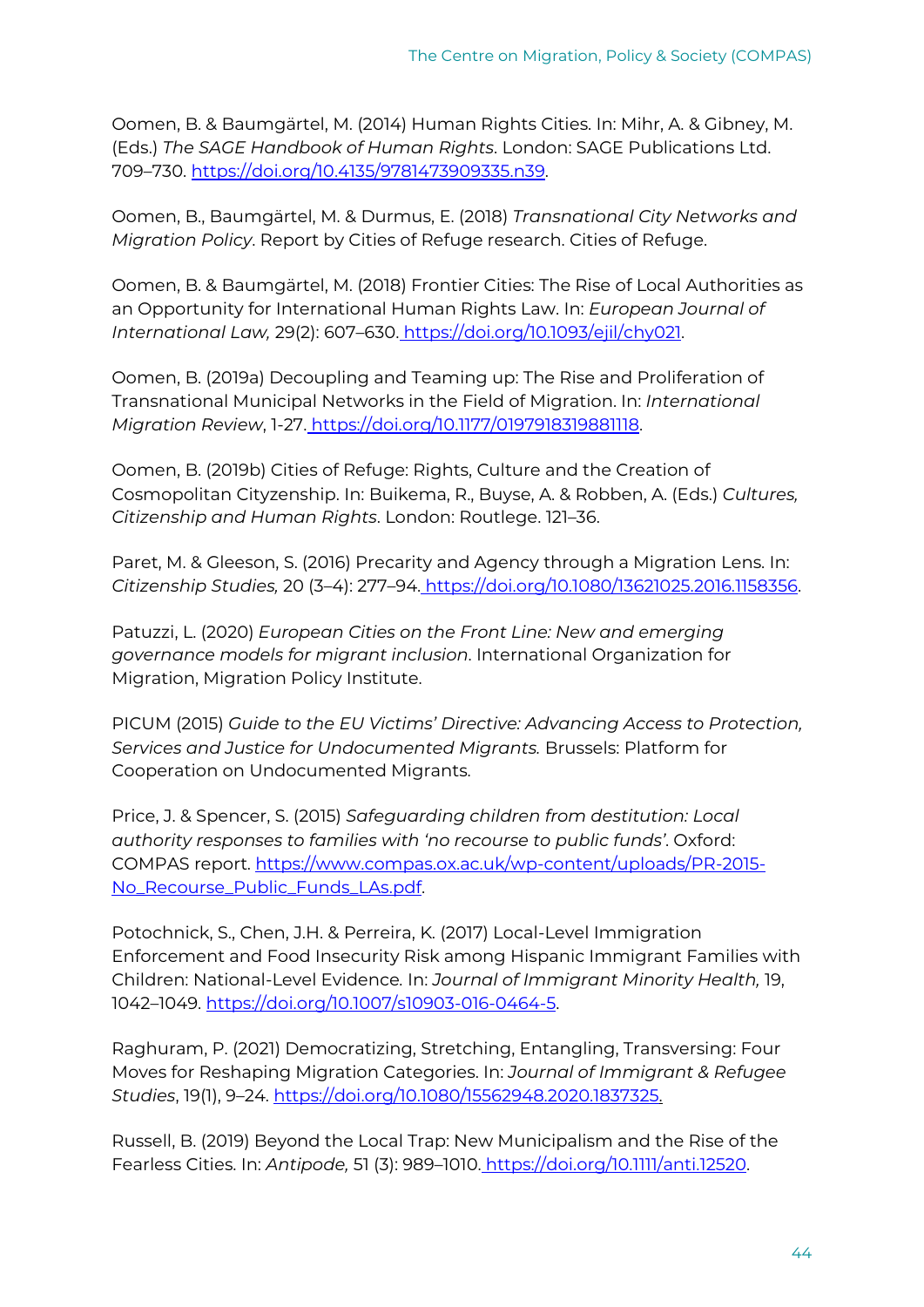Schierup, C.-U. & Jørgensen, M. B. (Eds.) (2017) *Politics of Precarity: Migrant Conditions, Struggles and Experiences*. Studies in Critical Social Sciences, 97. Leiden, Boston: Brill.

Schierup, C.-U., Munck, R., Likić Brborić, B. & Neergaard, A. (Eds.) (2015) *Migration, Precarity, and Global Governance: Challenges and Opportunities for Labour*. First edition. Oxford: Oxford University Press.

Schiller, M. (2016) *European cities, municipal organisations and diversity: the new politics of difference.* London: Palgrave Macmillan.

Schilliger, S. & Schilling, K. (2017) Care-Arbeit politisieren: Herausforderungen der (Selbst-)Organisierung von migrantischen 24h-Betreuerinnen. In: *femina politica* 2/2017, 101-116.

Schilliger, S. (2019a) Charity or Pathways to Citizenship: A New Urban Policy Approach. In: Wenke, C. & Kron, S. (Eds.) *Solidarity Cities in Europe*. Berlin: Rosa-Luxemburg-Stiftung. 95-110.

Schilliger, S. (2020) Challenging Who Counts as a Citizen. The Infrastructure of Solidarity Contesting Racial Profiling in Switzerland. In: *Citizenship Studies,* 24 (4): 530–4[7.](https://doi.org/10.1080/13621025.2020.1755176) [https://doi.org/10.1080/13621025.2020.1755176.](https://doi.org/10.1080/13621025.2020.1755176)

Schweitzer, R. (2017) Integration against the state: Irregular migrants' agency between deportation and regularisation in the United Kingdom. In: *Politics*, 37(3), 317–331. [https://doi.org/10.1177/0263395716677759.](https://doi.org/10.1177/0263395716677759)

Schwiertz, H. & Schwenken, H. (2020) Introduction: Inclusive Solidarity and Citizenship along Migratory Routes in Europe and the Americas. In: *Citizenship Studies,* 24 (4): 405–23. [https://doi.org/10.1080/13621025.2020.1755155.](https://doi.org/10.1080/13621025.2020.1755155)

'Solidarity Cities' (n.d.) Accessed 23 May 2021. [https://solidaritycities.eu/.](https://solidaritycities.eu/)

Sohn, L. B. & Buergenthal, T. (Eds.) (1992) *The Movement of Persons Across Borders*. Washington DC: American Society of International Law.

Spencer, S. & Hughes, V. (2015a) Fundamental rights for irregular migrants: legal entitlements to healthcare and school education across the EU28. In: *European Human Rights Law Review*, 6, 604–616.

Spencer, S. & Hughes, V. (2015b) *Outside and In: Legal Entitlements to Health Care and Education for Migrants with Irregular Status in Europe.* Oxford: City Initiative on Migrants with Irregular Status in Europe (C-MISE). [https://www.compas.ox.ac.uk/2015/outside-and-in/.](https://www.compas.ox.ac.uk/2015/outside-and-in/)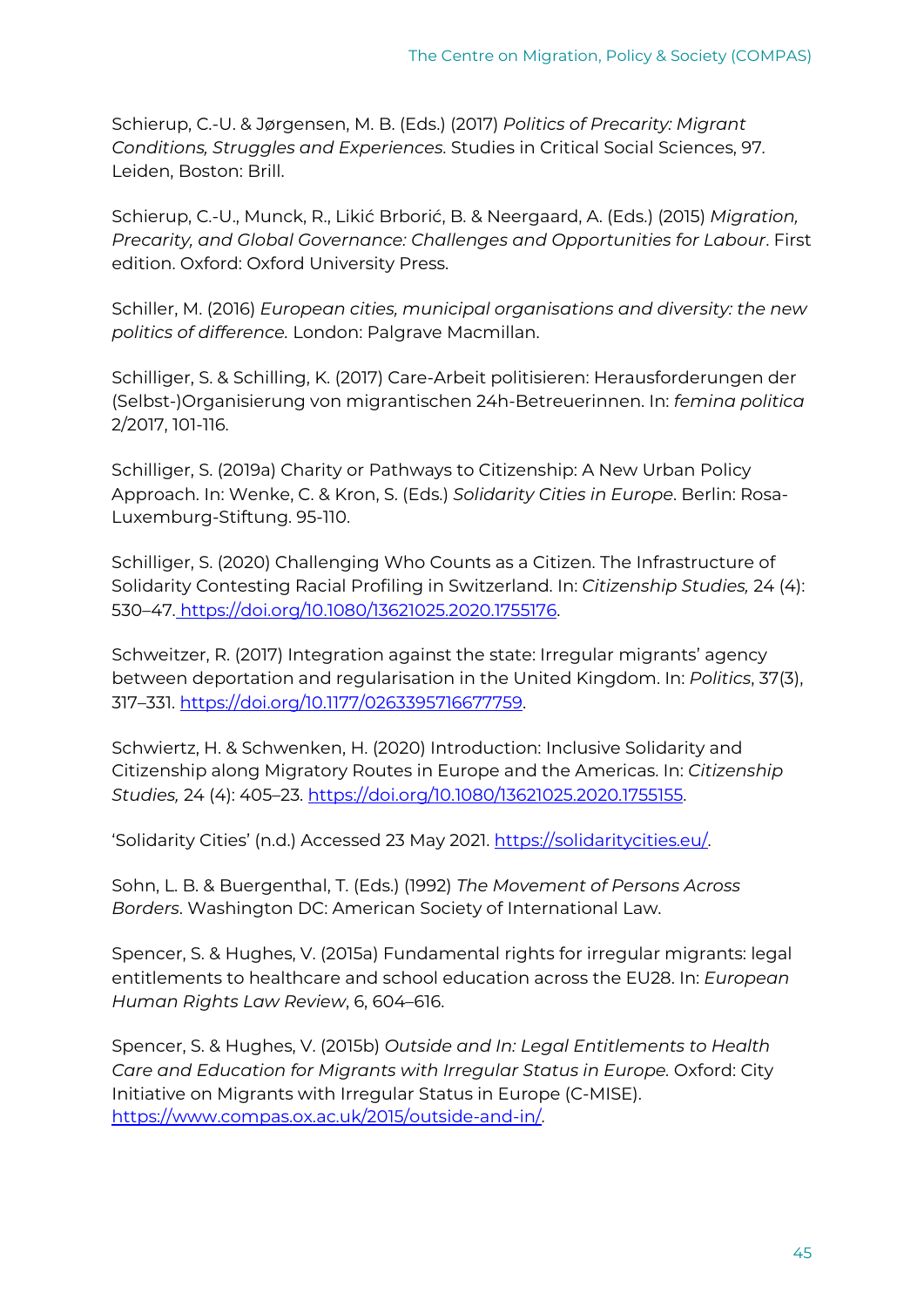Spencer, S. (2016) Postcode Lottery for Europe's Undocumented Children: Unravelling an Uneven Geography of Entitlements in the European Union. In: *American Behavioral Scientist*, 60(13), 1613–1628. [https://doi.org/10.1177/0002764216664945.](https://doi.org/10.1177/0002764216664945)

Spencer, S. (2018) Multi-level governance of an intractable policy problem: migrants with irregular status in Europe. In: *Journal of Ethnic and Minority Studies,* 44(12): 3034-2052. [https://doi.org/10.1080/1369183X.2017.1341708.](https://doi.org/10.1080/1369183X.2017.1341708) 

Spencer, S. & Delvino, N. (2019) Municipal Activism on Irregular Migrants: The Framing of Inclusive Approaches at the Local Level. In: *Journal of Immigrant & Refugee Studies*, 17(1), 27-43. DOI: 10.1080/15562948.2018.1519867

Spencer, S. (2020) Cities breaking the mould? Municipal inclusion of irregular migrants in Europe. In: Spencer, S. & Triandafyllidou, A. (Eds.) *Migrants with Irregular Status in Europe: Evolving Conceptual and Policy Challenges*. Cham: Springer. 187-205.

Spencer, S. & Triandafyllidou, A. (Eds.) (2020) *Migrants with Irregular Status in Europe*: *Evolving Conceptual and Policy Challenge.* IMISCOE Research Series. Cham: Springer. [https://doi.org/10.1007/978-3-030-34324-8\\_11.](https://doi.org/10.1007/978-3-030-34324-8_11) 

Spencer, S. (2021*) C-MISE: a catalyst for change across Europe*[.](https://cmise.web.ox.ac.uk/article/test-research-page#/) <https://cmise.web.ox.ac.uk/article/test-research-page#/>

Spencer, S. (forthcoming) European city network on migrants with irregular status: exploring functions and outcomes on a sensitive policy issue. In: *Global Networks.*

Triandafyllidou, A. (2010) Irregular Migration in Europe in the Early 21st Century. In. Triandafyllidou, A. (ed.) *Irregular Migration in Europe: Myths and Realities*. Farnham, Surrey, England; Burlington, VT: Ashgate Pub Co.

Triandafyllidou, A. & Bartolini, L. (2020) Understanding Irregularity. In: Spencer, S. & Triandafyllidou, A. (Eds.) *Migrants with Irregular Status in Europe: Evolving Conceptual and Policy Challenges*. Cham: Springer.

Triandafyllidou, A., & Spencer S. (2020) Migrants with Irregular Status in Europe: A Multi-Faceted and Dynamic Reality'. In: Spencer, S. & Triandafyllidou, A. (Eds.) *Migrants with Irregular Status in Europe: Evolving Conceptual and Policy Challenges*. Cham: Springer.

Trimikliniotis, N., Parsanoglou, D. & Tsianos, V. (2016) Mobile Commons and/in Precarious Spaces: Mapping Migrant Struggles and Social Resistance. In: *Critical Sociology*, 42(7-8), 1035–49.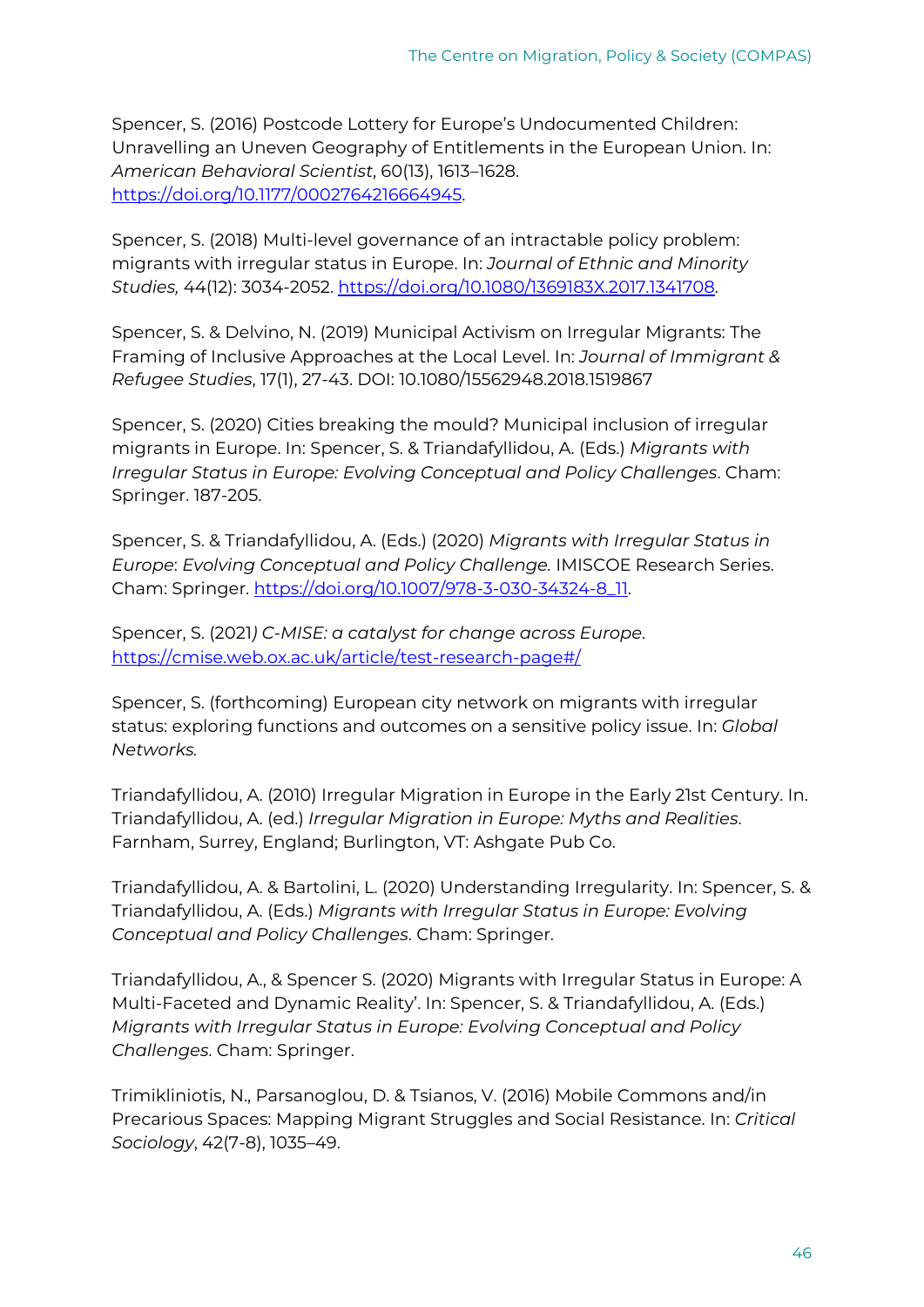Tagliacozzo, S., Pisacane, L. & Kilkey, M. (2020) The interplay between structural and systemic vulnerability during the COVID-19 pandemic: migrant agricultural workers in informal settlements in Southern Italy. In: *Journal of Ethnic and Migration Studies*. DOI: 10.1080/1369183X.2020.1857230

UN (2018) *Global compact for safe, orderly and regular migration*: Intergovernmentally negotiated and agreed outcome. Agreed on 13 Jul[y.](https://refugeesmigrants.un.org/sites/default/files/180713_agreed_outcome_global_compact_for_migration.pdf) [https://refugeesmigrants.un.org/sites/default/files/180713\\_agreed\\_outcome\\_globa](https://refugeesmigrants.un.org/sites/default/files/180713_agreed_outcome_global_compact_for_migration.pdf) [l\\_compact\\_for\\_migration.pdf.](https://refugeesmigrants.un.org/sites/default/files/180713_agreed_outcome_global_compact_for_migration.pdf)

UN-Habitat (2019) *Inclusive cities: Enhancing the positive impacts of urban migration*. [https://unhabitat.org/inclusive-cities-enhancing-the-positive-impacts](https://unhabitat.org/inclusive-cities-enhancing-the-positive-impacts-of-urban-migration)[of-urban-migration.](https://unhabitat.org/inclusive-cities-enhancing-the-positive-impacts-of-urban-migration)

Van der Leun, J. (2006) Excluding illegal migrants in The Netherlands: Between national policies and local implementation. In: *West European Politics,* 29: 310- 326. [https://doi.org/10.1080/01402380500512650.](https://doi.org/10.1080/01402380500512650) 

Van der Woude, M., Barker, V., & van der Leun, J. (2017) Crimmigration in Europe. In: *European Journal of Criminology*, 14(1), 3–[6.](https://doi.org/10.1177/1477370816639814) [https://doi.org/10.1177/1477370816639814.](https://doi.org/10.1177/1477370816639814)

Varsanyi, M. W. (2006) Interrogating "Urban Citizenship" Vis-à-Vis Undocumented Migration'. In: *Citizenship Studies,* 10 (2): 229–49. [https://doi.org/10.1080/13621020600633168.](https://doi.org/10.1080/13621020600633168)

Vollmer, B. A. (2011) Policy discourses on irregular migration in the EU – 'Number Games' and 'Political Games'. In: *European Journal of Migration and Law*, 13(3), 317–339. [https://doi.org/1 0.1163/157181611X587874.](https://doi.org/1%200.1163/157181611X587874)

Weiner, M. (1996) Ethics, National Sovereignty and the Control of Immigration. In: *The International Migration Review*, 30(1), 171-197.

Wenke, C. & Kron, S. (2019) Introduction: Solidarity Cities in Europe. In: Wenke, C. & Kron, S. (Eds.) *Solidarity Cities in Europe.* Berlin: Rosa-Luxemburg-Stiftung. 5-15.

Willen, S. (2011) How is health-related "deservingness" reckoned? Perspectives from unauthorized im/migrants in Tel Aviv. In: *Social Science & Medicine*, 74(2012) 812-821. DOI: 10.1016/j.socscimed.2011.06.033.

Zapata-Barrero, R., Caponio, T. & Scholten, P. (2017) Theorizing the 'local turn' in a multi-level governance framework of analysis: a case study in immigrant policies. In: *International Review of Administrative Sciences*, 83(2), 241-246.